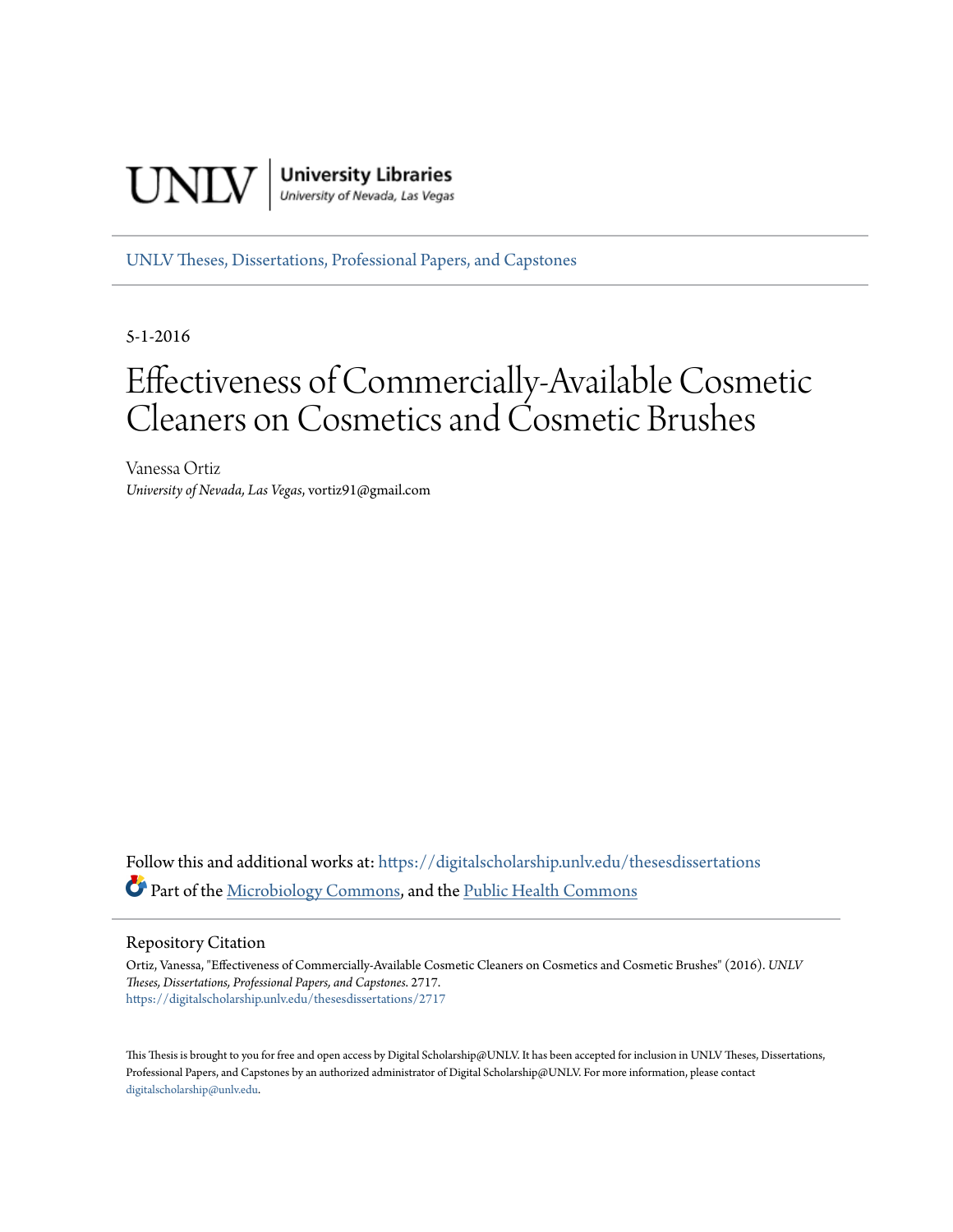## EFFECTIVENESS OF COMMERCIALLY-AVAILABLE COSMETIC CLEANERS ON COSMETICS AND COSMETIC BRUSHES

By

Vanessa Ortiz

Bachelor of Science - Microbiology University of the Sciences in Philadelphia

2013

A thesis submitted in partial fulfillment of the requirements for the

Master of Public Health

Department of Environmental and Occupational Health

School of Community Health Sciences

Division of Health Sciences

The Graduate College

University of Nevada, Las Vegas

May 2016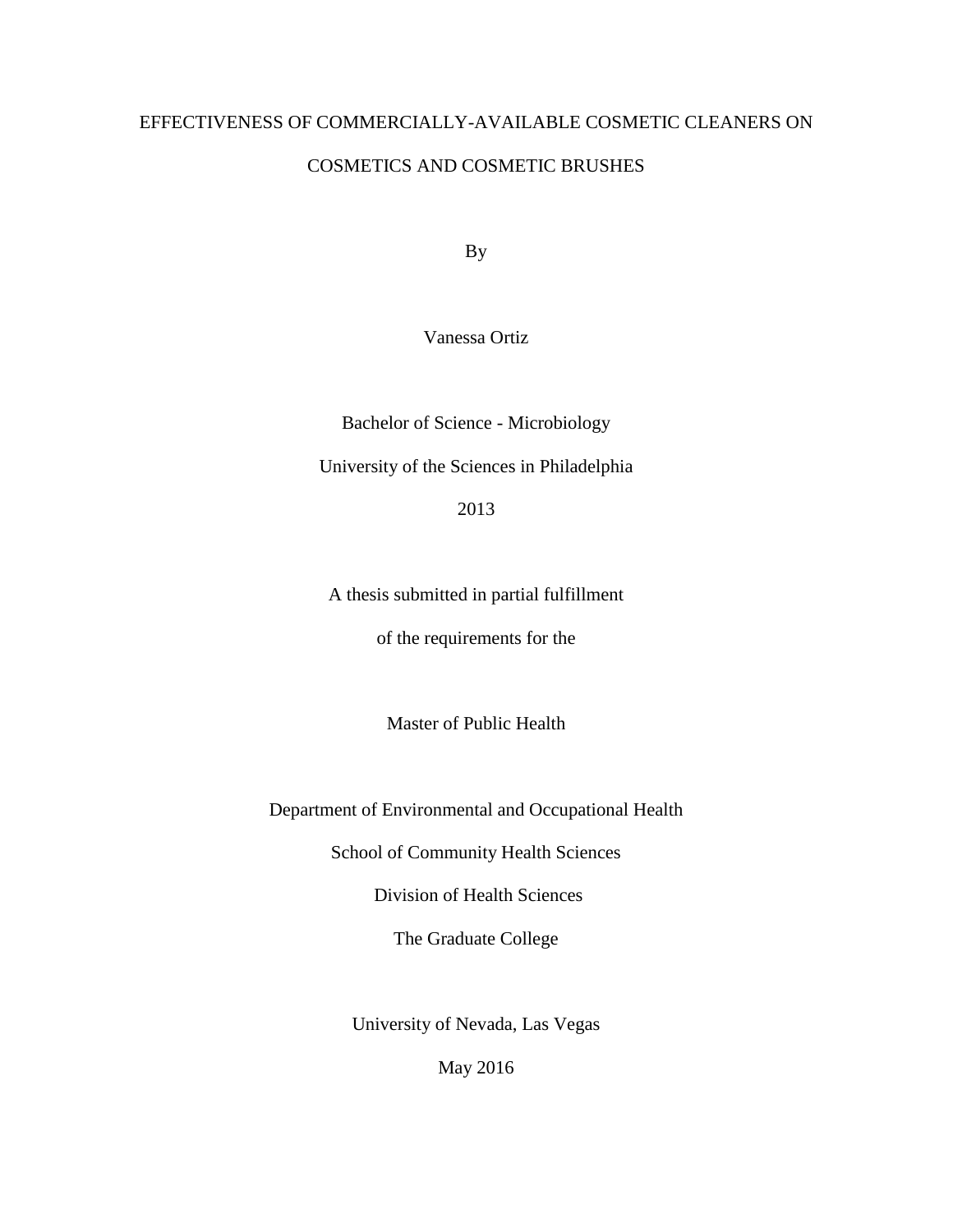

## **Thesis Approval**

The Graduate College The University of Nevada, Las Vegas

April 14, 2016

This thesis prepared by

Vanessa Ortiz

entitled

Effectiveness of Commercially-Available Cosmetic Cleaners on Cosmetics and Cosmetic Brushes

is approved in partial fulfillment of the requirements for the degree of

Master of Public Health Department of Environmental and Occupational Health

Patricia Cruz, Ph.D. Kathryn Hausbeck Korgan, Ph.D. *Examination Committee Chair Graduate College Interim Dean*

Mark Buttner, Ph.D. *Examination Committee Member*

Jennifer Pharr, Ph.D. *Examination Committee Member*

Chad Cross, Ph.D. *Examination Committee Member*

Karl Kingsley, Ph.D. *Graduate College Faculty Representative*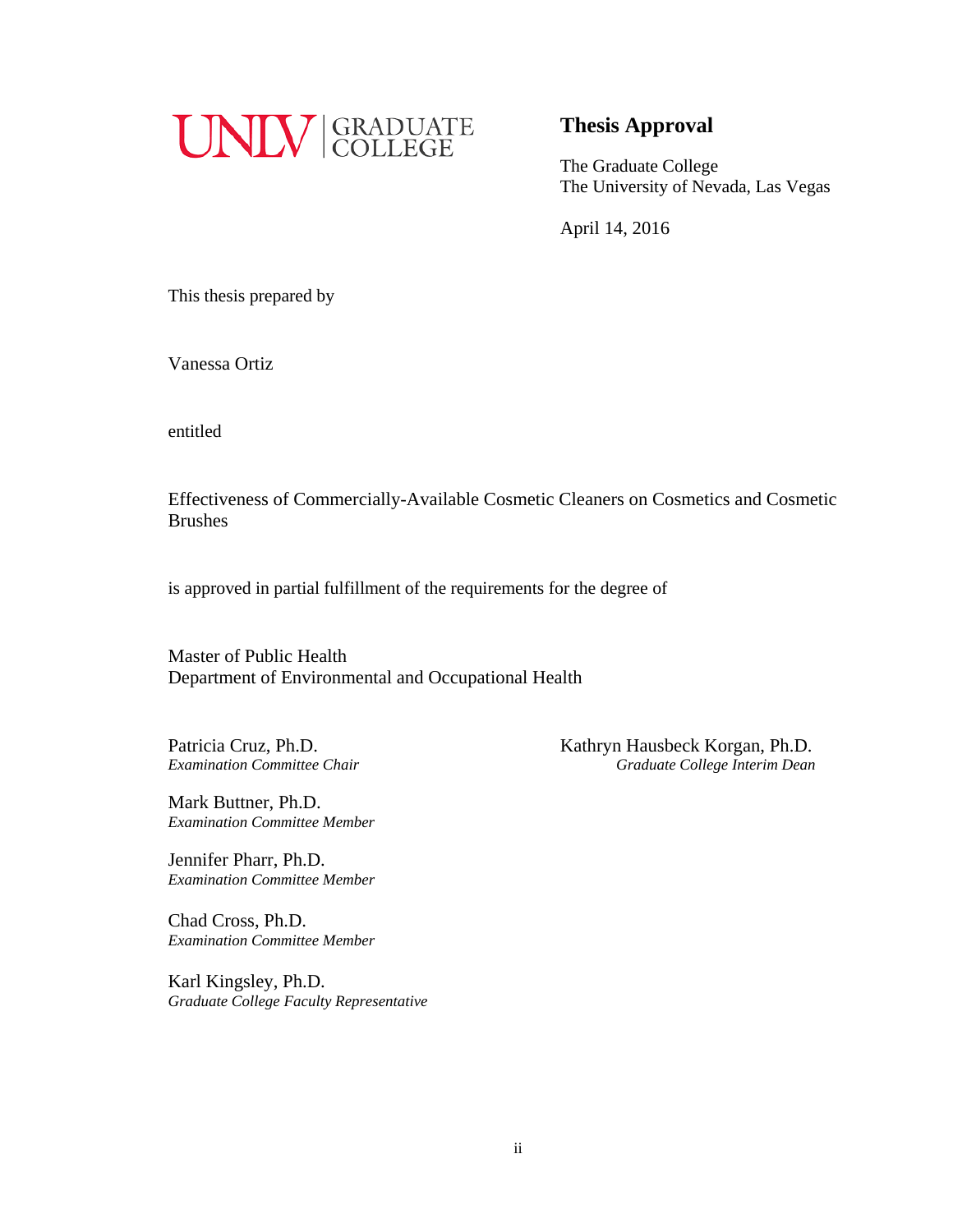#### **ABSTRACT**

## **Effectiveness of commercially-available cosmetic cleaners on cosmetics and cosmetic**

#### **brushes**

By

#### Vanessa Ortiz

Patricia Cruz, Ph.D., Advisory Committee Chair Professor, Department of Environmental and Occupational Health School of Community Health Sciences University of Nevada, Las Vegas

The complex nature of skin contributes to the microbial population present on its surface. While normal skin flora is either beneficial or has no effect on the body, there are instances where pathogenic microorganisms are present and can cause infections. Damaged skin is more susceptible to infections from these microbes. Behavioral characteristics, such as the use of cosmetics, can affect the microbial population present on the skin. *Staphylococcus aureus* is the organism most commonly isolated from cosmetics, and it can be responsible for conjunctivitis, impetigo, boils, and folliculitis. There are many ways microbial contamination of cosmetics can occur, such as ineffective preservatives and consumer habits. With the advent of commerciallyavailable cosmetic cleaning products, consumers may have a plausible means of reducing contamination on their cosmetics and cosmetic brushes. The objectives of this study were to determine the effectiveness of commercially-available cosmetic cleaners in reducing microbial contamination on cosmetics and cosmetic brushes. Cosmetics (i.e., eyeshadow/blush and lipstick) and large and small cosmetic brushes were inoculated with a known concentration of *S. aureus*, allowed a 0-, 1-, or 5-minute contact time, and treated with commercially-available cleaning products. Isopropyl alcohol and a cotton pad were compared to commercially-available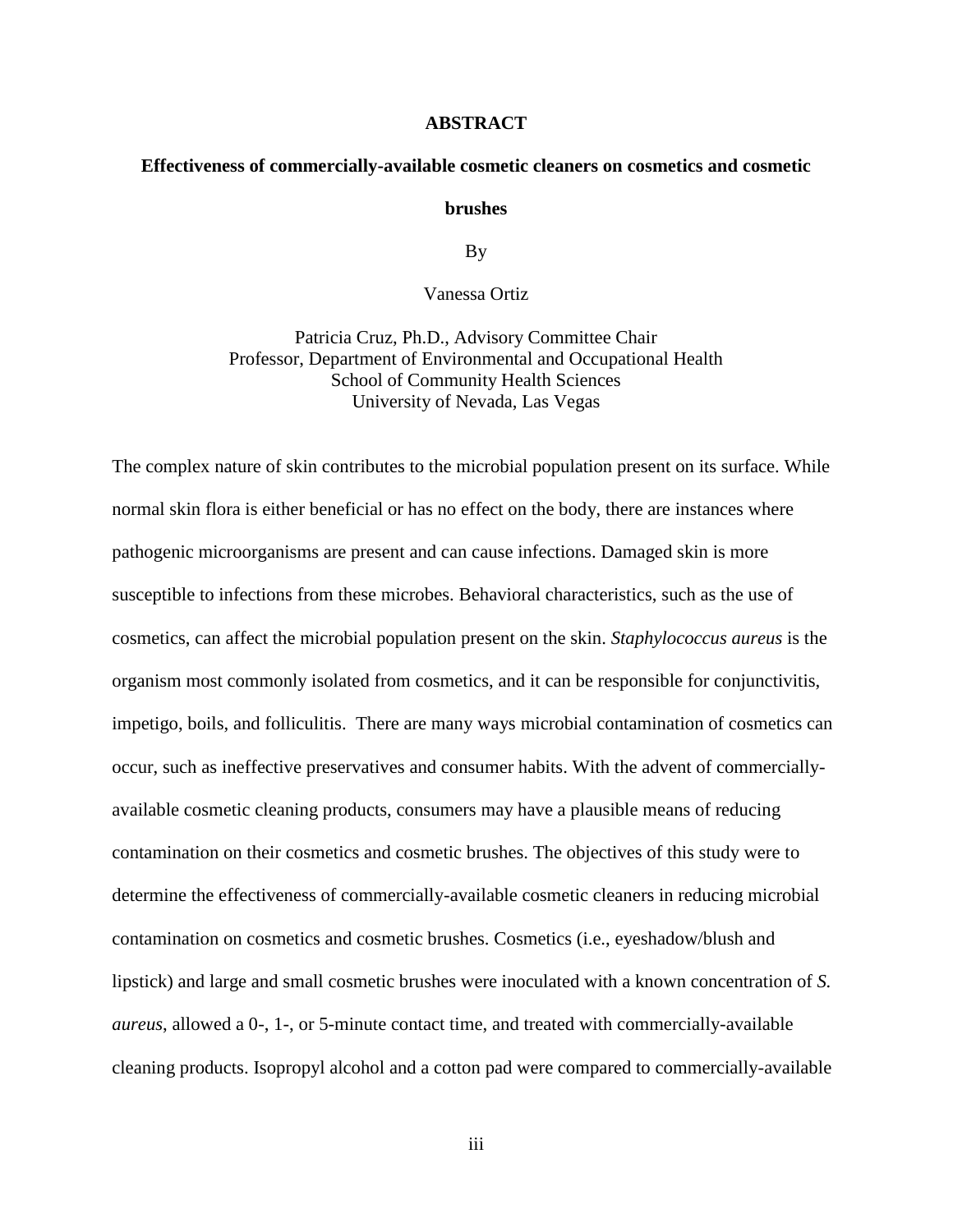sprays, wipes, and shampoos. Unused cosmetics and brushes were inoculated with the target organism, and culture analysis was used to determine the reduction of microbial concentration on cosmetics and cosmetic brushes after cleaning. On eyeshadows, the cotton pad exhibited a significantly greater reduction in microbial contamination compared to spray #2; 99.44% and 37.86%, respectively. For the lipsticks, both wipe #2 (99.77% reduction) and 70% isopropanol wipe (99.56%) had a significantly greater reduction in microbial concentration compared to the cotton pad (96.18%). For contact times, there were no statistically significant results. In addition, there were no statistically significant results for products used on the small brushes. On the large brushes, the wipes (98.01%) exhibited a greater percent reduction of microbial contamination compared to shampoos (89.92%). The results of this study demonstrate that cleaning products, regardless of contact time with the microorganisms, cleaning product type, or cleaning product brand, were effective in reducing microbial contamination on cosmetics and cosmetic brushes. These results may provide valuable information to consumers about the importance of regular maintenance of their cosmetics and cosmetic brushes.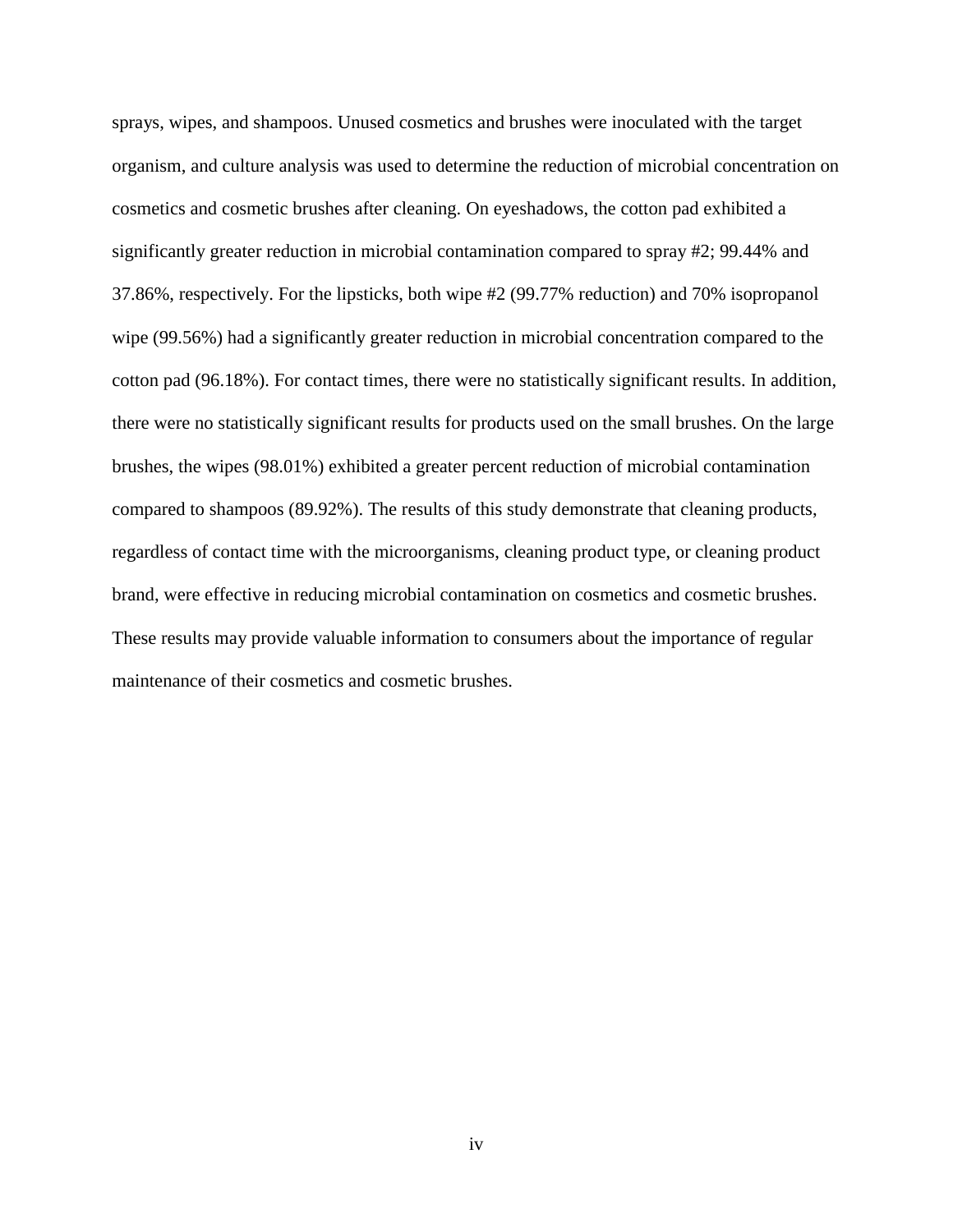#### **ACKNOWLEDGEMENTS**

I would like to acknowledge all of those individuals who provided support and guidance to me throughout this project. Thank you to my committee chair, Dr. Patricia Cruz, for your invaluable mentorship. I truly appreciate your expertise, guidance, and time spent on me and this project. To Dr. Mark Buttner, for your continued assistance whenever I had an issue. Dr. Jennifer Pharr and Dr. Karl Kingsley, thank you for your valuable insights and serving on my committee. Dr. Chad Cross, thank you for your vital help in conducting the proper statistics necessary for this project. My committee has been extremely helpful and I am truly grateful for the chance to work with them.

Thank you to my fellow laboratory mates and friends, Theresa Trice and Jerry Wills, for their assistance in the lab and the emotional support. Thank you to my best friend, Julie Mohammed, for those late night FaceTime sessions; even in a different time zone you were there to provide academic and emotional support. Lastly, thank you to my parents who have been supportive throughout my entire academic career, even though I drive them crazy. Thank you dad, most especially, for all you have sacrificed to assure that I received the best education possible.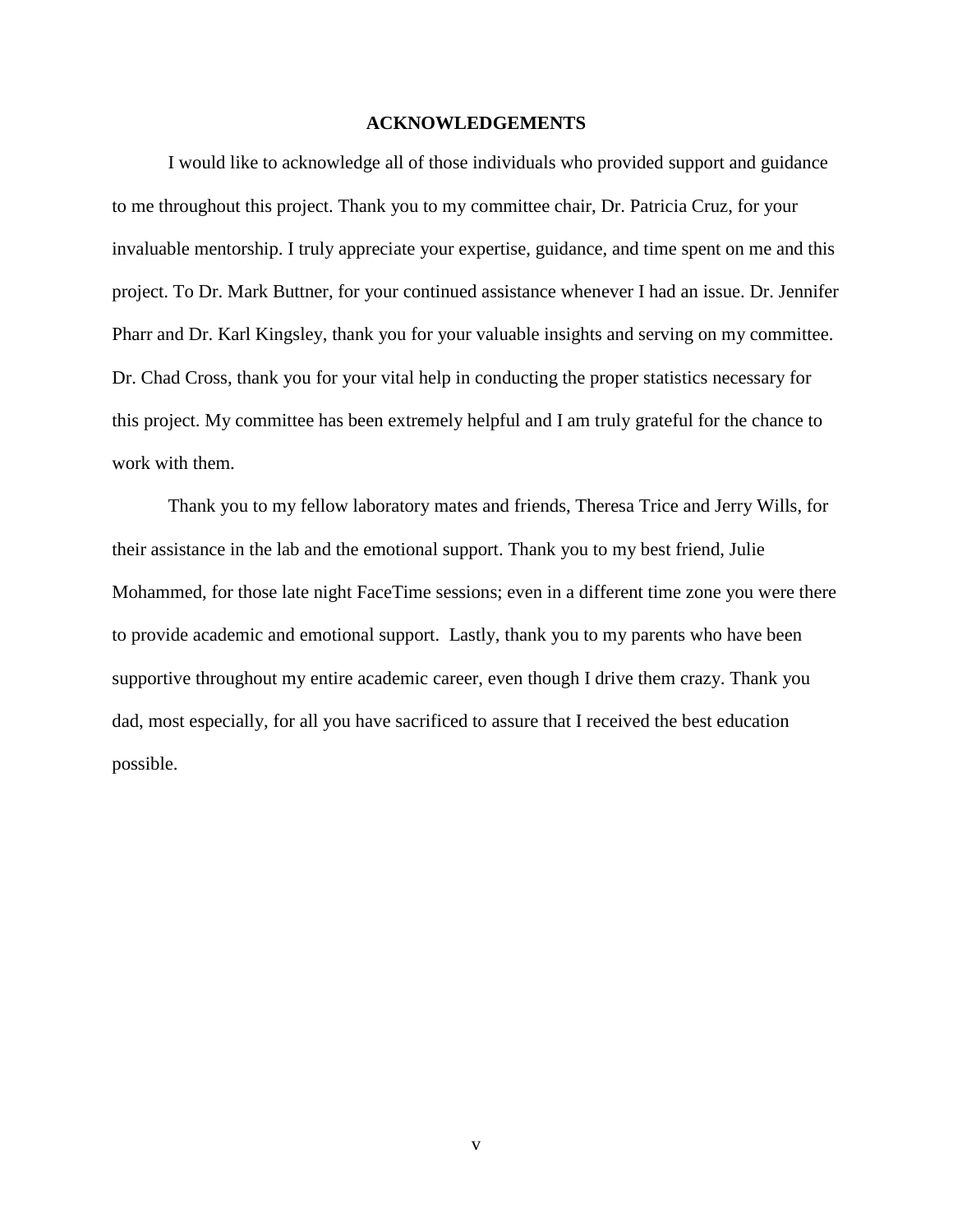## **DEDICATION**

This thesis is dedicated to the memory of my beautiful grandmother, Nilsa "Ita" Rodriguez.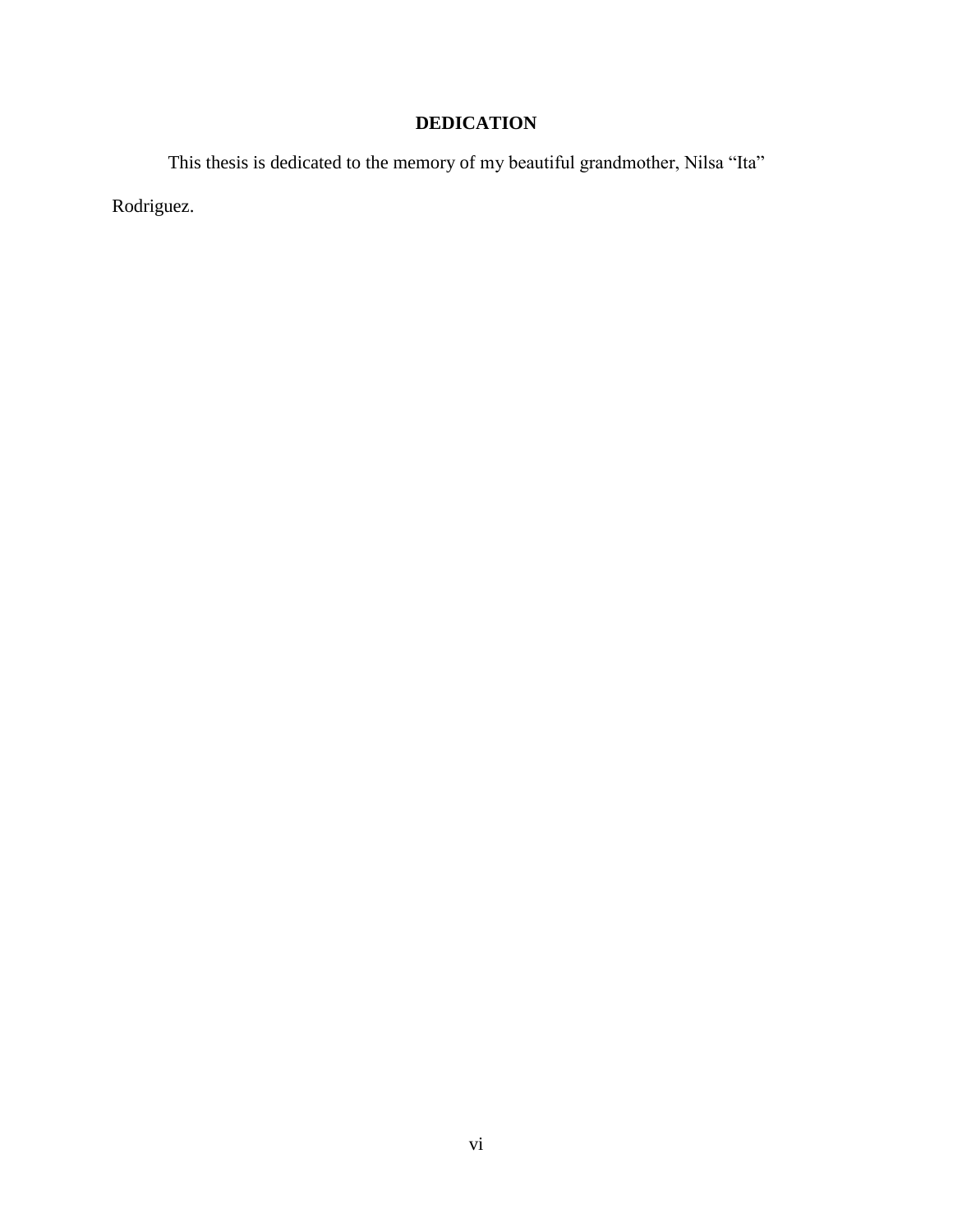## **TABLE OF CONTENTS**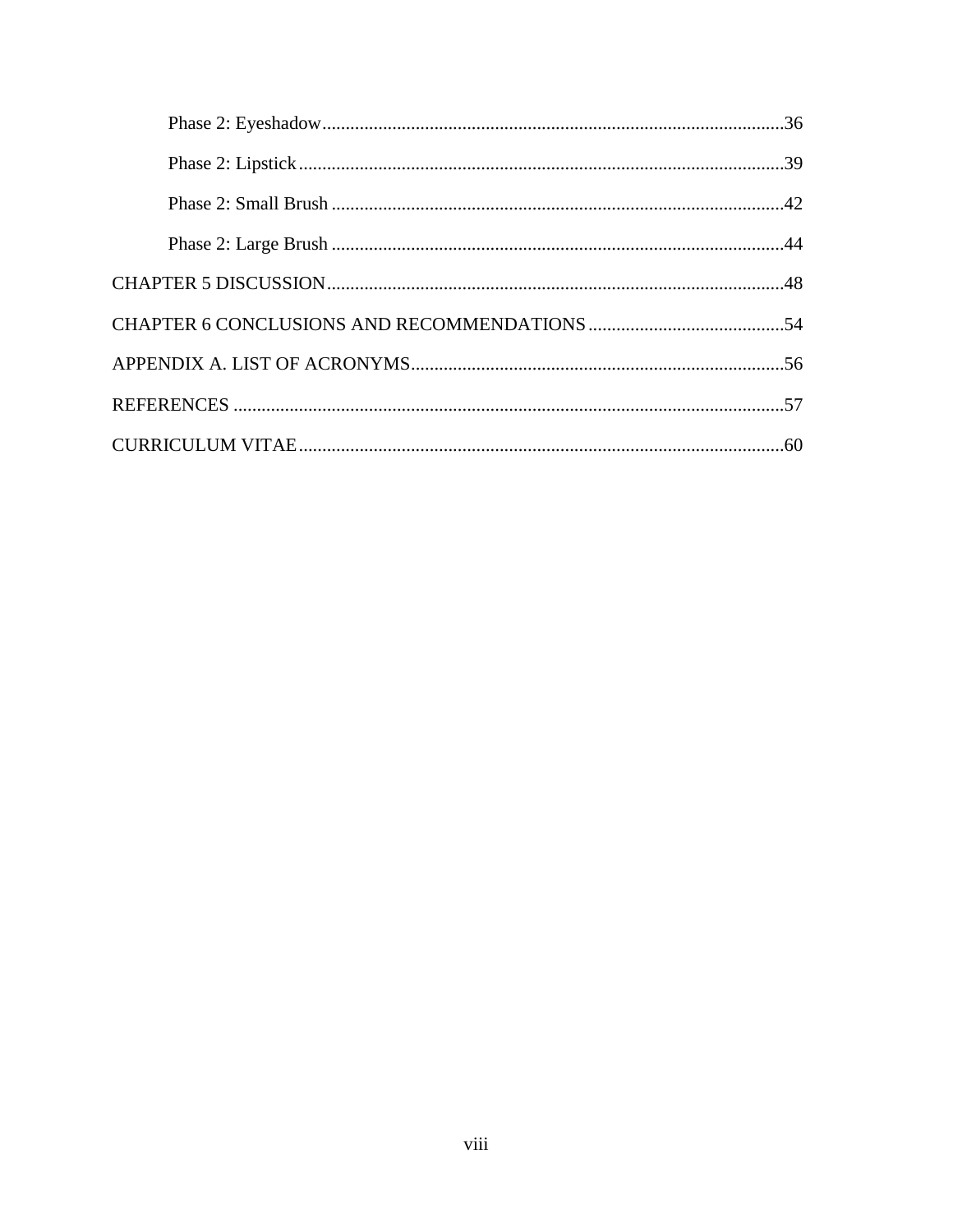## **LIST OF TABLES**

| Table 1 Commercial cleaning products used on cosmetics and cosmetic brushes 25 |  |
|--------------------------------------------------------------------------------|--|
| Table 2 Control experiment results with P. aeruginosa ATCC #2785334            |  |
|                                                                                |  |
| Table 4 Control experiment results with S. epidermidis ATCC #12228 35          |  |
|                                                                                |  |
| Table 6 Eyeshadow experiment results with 70% isopropanol spray37              |  |
|                                                                                |  |
|                                                                                |  |
|                                                                                |  |
|                                                                                |  |
|                                                                                |  |
|                                                                                |  |
|                                                                                |  |
|                                                                                |  |
| Table 15 Small brush experiment results with 70% isopropanol spray43           |  |
|                                                                                |  |
|                                                                                |  |
|                                                                                |  |
| Table 19 Large brush experiment results with 70% isopropanol spray46           |  |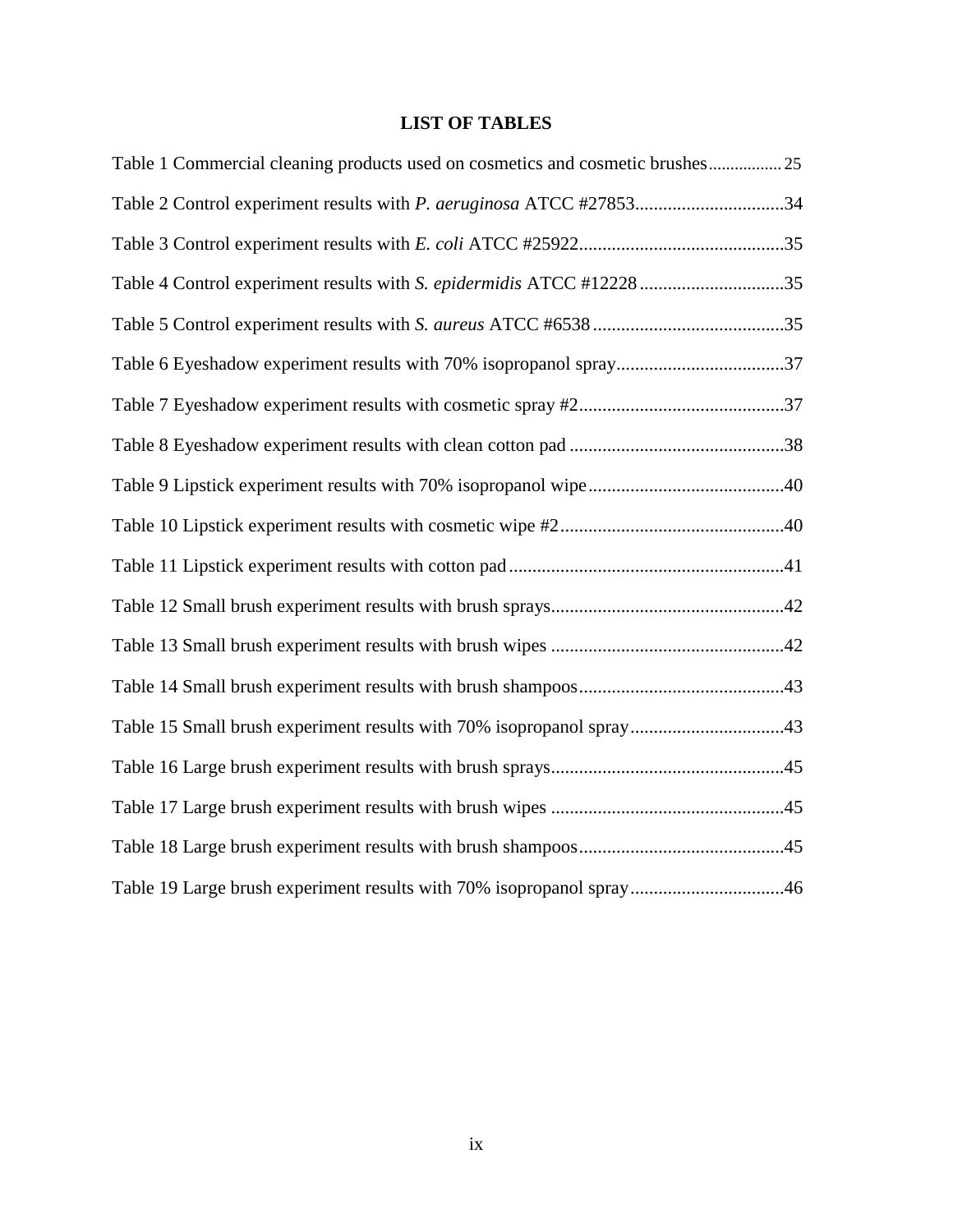## **LIST OF FIGURES**

| Figure 1 Flow chart illustrating the experimental design used in Phase 1 of this study21 |  |
|------------------------------------------------------------------------------------------|--|
| Figure 2 Flow chart illustrating the experimental design used on cosmetics in Phase 2    |  |
| Figure 3 Flow chart illustrating the experimental design used on cosmetic brushes in     |  |
|                                                                                          |  |
|                                                                                          |  |
|                                                                                          |  |
|                                                                                          |  |
| Figure 8Percent reduction (%) of S. <i>aureus</i> ATCC #6538 on eyeshadow at contact     |  |
| Figure 9 Percent reduction (%) of S. aureus ATCC #6538 on lipstick at contact times of   |  |
| Figure 10 Percent reduction (%) of S. aureus ATCC #6538 on small brushes for             |  |
| Figure 11 Percent reduction (%) of S. <i>aureus</i> ATCC #6538 on large brushes for      |  |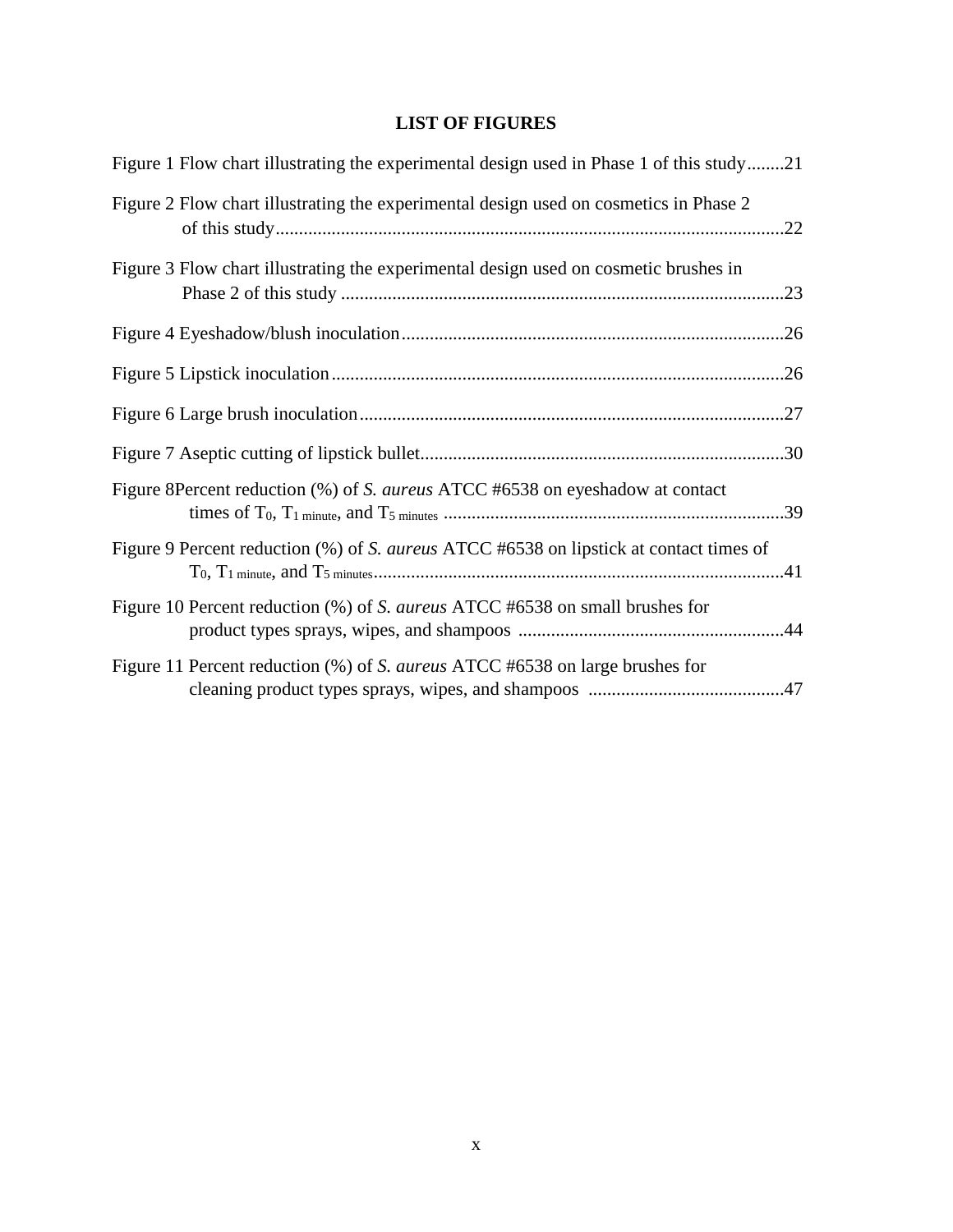#### **CHAPTER 1**

#### **BACKGROUND**

The skin is an integral and complex part of the human body. While the main function of the skin is to protect the internal body from infection, the skin itself is constantly colonized with a variety of microorganisms, which include viruses, bacteria, fungi, and protozoa (Oluwole et al., 2013). The typical skin microbiota is usually mutualistic or commensal; this means that the microbial population is beneficial or has no effect on the human body (Grice et al., 2008). However, there are instances where pathogenic microorganisms are present and can cause infections. Damaged skin is most susceptible to infections from these microbes. It is in the presence of pathogenic microorganisms that we see the progression of skin infections, such as acne and dermatitis (Grice et al., 2008).

The complex nature of skin contributes to the microbial population present; these characteristics include moisture, temperature, pH, sebum content, and hair follicles (Grice et al., 2008). In addition to skin composition, there are several other factors that influence skin microbiota. These factors are host demographics, host genetics, transmission of non-resident microorganisms, environmental characteristics, and behavioral characteristics (Fredricks, 2001). Host demographics refer to characteristics, such as ethnicity, age, and gender; all of these factors are unique and vary among individuals. One study involving these factors focused on finding an association between host demographics and microbial populations on the skin (Rosenthal et al., 2011). This study found that ethnicity was "a significant predictor of skin health" (Rosenthal et al., 2011, p. 847). Host genetics largely determines the host's immune response. Specifically, the innate, or non-specific, immune response is known to be associated with regulating the microbial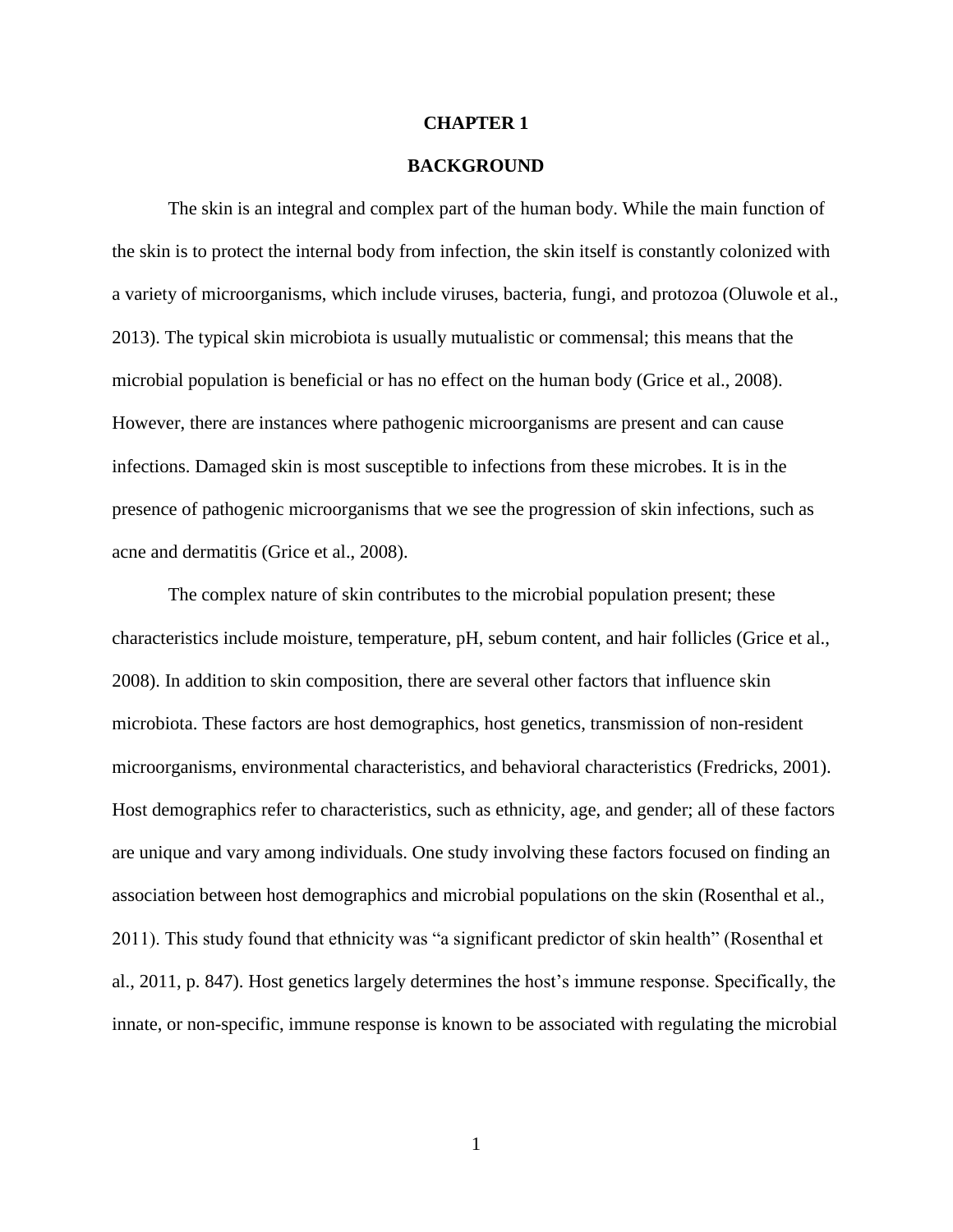environment on epithelial surfaces. Past studies have focused on discovering variations in the human genome that may influence the microbial composition on the skin (Fredricks, 2001).

Transmission of non-resident microorganisms involves the removal, or introduction, of new species of microorganisms, and the interaction among species in the current microbial population on the skin. Direct contact with people, fomites, and the environment has the potential to introduce new microorganisms into the microbial population present on the surface of the skin. Introduction of foreign microorganisms also has the potential to cause inter-species interactions (Fredricks, 2001). For example, *Propionibacterium acnes* and *Staphylococcus aureus* have been known to work together, or synergistically, to cause significant skin lesions not seen with either of these bacteria alone (Rosenthal et al., 2011). Conversely, some bacteria have the ability to compete with other microbes present. In these instances, the microorganisms utilize antagonistic mechanisms, such as the production of toxic by-products, inhibition of adherence, and depletion of nutrients (Rosenthal et al., 2011). Environmental factors, such as ultraviolet (UV) radiation exposure and temperature, alter the structure of the skin, which can have a direct influence on the microbial population inhabiting the area. Every individual is exposed to different environments; for example, the microorganisms present in a classroom can vary significantly from that of a hospital. Therefore, the normal flora of an individual exposed to one of these environments can vary significantly from a person exposed to a different location.

Behavioral characteristics are those actions carried out by the host, such as the use of cosmetics and hand hygiene. Hand washing works by removing the top layer of oil and cutaneous microflora from the skin (Oluwole et al., 2013). Other behavioral characteristics believed to be associated with the disturbance of the natural skin microbiota include exposure to the sun, smoking, and diet (Rosenthal et al., 2011). Cosmetics can become contaminated with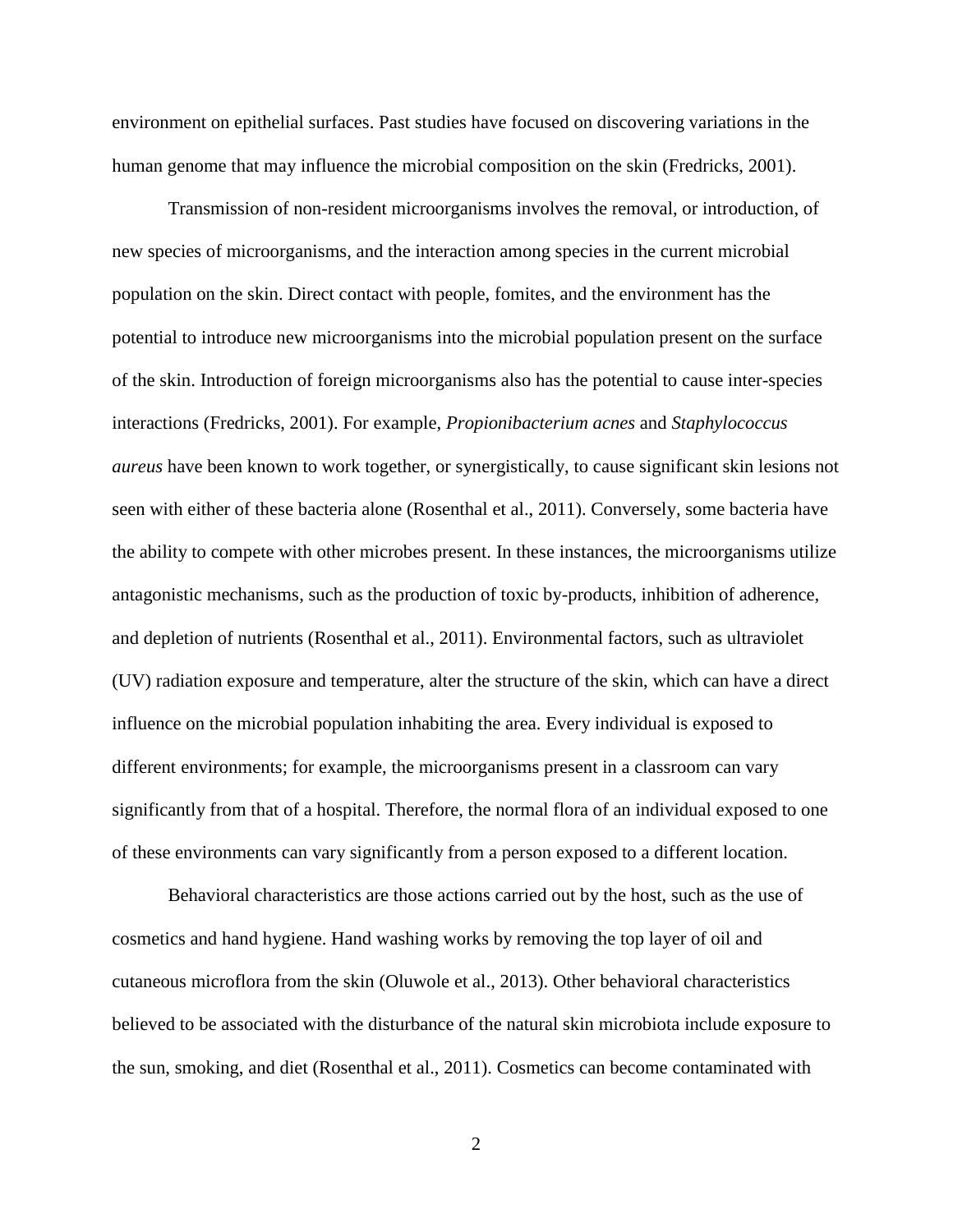various microorganisms and can disturb the normal microbial flora of the skin which can lead to skin infections.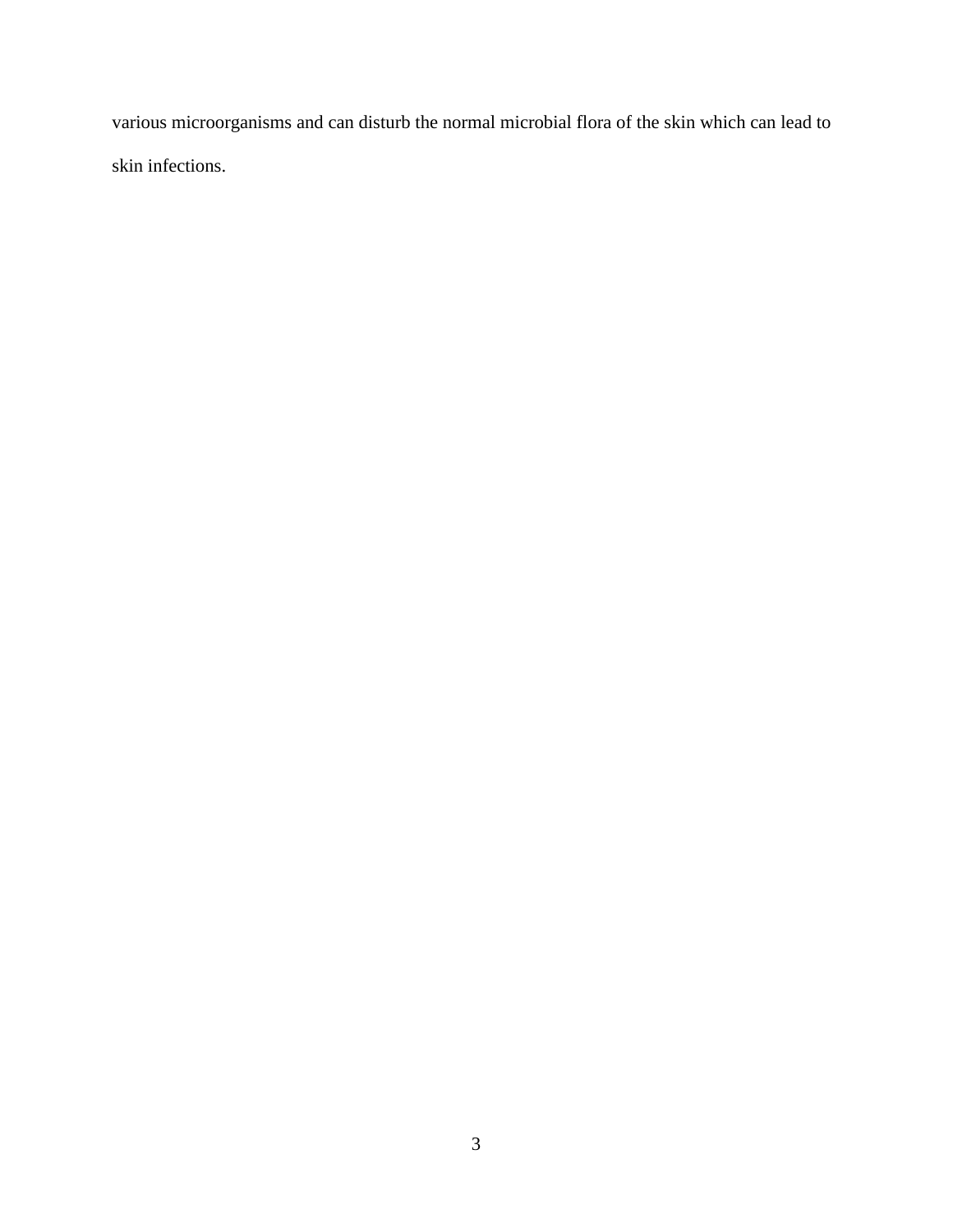#### **CHAPTER 2**

#### **INTRODUCTION**

#### **Normal Skin Flora**

Every individual's skin consists of intricate and diverse microbial populations (Chen et al., 2013). Each habitat on the skin has its own characteristics which dictate the microbial diversity and variability of that area. Colonizing microbes obtain nutrients for the skin in the form of proteins and fats (Fredricks, 2001). In order to colonize the skin, microbes must compete with one another for nutrients and space. On normal skin, microbes sustain an equilibrium amongst themselves to maintain their environment; this is believed to help prevent pathogens from colonizing the area (Fredricks, 2001). At the microscopic level, the skin contains uneven surfaces in the forms of groves and ridges (Kong, 2011). Structures such as nails, sebaceous glands, and hair follicles provide unique environments for microorganisms. On a macroscopic level, areas such as the back, forearm, armpit, and nose have unique characteristics that provide an ideal habitat for specific microbes. Those areas of the skin with lower exposures to the environment exhibit more stable communities of bacteria. Conversely, exposed areas, such as the palm of the hand, exhibit a higher variability of microorganisms (Chen et al., 2013).

Normal skin flora includes *Staphylococcus aureus, Staphylococcus epidermidis, Propionibacterium acnes*, and *Pseudomonas aeruginosa* (Kong, 2011). Bacterial populations are categorized as: resident (which grow and reproduce), temporary resident (non-resident, yet can colonize), and transient (contaminants that do not reproduce) flora (Kong, 2011). Researchers are working on elucidating the intricate relationship that exists between the host and microorganisms. These studies are not just focusing on pathogenic organisms, but also the consequences that occur due to imbalances of the commensal microbes present on the skin.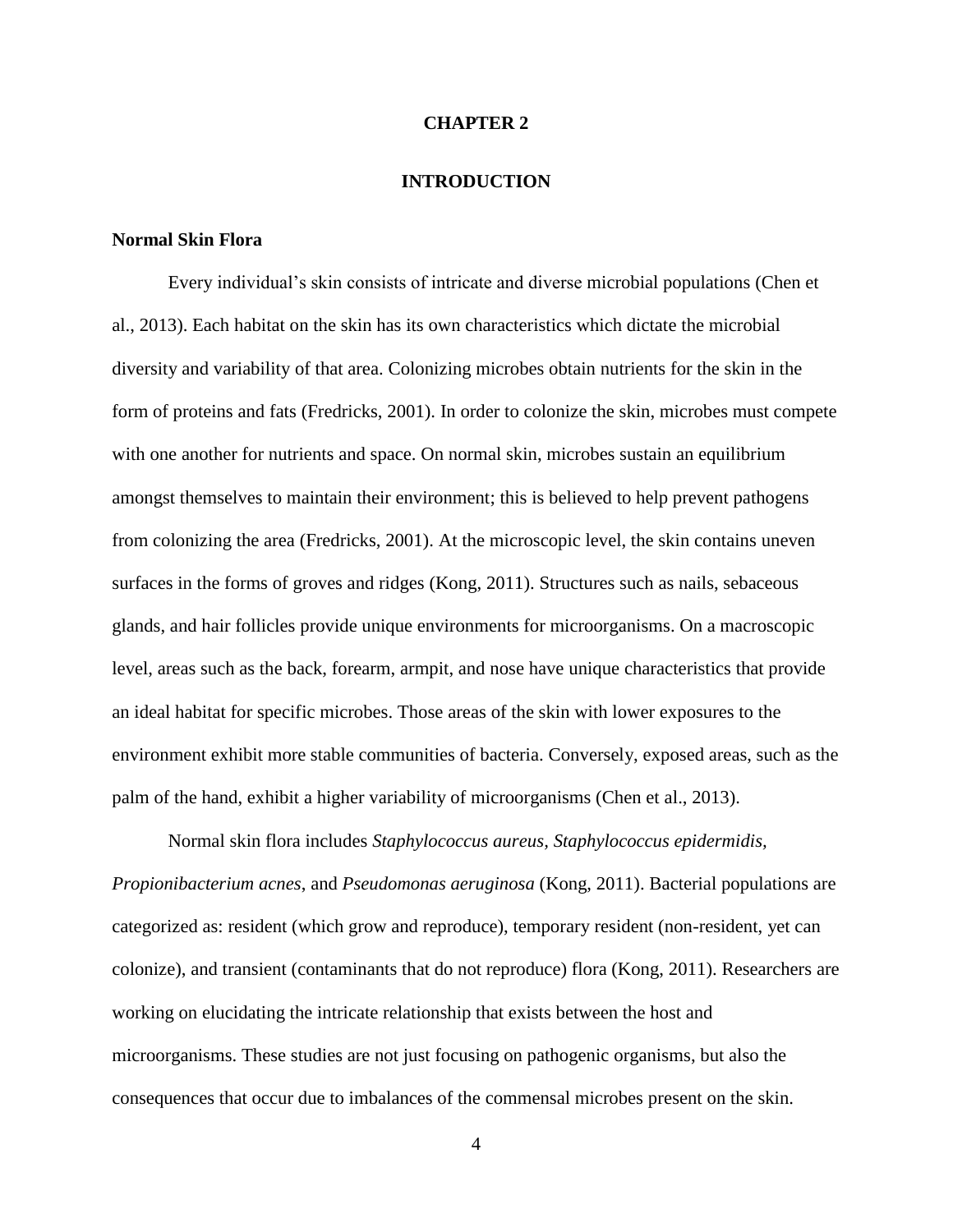#### **Skin Infections**

It is estimated that at a given time, over a million bacteria can inhabit an area as small as a square centimeter on the surface of the skin (Chen et al., 2013). Microbes on the skin can cause noninfectious disorders such as rosacea, psoriasis, atopic dermatitis, and acne (Chen et al., 2013). The presence of *Staphylococcus aureus* and *Propionibacterium acnes* on the skin are the major causes of acne (Hillion et al., 2013). Skin conditions, such as folliculitis, furunculosis, cellulitis, and impetigo, have been shown to be caused by several different microorganisms; some of these microbes include *S. aureus*, *S. pyogenes*, and *Pseudomonas aeruginosa*. Most skin infections are multifactorial; for example, environmental factors combined with the presence of pathogenic microorganisms can lead to the progression of an infection. Studies have shown that over "90% of cultivable human skin bacteria" can be placed within the following groups: Firmicutes, Actinobacteria, and Proteobacteria (Hillion et al., 2013, p. 959).

Atopic dermatitis (AD) is a non-communicable, chronic skin condition that is believed to be associated with changes in the microbial population present on the skin; this condition is commonly known as eczema. AD affects 10-20% of children and 1-3% of adults; however, the prevalence of this disorder has increased three-fold within the past several years **(**Nutten, 2015)**.**  While AD is typically common among children and adolescents, the disorder can either resolve itself or remain throughout adulthood. In addition, adult onset of AD is also possible. Although the actual cause of AD is unknown, many hypothesize that "colonization of *S. aureus* and immune hypersensitivity" could be to blame for this disorder (Chen et al., 2013, p. 146). There are various treatments that have proven to be effective against AD and they include steroids, antibiotics, and dilute bleach baths. These treatment options function by reducing the bacterial load present on the skin thus slowing down the body's immune response. Colonization and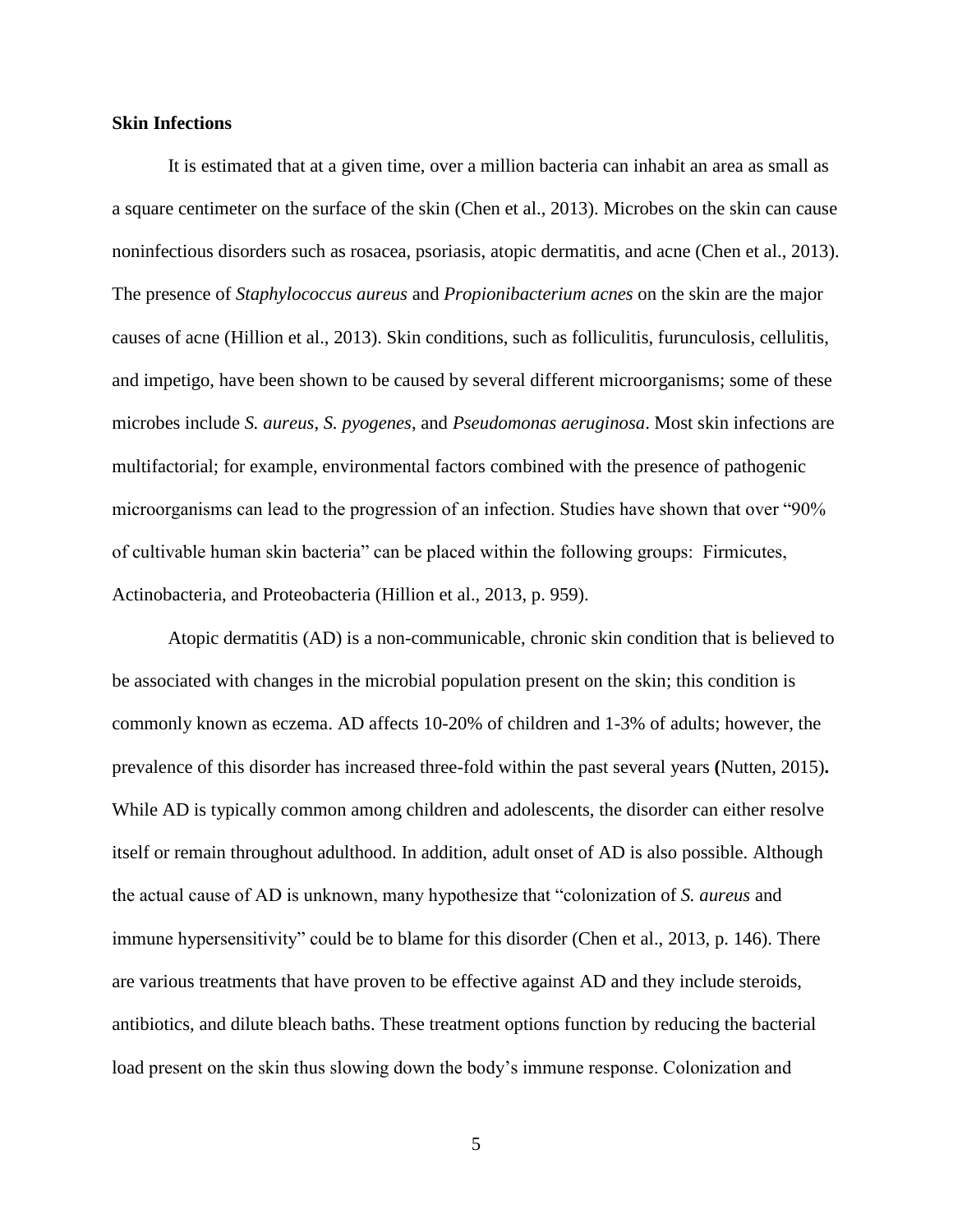infection with *S. aureus* has typically been associated with AD. During AD flares, studies have found that species of *Staphylococcus* increased from 35% to 90%; interestingly, this increase was largely seen with *S. aureus* and *S. epidermidis* (Chen et al., 2013).

Acne vulgaris, a common skin condition, is characterized by blocked pores, cysts, papules, and pustules (Fredricks, 2001). Approximately 80% of adolescents are affected by acne. Some factors associated with the pathogenesis of acne include inflammation, excess sebum, and the presence of the microorganism *Propionibacterium acnes* (Numata et al., 2014). Acne is clinically diagnosed by the presence of *Propionibacterium* and *Staphylococcus* species. The causes of acne are separated into two categories: external factors and acneiform eruptions. External factors are substances that block pores, such as cosmetics. Other factors include environmental conditions (such as temperature), the presence of mites, and prolonged physical contact or friction. Acneiform eruptions are typically caused by the use of medications (such as steroids), genetics, and hormonal imbalances. Treatment of acne is difficult and varies widely depending on the severity and individual characteristics of the skin (Lovecková et al., 2002). Rosacea, another common skin disorder, typically affects the face of adults and is characterized by patchy redness, visible dilation of capillaries, and inflammation (Fredricks, 2001).

Chronic wounds were found to be less microbially diverse than healthy skin, but no specific organisms were found to be associated with this condition. On the other hand, the microbiome of follicles afflicted with acne was found to be more diverse than that of healthy follicles; however, acne follicles are colonized mainly by *P. acnes*. With psoriasis, it is still unknown whether there is a difference between the microbiome of psoriatic plaques and normal skin (Chen et al., 2013).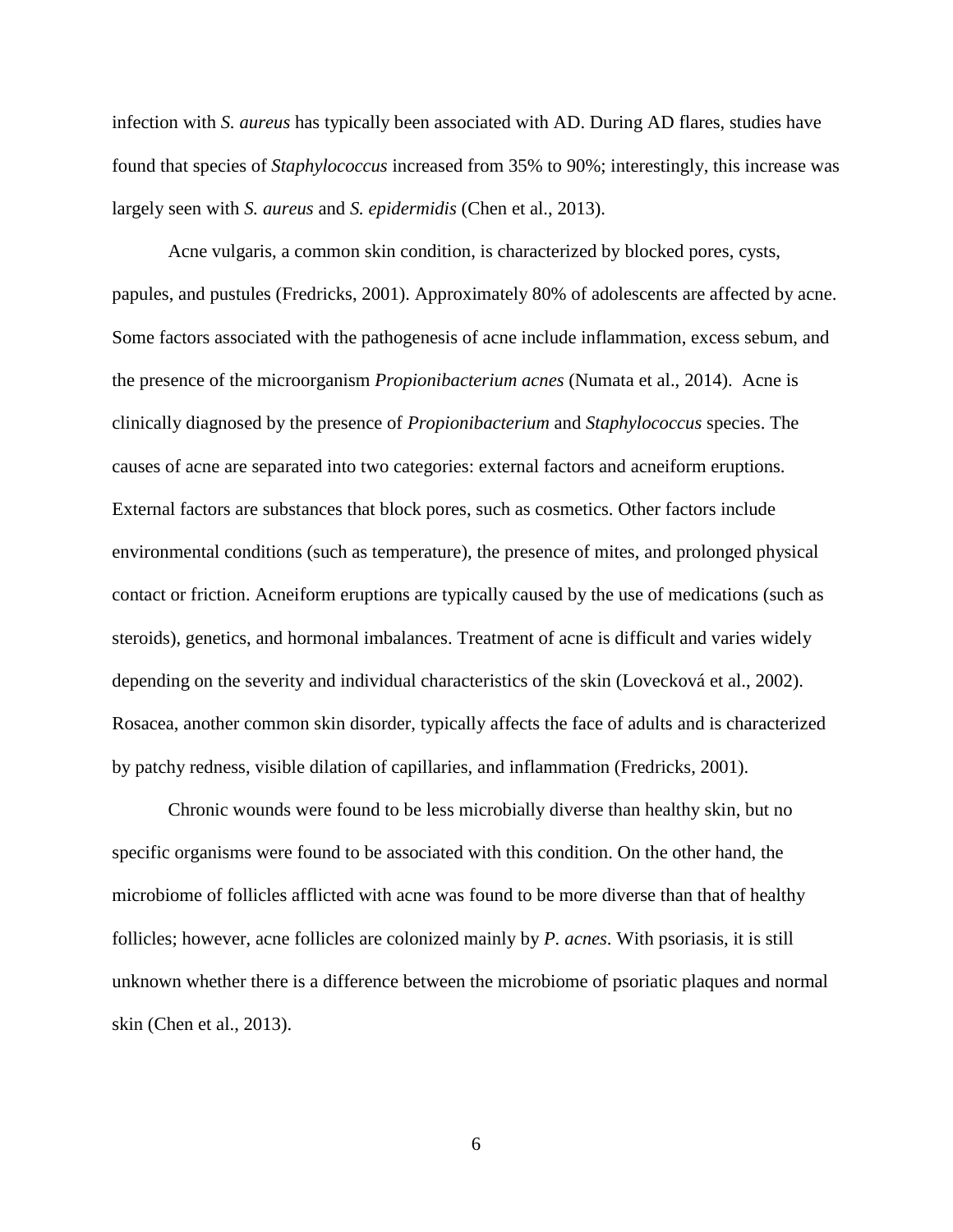Overall, there is a lack of knowledge of how dermatological treatments affect the microbiome of the skin. Interestingly, the reason for the use of antibiotics for the treatment of these disorders is not fully understood. With the increased use of antibiotics, antibiotic resistance among skin flora has become a concern. It is believed that the resistant genes can be spread among the organisms of the normal flora and to transient or contaminant organisms (Lalitha et al., 2013). Elucidating the types of bacteria present on the skin with these conditions may help explain how antibiotic use is correlated with changes in the microbial population of the skin and whether this treatment option is appropriate.

#### *Staphylococcus aureus*

Staphylococcal species are among the most abundant microbial species present on the skin. The main species present on normal skin is *S. epidermidis*; it is believed that this organism protects the host from pathogenic microbes. Several species of *Staphylococcus* cause a wide range of disease, from localized skin disorders to systemic infections (Coates et al., 2014). It is believed that other microbial flora can have a huge impact on *S. epidermidis* or *S. aureus*, found on the skin (Chen et al., 2013).

*Staphylococcus aureus* infections range from asymptomatic to severe. *S. aureus* is commonly found in 20-30% of nasal passages of healthy individuals, but it can also cause skin infections such as impetigo or dermatitis (Kong, 2011). The increase in antibiotic resistance of *S. aureus* has led to a decrease in treatment options which makes this pathogen an important public health issue (Chen et al., 2013).

As discussed above, AD, a chronic skin disease, is commonly associated with *S. aureus* infections (Kong, 2011). In order to understand how *S. aureus* affects AD flares, it is necessary to understand how it typically functions within the normal skin flora. Some studies have shown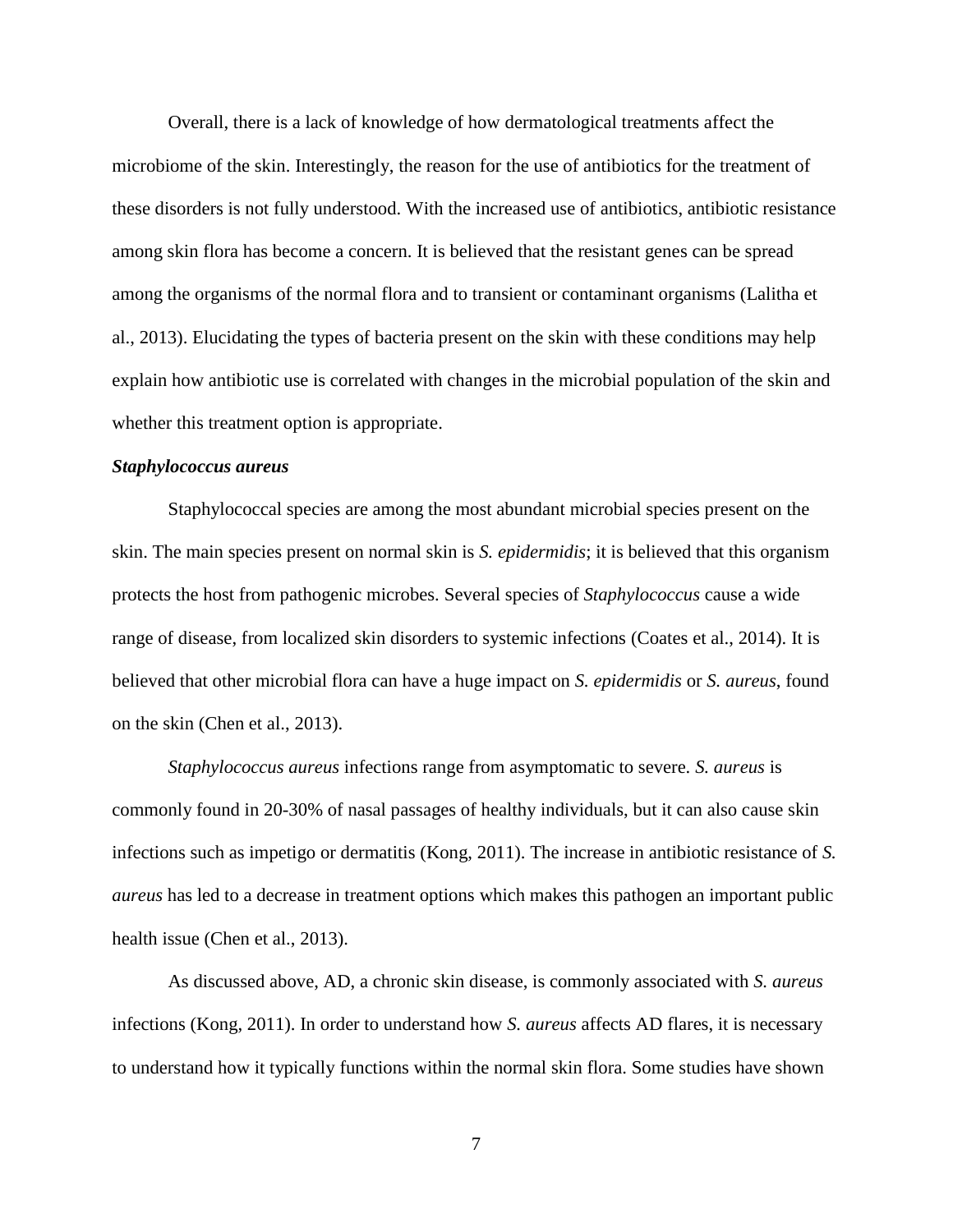that *S. epidermidis* has the ability to inhibit the growth and colonization of *S. aureus*; thus the theory that *S. epidermidis* may be an antagonist to *S. aureus*. However, it is still unknown exactly how these two species interact with one another but the two main theories are: (1) the presence of *S. epidermidis* surges due to an increase in *S. aureus* present on the skin or (2) *S. aureus* and *S. epidermidis* work together to aid in the colonization of both species (Chen et al., 2013). Other, non-staphylococcal, species have been seen to increase during an AD flare. More research is needed to understand whether (1) the increased growth of staphylococcal species causes a change in other species present or (2) a change on the host's skin causes a change in the microbial composition, which leads to staphylococcal species growing in abundance (Chen et al., 2013). Discovering what role *S. aureus* plays in the fluctuation of the skin flora can lead to new treatment options, such as focusing on correcting the normal microbial balance of the skin rather than complete elimination of the pathogen. Understanding how the skin microbiota is associated with AD may also help us understand other conditions like acne, psoriasis, and chronic wounds (Chen et al., 2013).

*S. aureus* and *S. pyogenes* are also the cause of impetigo, a common contagious infection among children. Cellulitis, a bacterial infection of the skin marked by redness and inflammation, is also caused by these two organisms. An infection of hair follicles, or folliculitis, is mainly caused by *S. aureus*. Under normal conditions, the skin's characteristics serve as a deterrent for the proliferation of pathogenic organisms. However, when the normal flora is altered, the possibility for microbial adhesion and growth increases (Chiller et al., 2001).

#### **Cosmetics**

The Food and Drug Administration (FDA) defines cosmetics as "articles intended for beautifying, cleansing, promoting attractiveness or altering appearance" (Naz et al., 2012, p.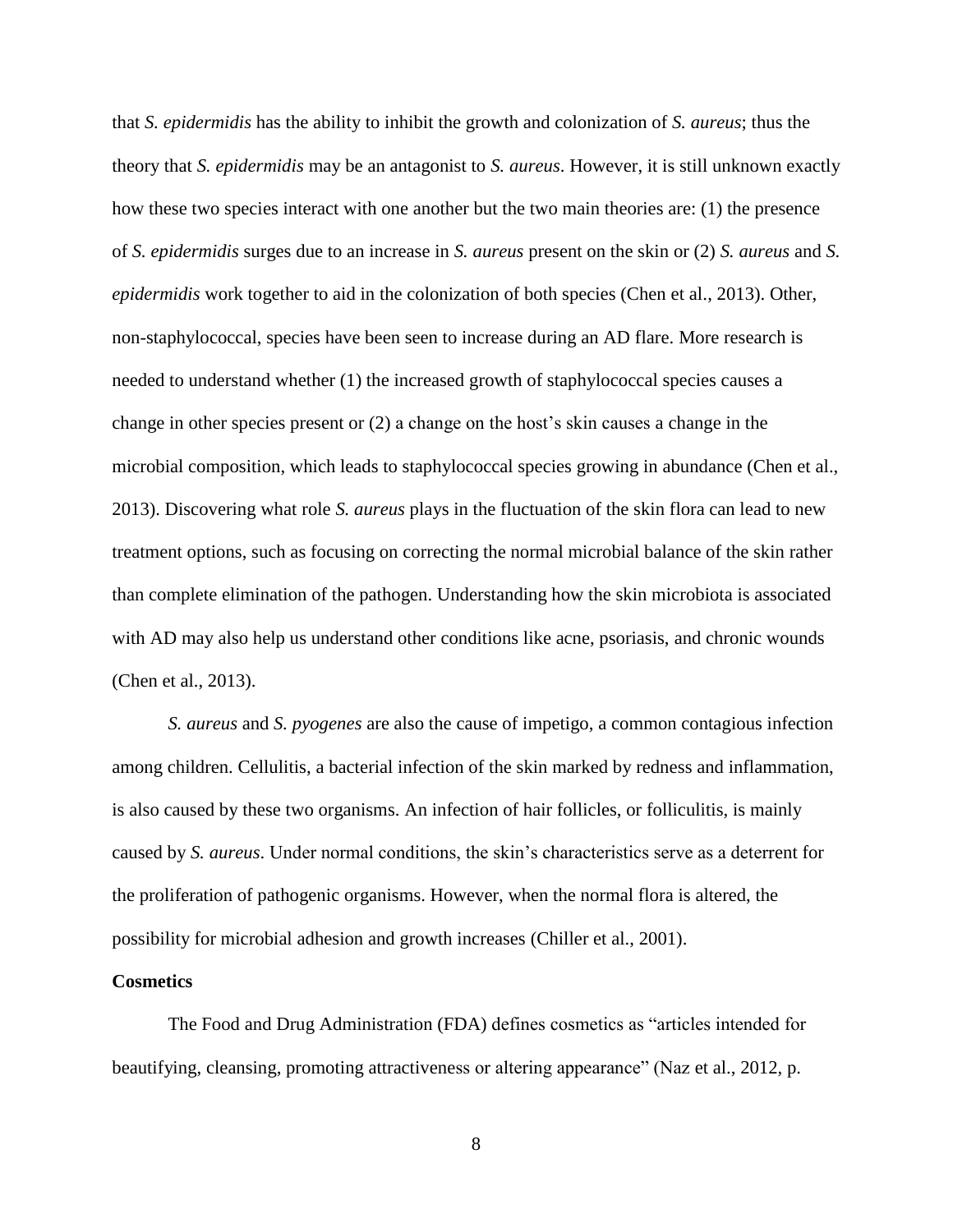523). Cosmetic powders are utilized to enhance appearance, reduce the signs of aging, and cover up skin imperfections, such as dark circles or blemishes (Dashen et al., 2011). Eyeshadows, and other cosmetics, are made up of inorganic and organic materials which are ideal nutrients that aid in the proliferation of microorganisms; hence the need for preservatives and antimicrobial agents in these products (Dawson et al., 1981). A recent study found that the average person uses nine cosmetics on a daily basis, and over 25% of women use 15 or more products daily (Rastogi et al., 2015). These products have the potential to become contaminated with *P. aeruginosa, S. aureus, Clostridium tetani*, molds and yeasts (Dashen et al., 2011).

Various cosmetics are available for immediate use in makeup and department stores; these are called testers. In a study conducted on in-store testers, researchers found that 90% of organisms isolated were representative of normal skin flora, such as *S. epidermidis* (Dawson et al., 1981). In addition, *P. aeruginosa* and *S. aureus* were also commonly found. Customer observation suggests that the main culprit of cosmetic tester contamination was the use of multiple use applicators and fingers. Employee observation showed a lack of disinfection of multiple use applicators and cosmetic testers. Among the different types of multiple use applicators, sponges exhibited the greatest ability to harbor microorganisms due to their ability to accumulate oils, moisture, dead skin, cosmetics, and other materials. Many stores have the option of using disposable applicators, but often these are not easily accessible by the customer. Thus, it is suggested that testers are covered when not in use, the use of fingers is prohibited, and awareness of expiration dates are utilized to help prevent contamination of makeup testers (Dawson et al., 1981).

In addition to shared-use cosmetics, the sharing of cosmetic accessories such as makeup applicators, tweezers, and eyelash curlers have the potential for transmitting infections. Studies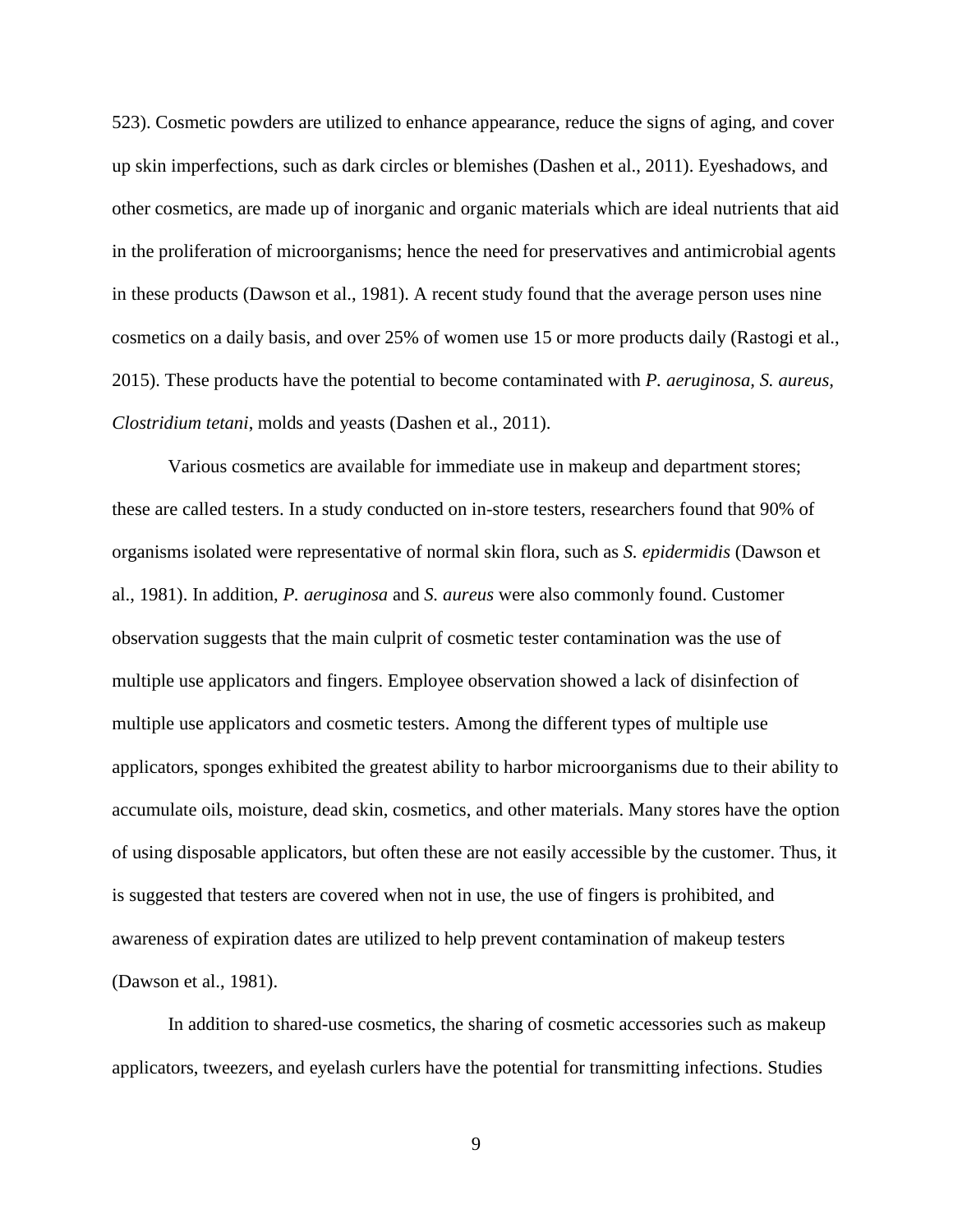have shown that cosmetic brushes used repetitively contain an increased amount of microbes that can cause skin infections (Naz et al., 2012). One study found that shared-use makeup brushes from a salon were contaminated with  $2.28 \times 10^5$  colony forming units per milliliter (CFU/ ml) of *S. aureus* (Naz et al., 2012). Thus, it is suggested that proper decontamination of cosmetic tools take place to prevent transmission of infections. Few studies have looked at the microbial contamination of cosmetic brushes. One such study found that 30.3%, 81.8%, and 100% of cosmetic brushes from a beauty salon were contaminated with fungal species, *P. aeruginosa*, and *S. aureus,* respectively (Naz et al., 2012).

Cosmetics with high water content, such as cream-based products, are at a greater risk of microbial contamination (Lundov et al., 2009). Cosmetic packaging plays a major role in maintaining the integrity of the product; reducing the product's exposure to the environment will help reduce the possibility of microbial contamination (Lundov et al., 2009). There are many ways contamination can occur, and they include: manufacturer practices, ineffective preservatives, age of product, and consumer habits (Abdelaziz et al., 1989). Consumer habits, such as failure to properly disinfect cosmetics and the addition of water (to thin out the product), can lead to the likelihood of microbial contamination (Abdelaziz et al., 1989). Sharing of cosmetics can lead to the spread of infections because every individual's skin flora is different. Storage of cosmetics is also important in reducing microbial contamination. Many consumers improperly store cosmetics in the bathroom or other damp areas where microorganisms thrive (Giacomel et al., 2013). To prevent contamination in products with inadequate packaging, it is suggested that tools, such as a spatula, are used to remove products for use. The purpose of adequate packaging is to reduce the product's contact with the environment. Microorganisms in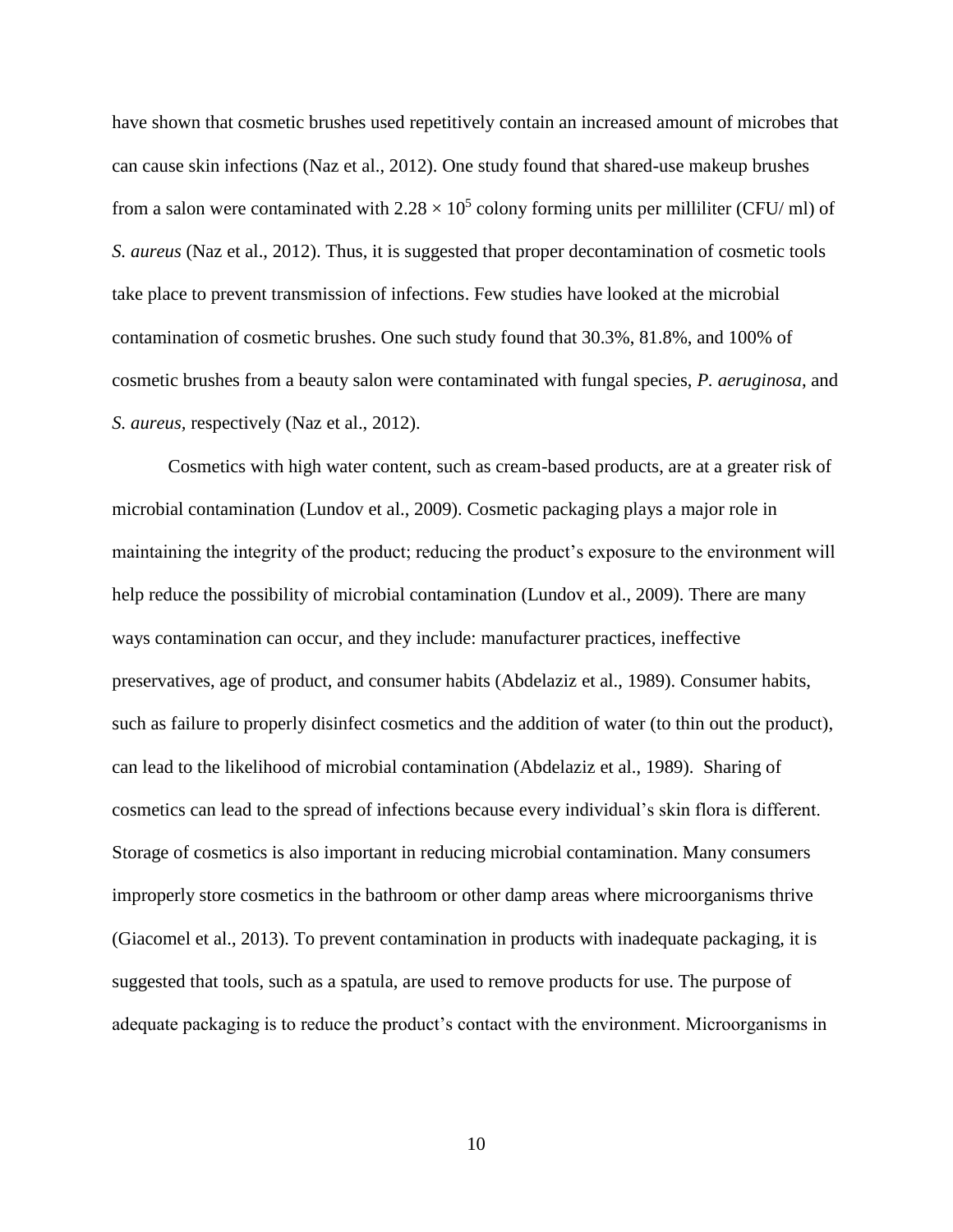cosmetics not only affect consumer health, they can also lead to spoilage or deterioration of the product (Birteksoz et al., 2013).

Cosmetic products have the potential to cause infections or allergic reactions. The most common reactions to cosmetics are contact allergies; this is typically due to ingredients within the product, such as fragrances and preservatives. Approximately 6% of the population has a contact allergy associated with cosmetics (Lundov et al., 2009). In addition to contact dermatitis, photosensitivity and irritation can also occur (Giacomel et al., 2013). Although it is just a minor component of cosmetics, preservatives have been shown to cause allergic responses in consumers (Herman et al., 2013). Cosmetics applied to the eye area, such as eyeshadow and mascara, have been associated with serious eye infections. *S. aureus* is the most common organism isolated from cosmetics and is responsible for the following skin infections: conjunctivitis, impetigo, boils, and folliculitis (Birteksoz et al., 2013). Opportunistic pathogens that have been isolated from cosmetic products include *Pseudomonas aeruginosa*, other *Pseudomonas* species, *Klebsiella pneumoniae*, *Enterobacter* species, and *Serratia* species (Birteksoz et al., 2013). Mascara, which is applied to the eyelashes, has the highest potential for contamination because it is a water-based product and is applied very close to the eye. *P. aeruginosa* is the major contaminant found on mascaras and is responsible for eye infections, such as keratitis and conjunctivitis, which can lead to vision loss (Birteksoz et al., 2013). *S. aureus* and *S. epidermidis* are also commonly found in mascaras (Giacomel et al., 2013).

Corneal infections due to cosmetics are typically exacerbated by abrasions caused by tools, such as a mascara wand. *Staphylococcus* species are the normal causes of these infections among non-contact lens wearers; *P. aeruginosa* is the common culprit among contact lens wearers. The combined use of mascara and contact lenses increases the chance of infection (Pack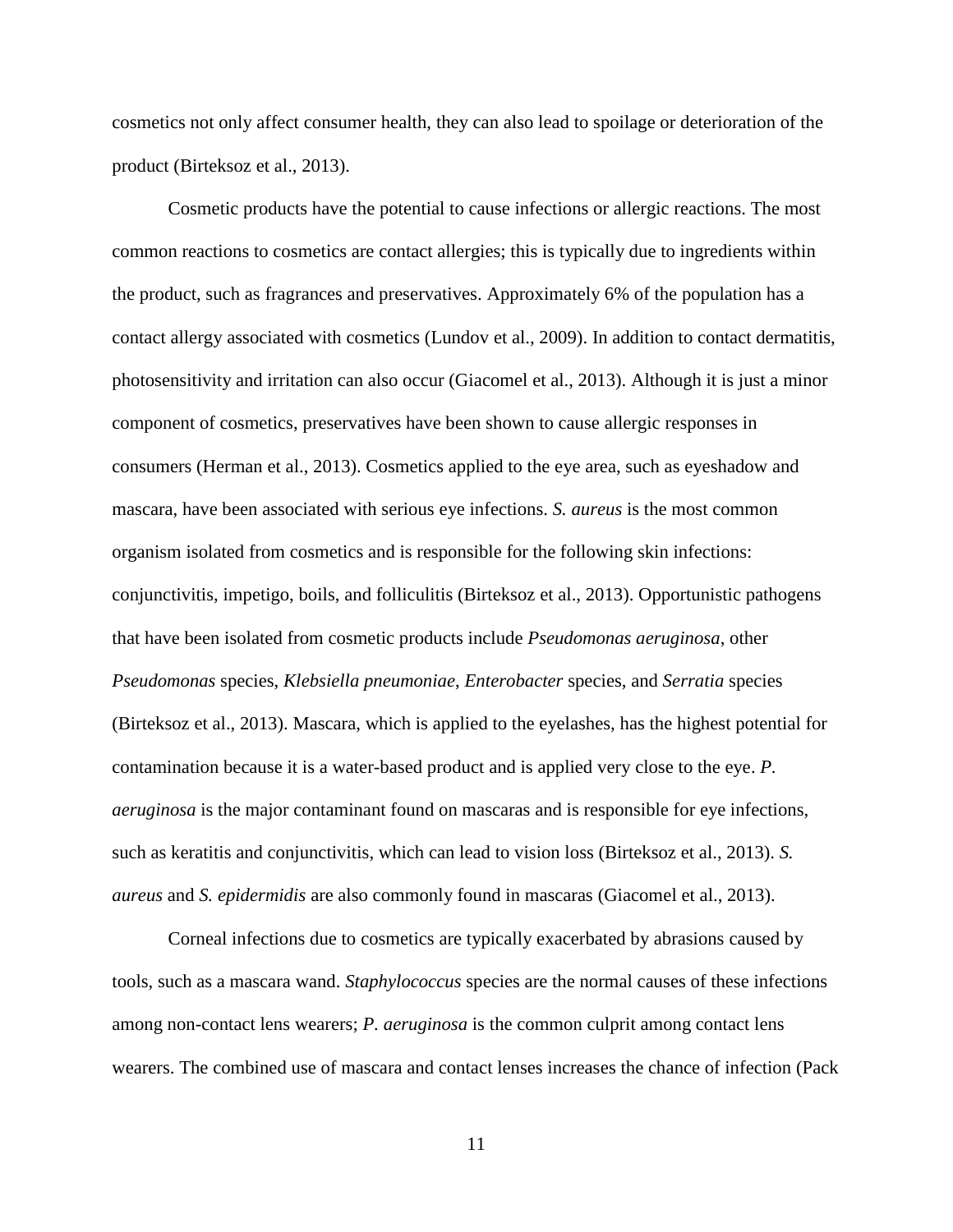et al., 2008). Studies have found that repeated use of the product by multiple individuals greatly increases the chances of pathogenic contamination; this also occurs with single use mascaras, but over a longer period of time. Clinicians recommend that cosmetics are replaced every 6 months, or 3 months for contact lens wearers, to prevent infection. In addition, it is recommended that consumers (1) avoid using old, unclean tools on new cosmetics, (2) replace cosmetics following an infection, (3) put on contact lenses prior to applying mascara and other cosmetics, and (4) avoid sharing cosmetics (Pack et al., 2008). However, most cosmetic users do not discard their makeup until the entire product is gone. A study conducted at the University of Alabama found that cosmetic users reported that a majority of their products were between 6 months to 5 years old (Pack et al., 2008).

#### **Cosmetic Preservatives**

Cosmetics are typically made up of the following ingredients: "water, emulsifiers, preservatives, thickeners, colors, fragrances, and stabilizers" (Lalitha et al., 2013, p. 61). The purpose of preservatives in cosmetics is to regulate microbial contamination during the production, storage, and use of the product (Herman et al., 2013). However, preservatives lose effectiveness over time, and prolonged misuse and inadequate storage can exacerbate microbial growth (Ashour et al., 1986). Cosmetics that lack effective preservatives are at an increased risk of microbial contamination and proliferation which can lead to health hazards for the consumer and affect the composition of the product (Ghalleb et al., 2015). Cosmetic preservatives, and other ingredients, are evaluated for safety by the Cosmetic Ingredient Review (CIR); this is an independent, non-profit agency funded by the FDA. The CIR is comprised of individuals representing consumer, industry, toxicology, and dermatology groups (Lundov et al., 2009). The CIR is concerned with labelling products with the appropriate warnings and active ingredients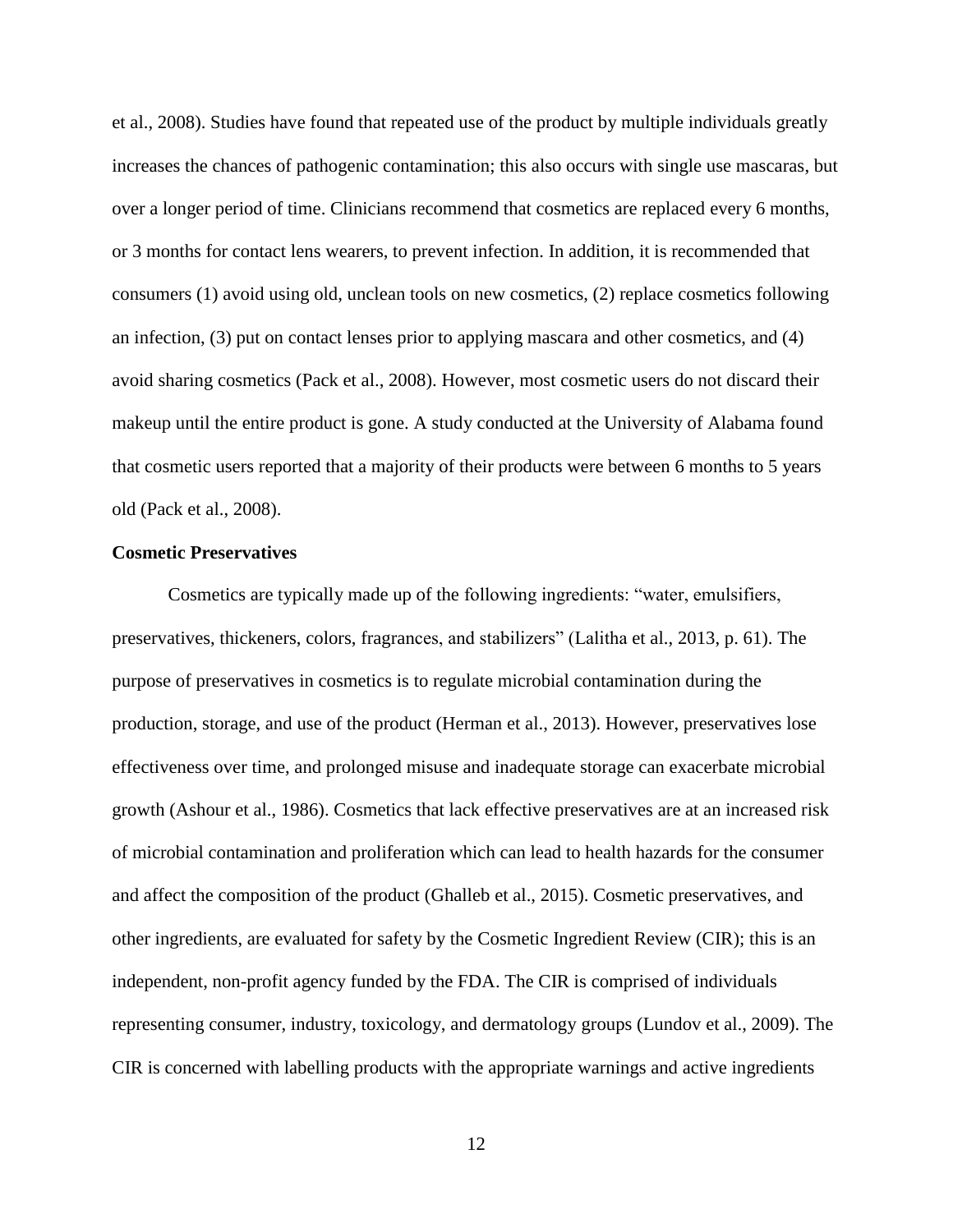(Pack et al., 2008). The FDA uses the information obtained by the CIR to help establish guidelines for cosmetics. While in the U.S. cosmetics are required to have a complete list of ingredients, many products are improperly labeled or the consumer is unable to comprehend the list (Lundov et al., 2009).

Cosmetic preservatives can remain on the skin and alter the normal flora; this is especially a concern with prolonged use of the product. The main preservatives seen in cosmetics are parabens and triclosan. Some studies have "proven that *P. aeruginosa* is highly resistant to triclosan" (Lalitha et al., 2013, p. 61). Other common preservatives found in cosmetics are organic acids, organic alcohols, isothiazolinones, and formaldehyde releasers (Birteksoz et al., 2013). The ideal preservative would be non-allergenic, non-toxic, colorless, odorless, and have the ability to inhibit the growth of a wide range of microorganisms (Lundov et al., 2009). However, there are currently no preservatives that meet all of these criteria.

Various types of parabens can be found in cosmetics, such as "methylparaben, propylparaben, butylparaben, and ethylparaben" (Lundov et al., 2009, p. 71). However, methylparaben is the most common preservative seen in cosmetics today. While methylparaben has been shown to be the most effective against fungi, studies have shown it also works well against gram-positive organisms, but it is weakest against *Pseudomonas* species (Herman et al., 2013). Although parabens are ubiquitous in cosmetic products, there is much controversy surrounding this preservative. Studies have suggested that parabens are linked to reproductive and endocrine dysfunction (Birteksoz et al., 2013). The growing controversy with parabens and other preservatives have led to the interest in natural alternative antimicrobials, such as essential oils and herbal remedies (Herman et al., 2013). Some studies have seen a greater inhibition of microbes with essential oils compared to methylparaben; however, the antimicrobial activity of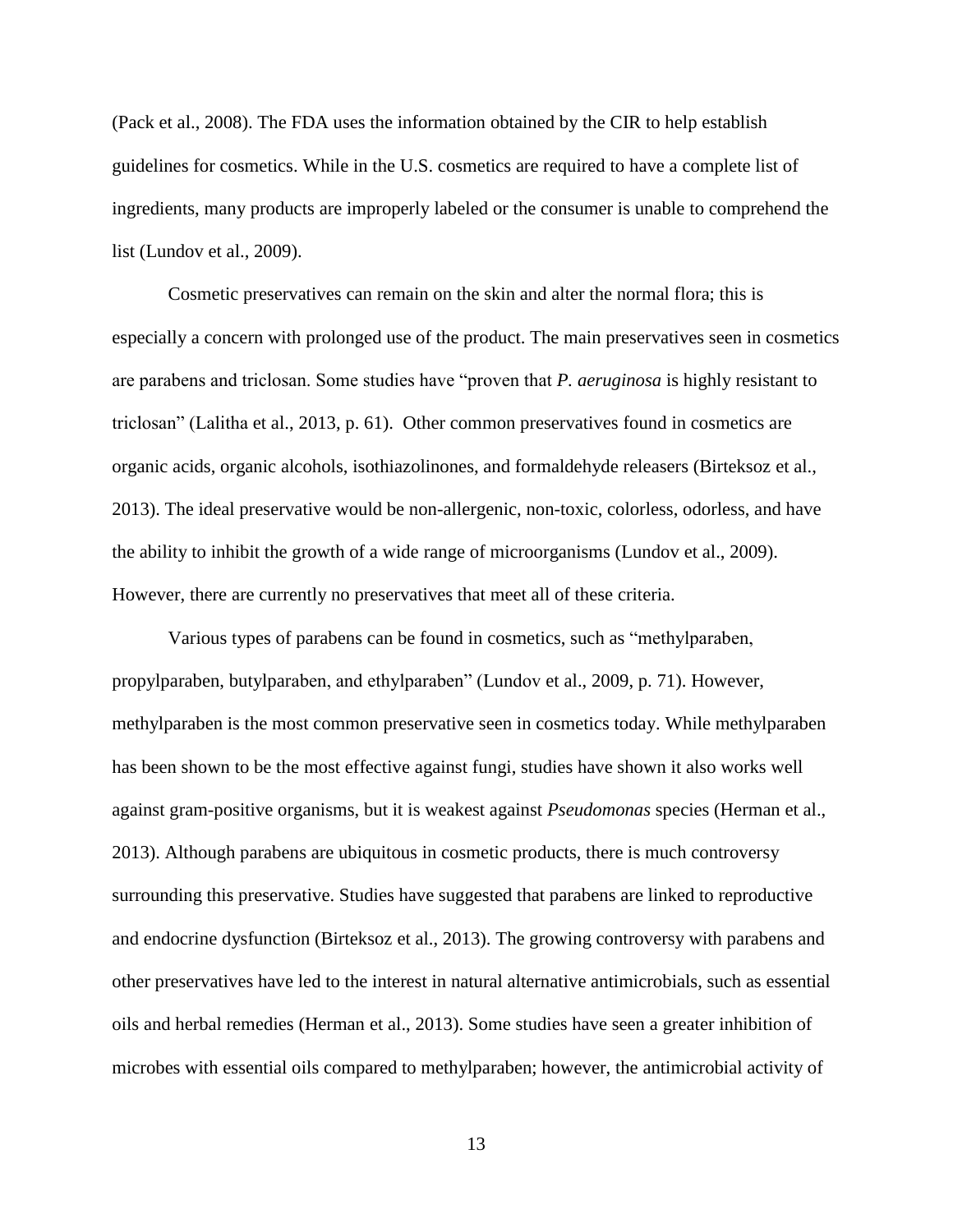essential oils is still being studied extensively (Herman et al., 2013). In addition to preservatives, cosmetics often contain other antimicrobial agents, such as chelating agents, phenolic antioxidants, alcohol, fragrance, essential oils and extracts (Birteksoz et al., 2013).

#### **Cosmetic Regulation in the United States**

Cosmetics in the United States are regulated according to the Federal Food, Drug, and Cosmetic Act, which is under the jurisdiction of the FDA (Lundov et al., 2009). According to a 1989 FDA report, "Cosmetics are not expected to be totally free of microorganisms when first used or to remain free during consumer use" (Onurdah et al., 2010, p. 9). Because cosmetics are not required to be sterile, the United States Pharmacopoeia (USP) is responsible for articulating the requirements for non-sterile products, such as cosmetics, and has developed protocols to determine the presence of microbial contamination in these products. Specifically, the USP considers the following bacteria as indicators of microbial contamination: *S. aureus*, *P. aeruginosa*, *Escherichia coli*, and *Salmonella* species (Campana et al., 2006). Out of these bacterial indicators, *E. coli*, *P. aeruginosa*, and *S. aureus* are commonly found on cosmetic products (Di Maiuta et al., 2011). In order to prevent the contamination of cosmetics, the use of preservatives is necessary. However, as mentioned before, preservatives lose effectiveness over time.

The International Organization for Standardization (ISO) categorizes cosmetics according to their risk of contamination and details how products should be tested. ISP considers products containing more than 20% alcohol, single use products, or those with no contact with the environment as low risk products and thus do not require microbiological testing. The ISO guidelines were created to help manufacturers and regulators determine what products are potentially at risk and how to detect the risk; these policies are not strictly enforced by the FDA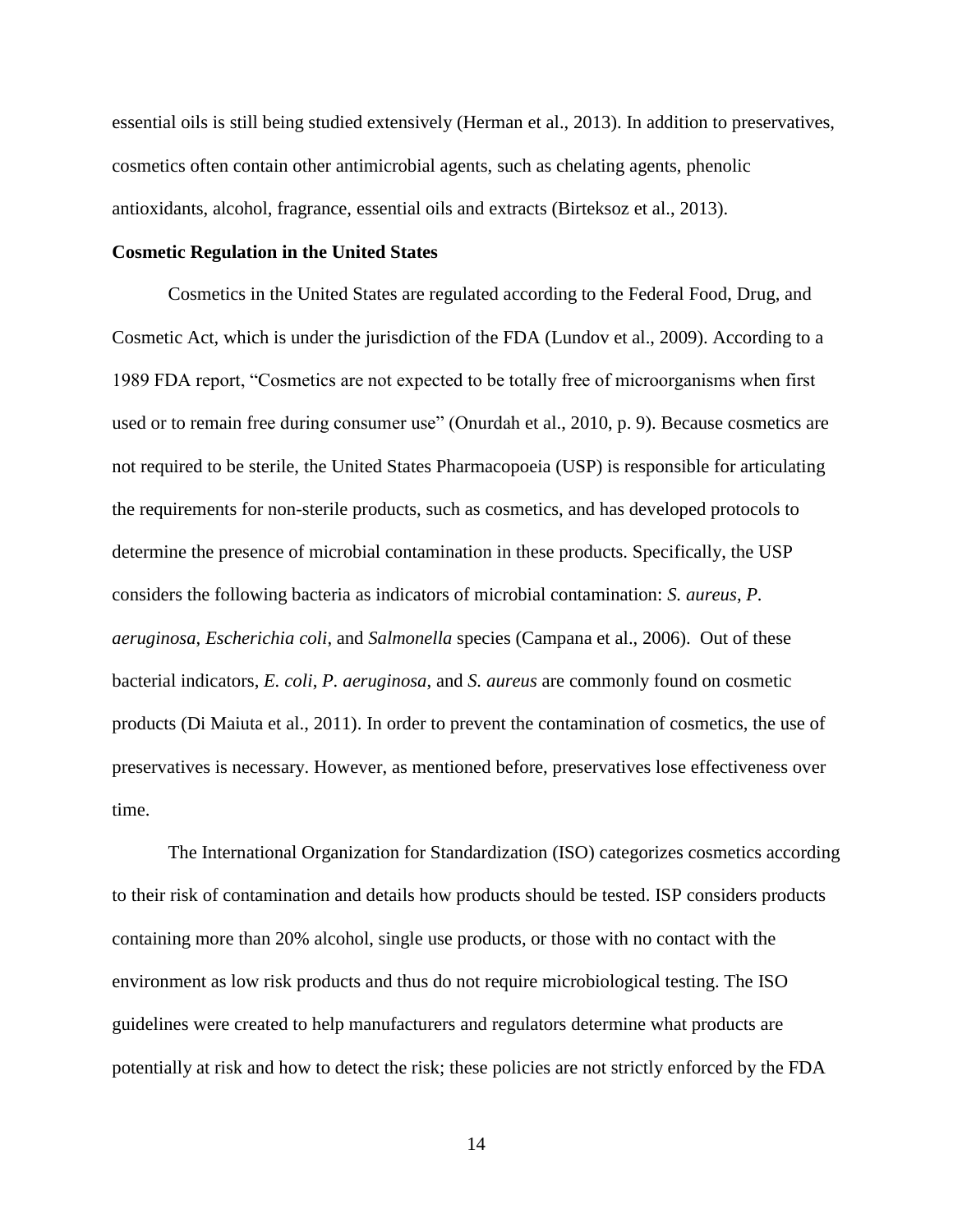(Ghalleb et al., 2015). To reduce contamination during production, Good Manufacturing Practices (GMPs) have been utilized to improve the quality of products (Campana et al., 2006). Even with these measures in place, microbial contamination can still occur; thus, the use of effective preservatives is required to prevent contamination during manufacturing, storage, and consumer use (Campana et al., 2006). Due to the use of GMPs and other quality control measures, contamination during manufacturing is no longer a major concern (Tran et al., 1994). However, consumer contamination is still a prevalent concern. With the advent of commerciallyavailable cosmetic cleaning products, consumers may have a plausible means of reducing contamination on their cosmetics and cosmetic brushes. However, data are lacking on the effectiveness of commercially-available cleaners or the use of over-the-counter products, such as rubbing alcohol.

#### **Consumer Concerns**

As mentioned above, there is an overall lack of consistency in terms of labeling expiration dates on cosmetics. Different brands of cosmetics utilize various methods of labeling when it comes to expiration dates. These inconsistencies in labeling lead to confusion among consumers. While some brands may explicitly list the date of expiration, others use batch numbers and period after opening (PAO) labels; however, this information is not always listed on cosmetics. Batch numbers typically consist of the date in which the cosmetic was made; batch numbers vary according to manufacturer and product. PAOs are the suggested amount of time, from the moment the cosmetic is opened, before a consumer should discard the product. PAOs are represented by an open jar with a specified amount of time, such as 6M for 6 months. In order for all this information to be useful to a consumer, they must all be present on the labels of cosmetics; of the three labels, expiration date and PAO are the most informative. The expiration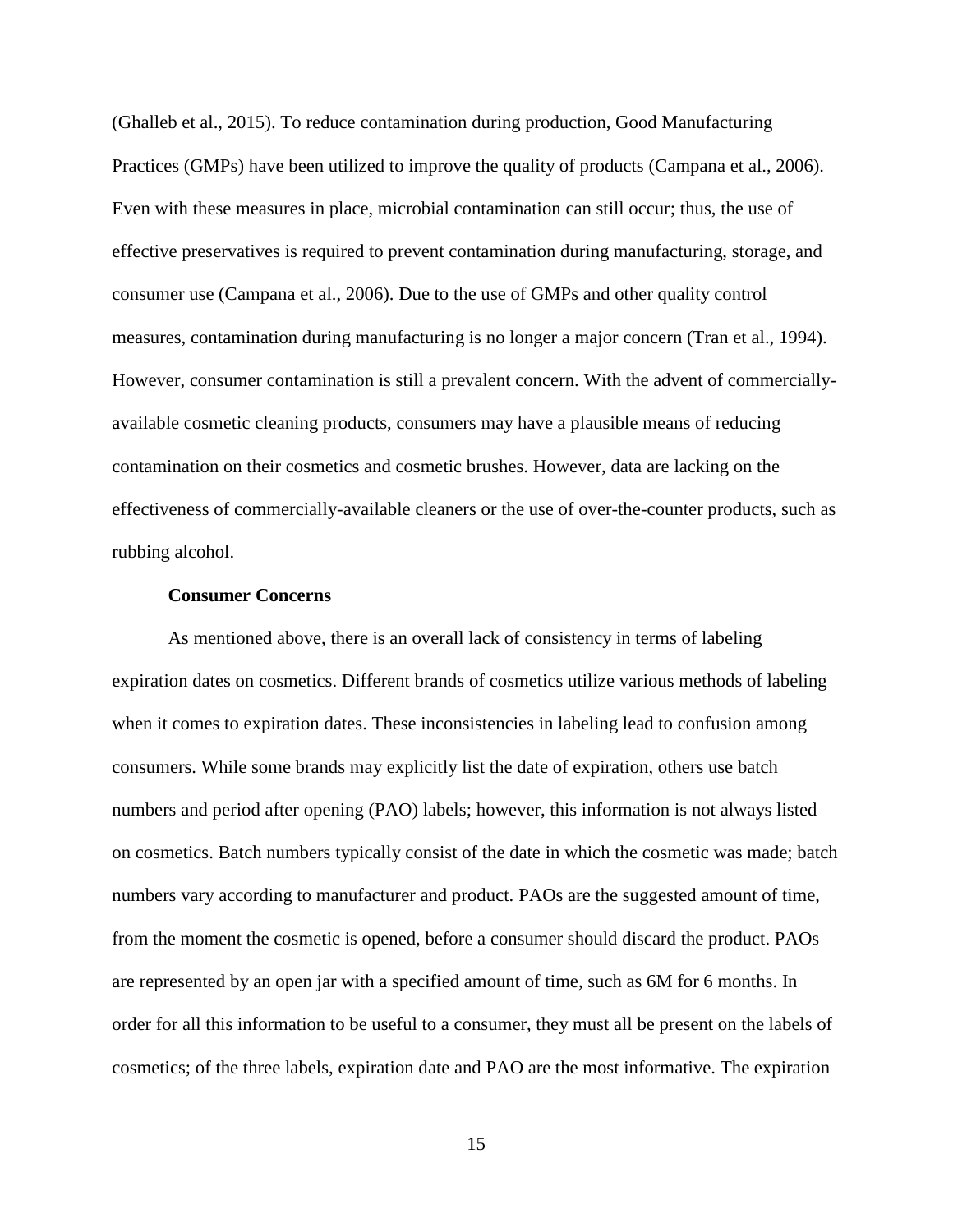date serves as the definitive date in which the cosmetic must be discarded. The PAO is important because it tells the consumer how long to keep a cosmetic once it has been opened. However, the PAO may sometimes surpass the date of expiration; if the PAO and expiration date are not provided on the label the consumer will have no knowledge of this vital information.

The cost of cosmetics and cosmetic brushes also plays a role in the prolonged use of these products. While the simple solution to the problem of microbial contamination would be to discard products, the high costs of these cosmetics and brushes does not make this prudent for the consumer. Cosmetics and brushes range from drugstore (lower priced) to luxury (higher priced) brands. Advances in the area of cosmetics have led to an increase in the quality and sophistication of cosmetic brushes. Early cosmetic applicators were disposable low quality, sponge brushes. Today, brushes are made out of a variety of materials such as natural or synthetic hair fibers. Thus, cosmetics and cosmetic brushes can cost anywhere from \$1 to \$200, or more, depending on the brand and material it is made of.

#### **Objectives**

The objectives of this study were to determine the effectiveness of commerciallyavailable cosmetic cleaners in removing microbial contamination on cosmetics and cosmetic brushes.

#### **Research Questions**

1) Are commercial cleaning products effective on cosmetics such as pressed powders and cream-based products?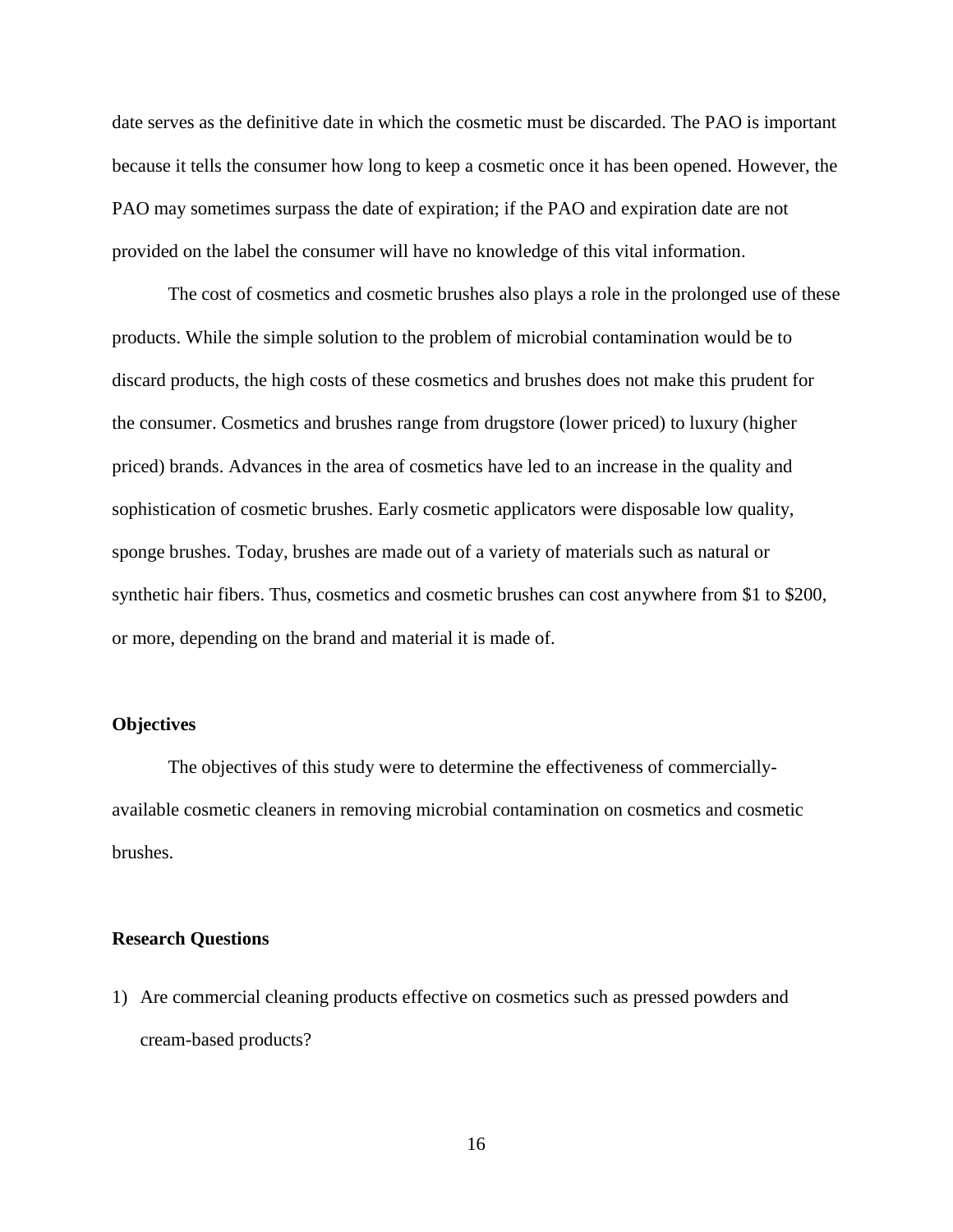- a) Are commercial cleaning products effective on cosmetics such as pressed powders and cream-based products at contact times of  $T_0$ ,  $T_1$  minute, and  $T_5$  minutes?
- b) Will each commercial cleaning product brand be effective on cosmetics such as pressed powders and cream-based products?
- 2) Are commercial cleaning products effective on cosmetic brushes?
	- a) Will each commercial cleaning product type be effective on cosmetics brushes?
	- b) Will each commercial cleaning product brand be effective on cosmetics brushes?

#### **Hypotheses**

 $H<sup>1</sup>$ <sup>0</sup>: There is no difference in microbial concentration on powder-based cosmetics (e.g., eyeshadows) after the use of commercial cleaners at contact times of  $T_0$ ,  $T_1$  minute, and  $T_5$  minutes.  $H<sup>1</sup>$ <sub>a</sub>: There is a difference in microbial concentration on powder-based cosmetics (e.g., eyeshadows) after the use of commercial cleaners at contact times of  $T_0$ ,  $T_1$  minute, and  $T_5$  minutes.

 $H<sup>2</sup>$ <sup>0</sup>: There is no difference in microbial concentration on cream-based cosmetics (e.g., lipsticks) after the use of commercial cleaners at contact times of  $T_0$ ,  $T_1$  minute, and  $T_5$  minutes.  $H<sup>2</sup>$ <sub>a</sub>: There is a difference in microbial concentration on cream-based cosmetics (e.g., lipsticks) after the use of commercial cleaners at contact times of  $T_0$ ,  $T_1$  minute, and  $T_5$  minutes.

 $H<sup>3</sup>$ <sup>0</sup>: There is no difference in microbial concentration reduction between commercial cleaning product brands after use on powder-based cosmetics (e.g., eyeshadows).

 $H<sup>3</sup>$ <sub>a</sub>: There is a difference in microbial concentration reduction between commercial cleaning product brands after use on powder-based cosmetics (e.g., eyeshadows).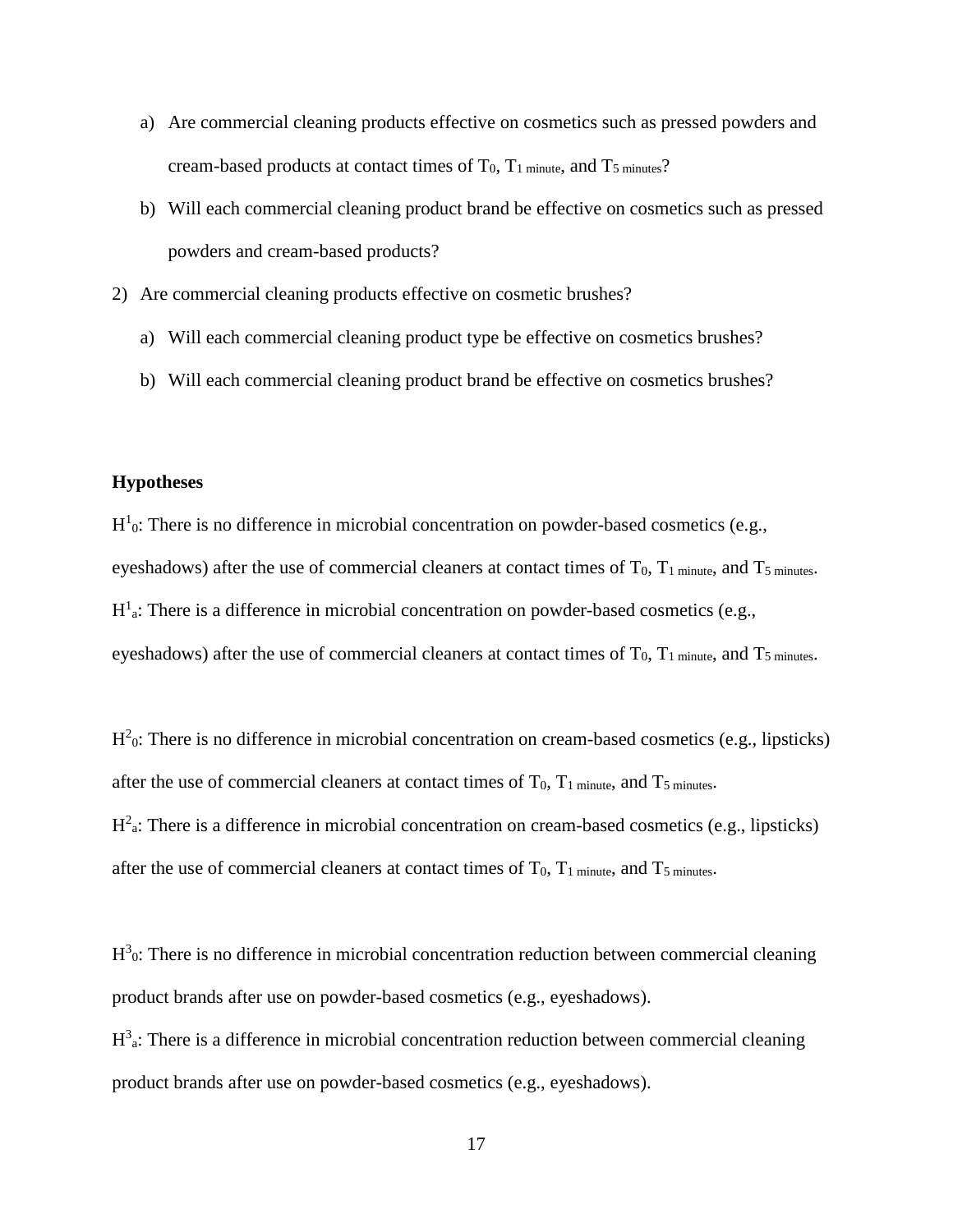$H<sup>4</sup>$ <sup>0</sup>: There is no difference in microbial concentration reduction between commercial cleaning product brands after use on cream-based cosmetics (e.g., lipsticks).

 $H<sup>4</sup>$ a: There is a difference in microbial concentration reduction between commercial cleaning product brands after use on cream-based cosmetics (e.g., lipsticks).

 $H<sup>5</sup>$ <sup>0</sup>: There is no difference in microbial concentration reduction between commercial cleaning product types after use on large (face) brushes.

 $H<sup>5</sup>$ a: There is a difference in microbial concentration reduction between commercial cleaning product types after use on large (face) brushes.

 $H<sup>6</sup>$ <sup>0</sup>: There is no difference in microbial concentration reduction between commercial cleaning product brands after use on large (face) brushes.

 $H<sup>6</sup>$ a: There is a difference in microbial concentration reduction between commercial cleaning product brands after use on large (face) brushes.

 $H<sup>7</sup>$ <sup>0</sup>: There is no difference in microbial concentration reduction between commercial cleaning product types after use on small (eyeshadow) brushes.

 $H<sup>7</sup>$ <sub>a</sub>: There is a difference in microbial concentration reduction between commercial cleaning product types after use on small (eyeshadow) brushes.

 $H^8$ <sup>0</sup>: There is no difference in microbial concentration reduction between commercial cleaning product brands after use on small (eyeshadow) brushes.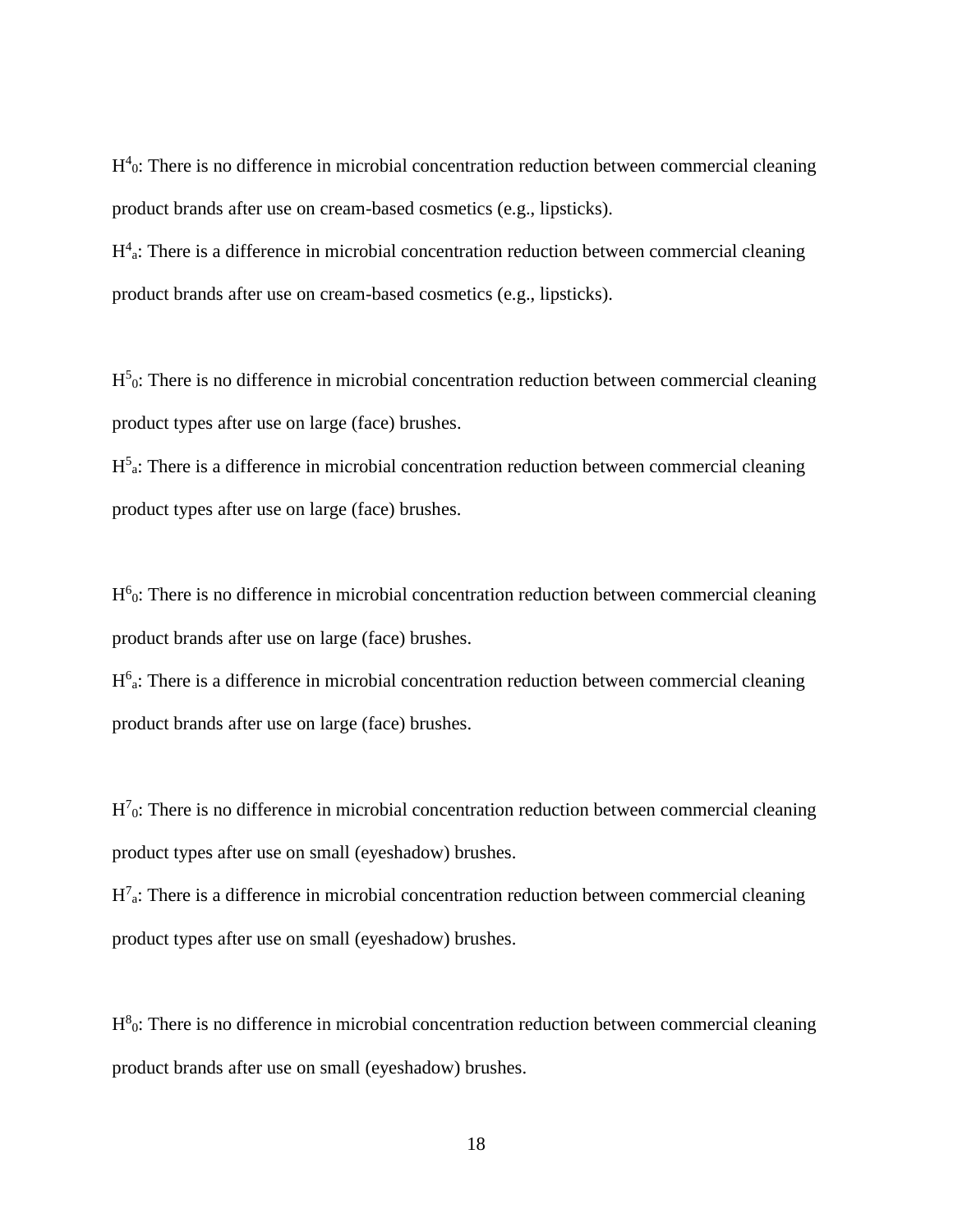$H^8$ <sup>a</sup>: There is a difference in microbial concentration reduction between commercial cleaning product brands after use on small (eyeshadow) brushes.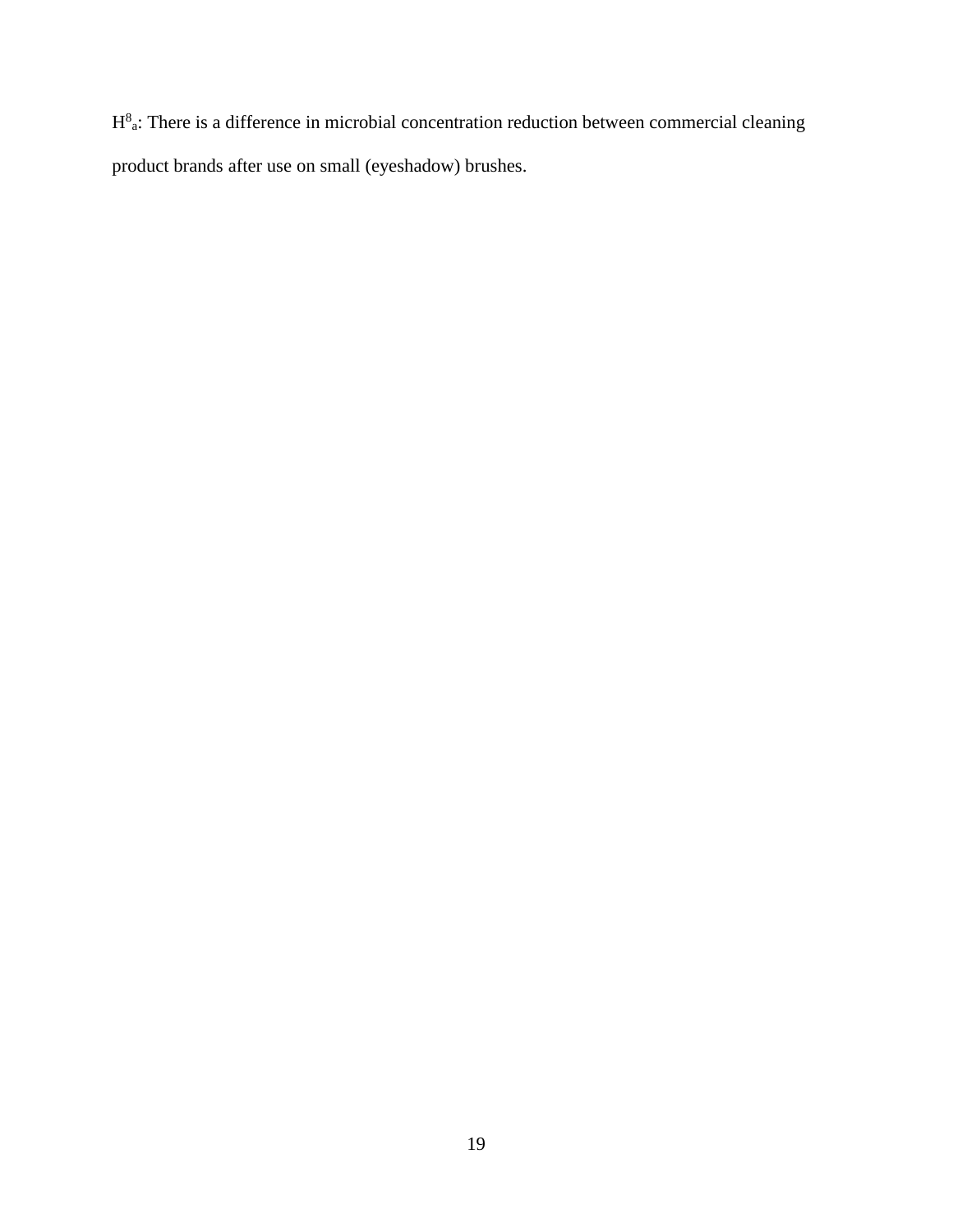#### **CHAPTER 3**

#### **MATERIALS AND METHODS**

#### **Study Design**

Various brands of commercially-available cosmetic cleaning products, cosmetics (eyeshadows and lipsticks), and cosmetic brushes (small and large) were used and tested in this study; the identity of the cosmetic cleaning products will remain confidential. The study was divided into two phases: Phase 1 consisted of control experiments to determine which organism would be used as the inoculum for the tests, and Phase 2 consisted of using the organism determined from Phase 1 to inoculate unused cosmetics and brushes, which were subjected to commercial cleaning products, to determine the reduction of microbial concentrations. In Phase 1 (Figure 1), cosmetics and cosmetic brushes were inoculated with the following organisms identified from review of the scientific literature: *P. aeruginosa* ATCC #27853*, E. coli* ATCC #25922*, S. aureus* ATCC #6538, and *S. epidermidis* ATCC #12228 (American Type Culture Collection, Manassas, VA). In Phase 2 (Figures 2 and 3), unused cosmetic products and cosmetic brushes were inoculated with a known microorganism determined from the control experiments; for cosmetics, the inoculum was left in contact for 0-. 1-, and 5-minutes. The inoculated cosmetics and brushes were then subjected to the appropriate commercial cosmetic cleaners. Using traditional microbiological approaches, the inoculated products were evaluated for microbial growth after the use of cosmetic cleaners. Negative controls consisted of inoculating and processing the cosmetics and brushes without the treatment of cleaning products.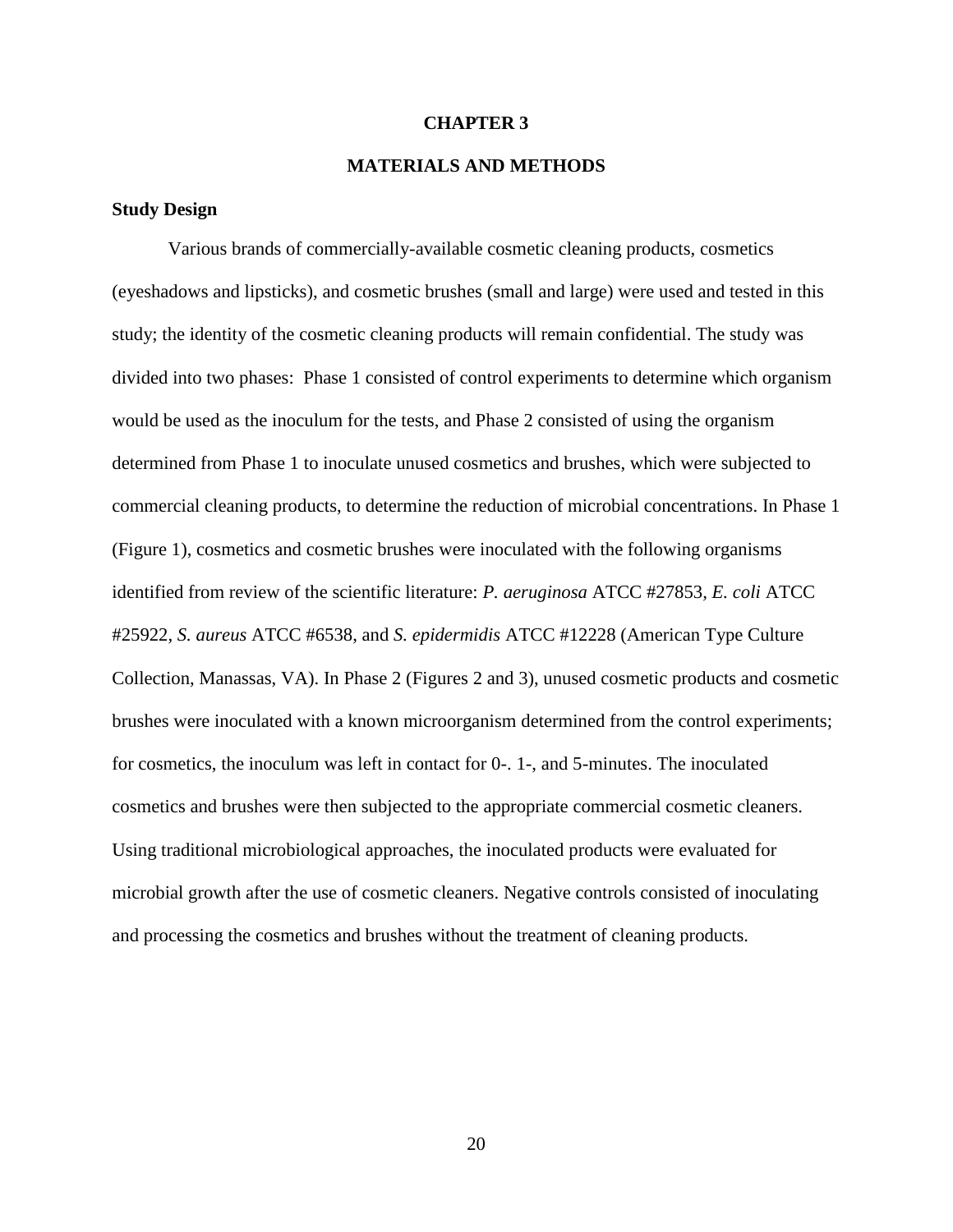

Figure 1 – Flow chart illustrating the experimental design used in Phase 1 of this study.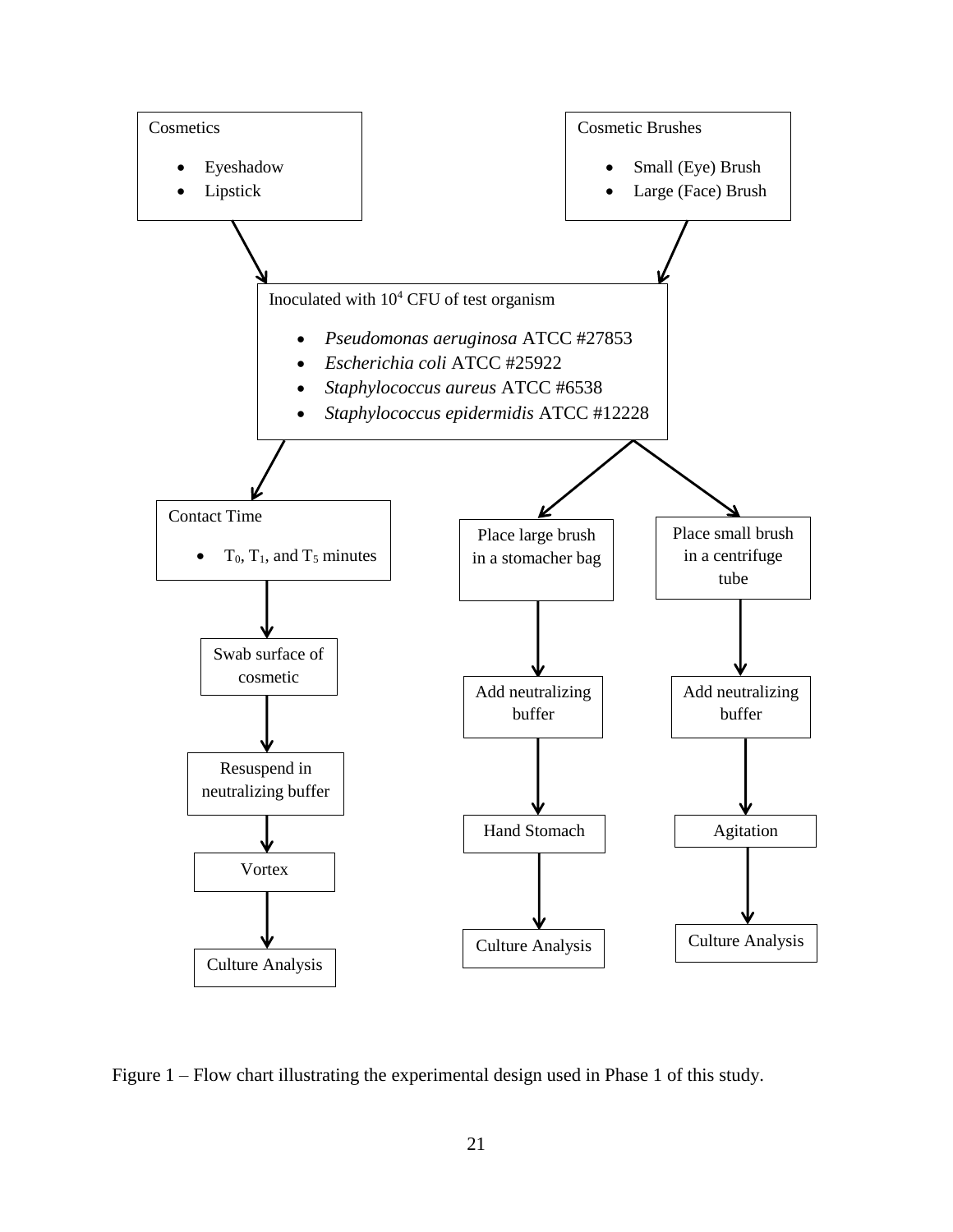

Figure 2 – Flow chart illustrating the experimental design used on cosmetics in Phase 2 of this study.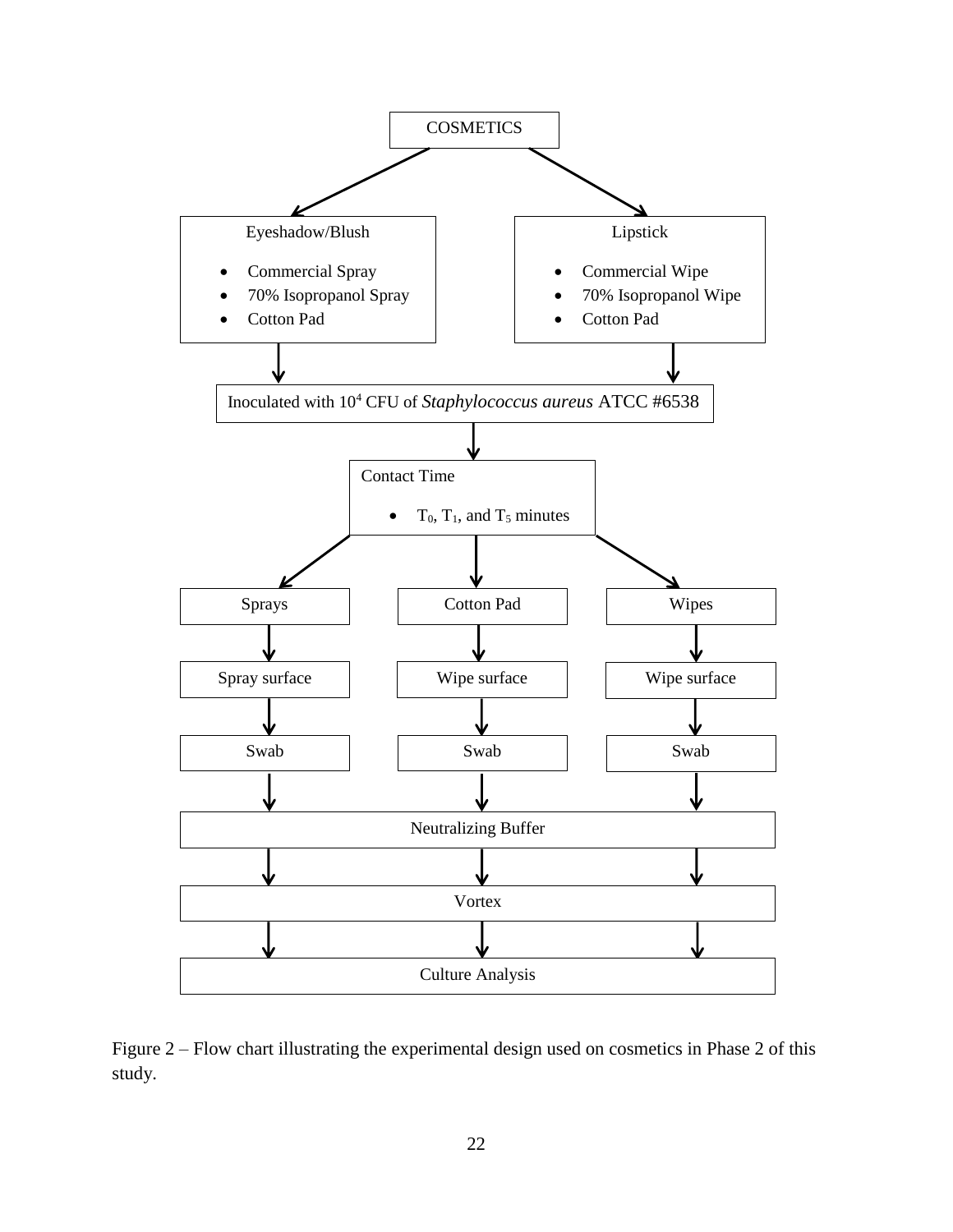

Figure 3 – Flow chart illustrating the experimental design used on cosmetic brushes in Phase 2 of this study.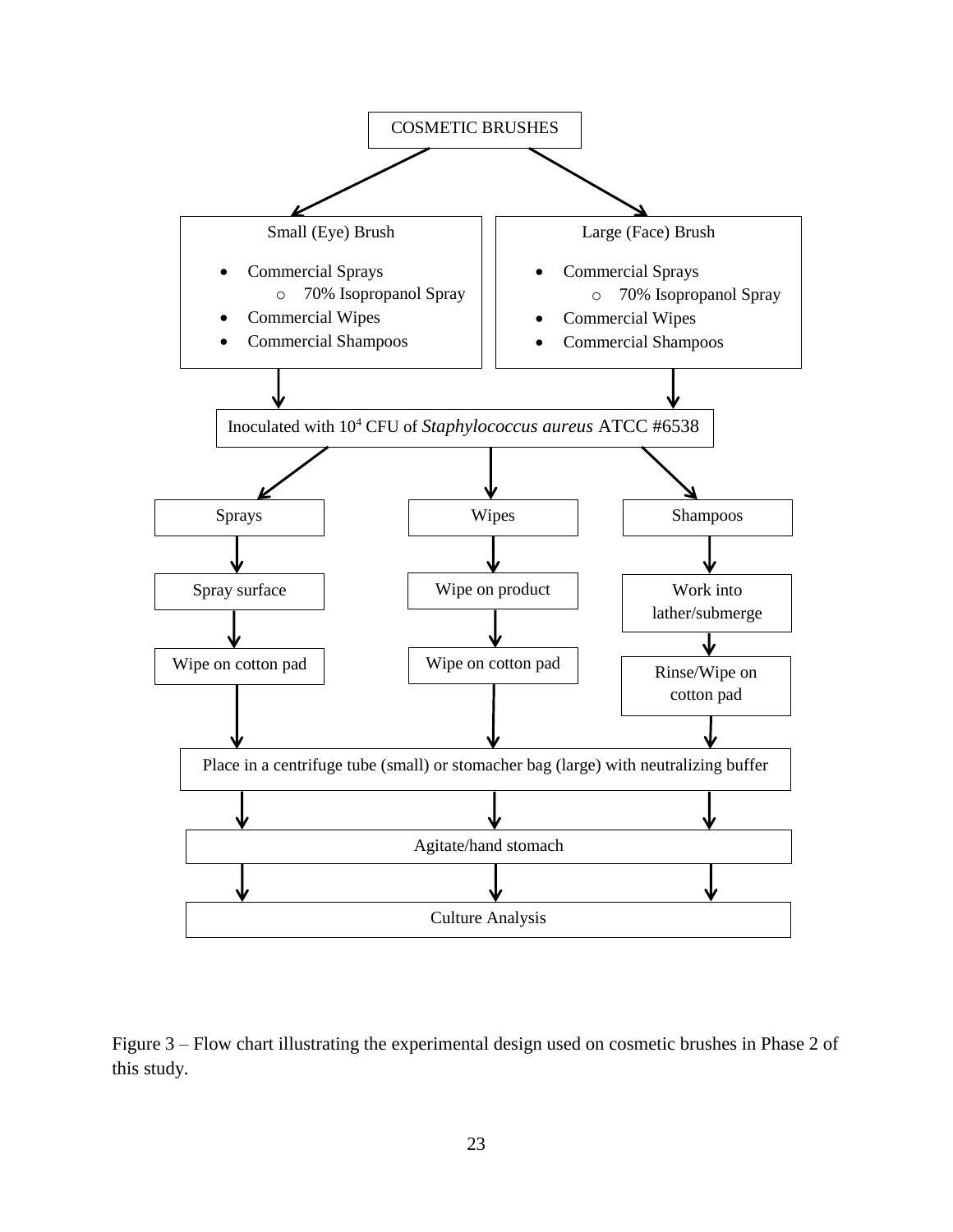#### **Test Organisms**

Unused cosmetics and brushes were inoculated with known concentrations of *Pseudomonas aeruginosa* ATCC #27853*, Escherichia coli* ATCC #25922*, Staphylococcus aureus* ATCC #6538, and *Staphylococcus epidermidis* ATCC #12228. Control tests were conducted with each organism to determine which one had better survival (i.e., the best percent recovery) across all products. *E. coli* ATCC #25922*, S. aureus* ATCC #6538, and *S. epidermidis*  ATCC #12228 were used for quality control of the culture media.

#### **Culture Media**

The preparation of the inoculum required the use of an overnight cell suspension, of the test organism, cultured in tryptic soy broth (TSB, Difco Laboratories, Sparks, MD) and incubated at 35°C, 60 rpm overnight in a rotary shaking incubator. The overnight cell suspension was harvested and washed in 0.01 M phosphate buffer with 0.05% Tween (PBT; pH 7.0). The final washed cell suspension was diluted in PBT and spread plated as indicated below to determine the concentration.

Samples with and without treatment with cleaners (i.e., controls and tests, respectively) were processed in a neutralizing buffer (Difco Laboratories), serially diluted in PBT, spread plated, and incubated overnight at 35°C. Many cosmetics contain preservatives that aid in the reduction of microbial contamination, thus an appropriate neutralizing agent was necessary. The cell suspension, inoculum, and test samples were inoculated on tryptic soy agar (TSA, Difco Laboratories) and incubated overnight at 35°C.

#### **Cosmetic Cleaning Products**

Three types of commercial cosmetic cleaning products were obtained. Sprays, wipes, and shampoos were tested in this study. For the cosmetics, one brand of spray was used for the eyeshadows and one brand of wipe was used for the lipsticks (Table 1). Two different brands of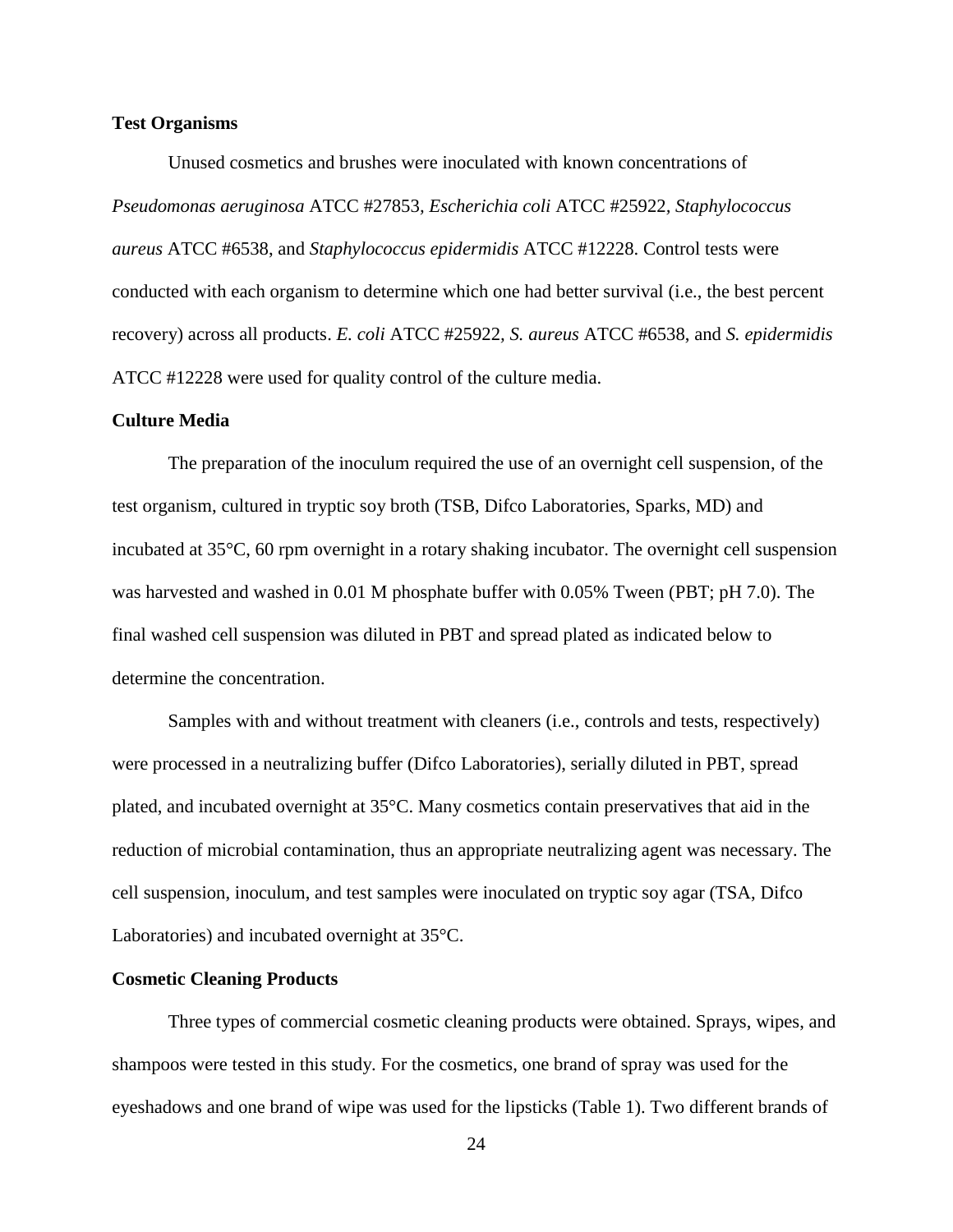each type of cleaning product were used for the brushes. Spray-based cosmetic cleaners were used on cosmetics, specifically eyeshadows, and cosmetic brushes. For the cosmetics, the product was sprayed on and allowed to dry instantly. As for the brushes, the product was sprayed directly onto the brush and was immediately wiped off on a clean cotton pad. The wipes were used on both cosmetics, specifically lipsticks, and cosmetic brushes. Shampoo cosmetic cleaners were used on cosmetic brushes and required the use of water. In addition to the commercial products, control tests using a clean cotton pad for cosmetics and 70% isopropanol spray for brushes were conducted (Table 1). Sterile water was used to dilute 99% isopropanol to 70% (Sigma-Aldrich, St. Louis, MO). The 70% isopropanol was then placed in a Nalgene aerosol spray bottle affixed with the appropriate nozzle; in order to produce a spray similar to the commercial brand, a similar nozzle was used (Fisher Scientific, Rochester, NY).

Table 1. Commercial Cleaning Products Used on Cosmetics and Cosmetic Brushes.

|              |              |         |   |      |   | Product Type |   |         |               |               |   |
|--------------|--------------|---------|---|------|---|--------------|---|---------|---------------|---------------|---|
| Cosmetic or  | Spray        |         |   | Wipe |   |              |   | Shampoo |               |               |   |
| <b>Brush</b> | <b>Brand</b> |         |   |      |   |              |   |         |               |               |   |
|              | A            | Alcohol | C | D    | A | Alcohol      | C | D       | Cotton<br>Pad | $\mathcal{C}$ | D |
| Eyeshadow    | X            | X       |   |      |   |              |   |         | X             |               |   |
| Lipstick     |              |         |   |      | X | X            |   |         | X             |               |   |
| Small Brush  |              | X       | X | X    |   |              | X | X       |               | X             | X |
| Large Brush  |              | X       | X | X    |   |              | X | X       |               | X             | X |

#### **Cosmetics and Brushes**

The cosmetics used in this study were pressed powder eyeshadow/blush and cream-based lipsticks. The pressed powder eyeshadow/blush used were duos and quads from Eyes Lips Face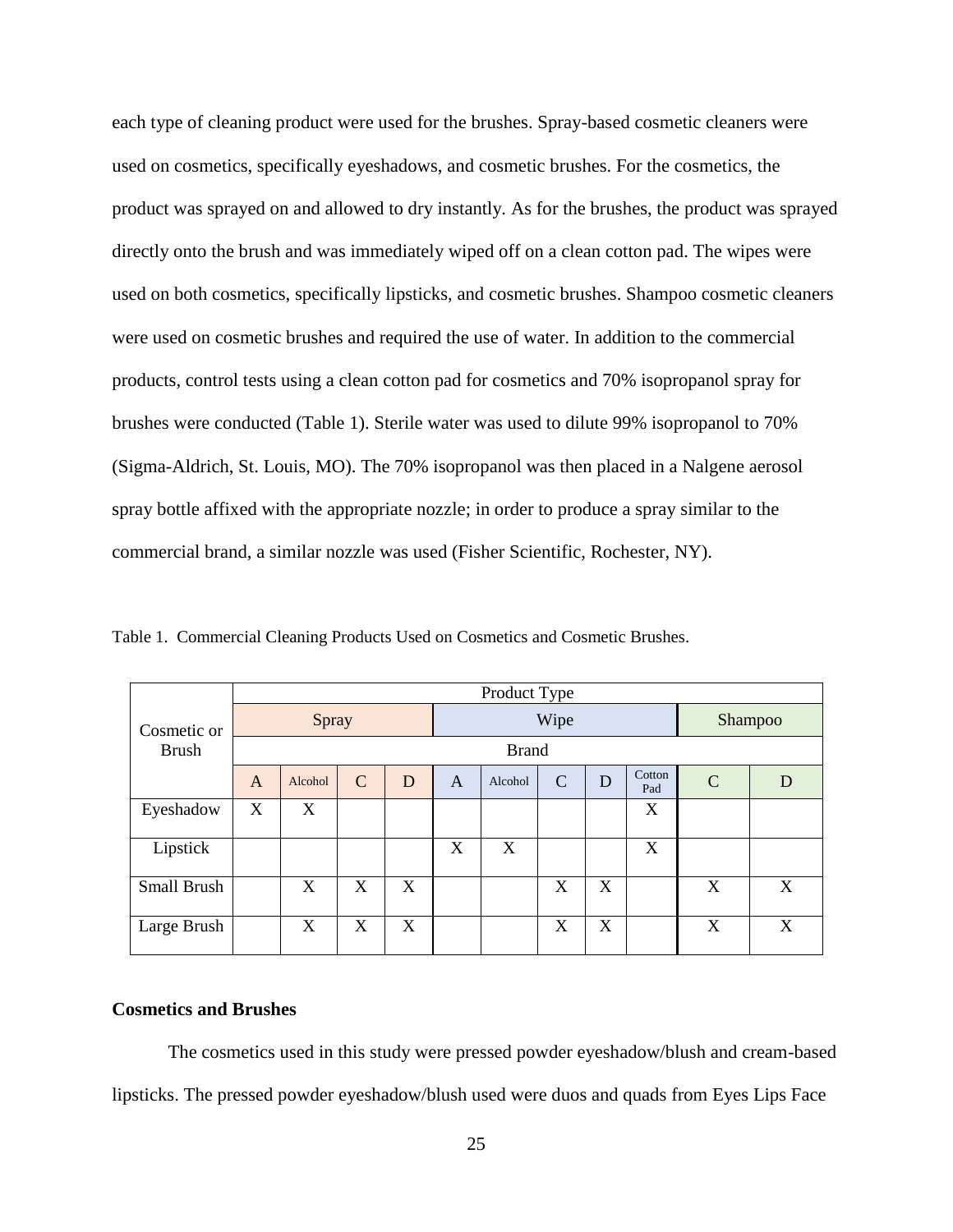Cosmetics (E.L.F Cosmetics, New York City, NY). The cream-based lipsticks used were from Wet N' Wild Cosmetics (Wet N' Wild, Los Angeles, CA). The brushes used in this study were small (eyeshadow) and large (face) brushes. Both brushes were from the brand E.L.F Cosmetics (New York, NY).

### **Cosmetic and Brush Inoculation**

Cosmetics, eyeshadows and lipsticks, were inoculated with 10 µl of a 10<sup>6</sup> CFU/ml cell suspension applied dropwise with a pipette across the surface of the product (Figures 4 and 5). Brushes were inoculated by placing the inoculum in a petri dish and swirling the brush until the entire inoculum was absorbed (Figure 6).



Figure 4: Eyeshadow/blush inoculation.



Figure 5: Lipstick inoculation.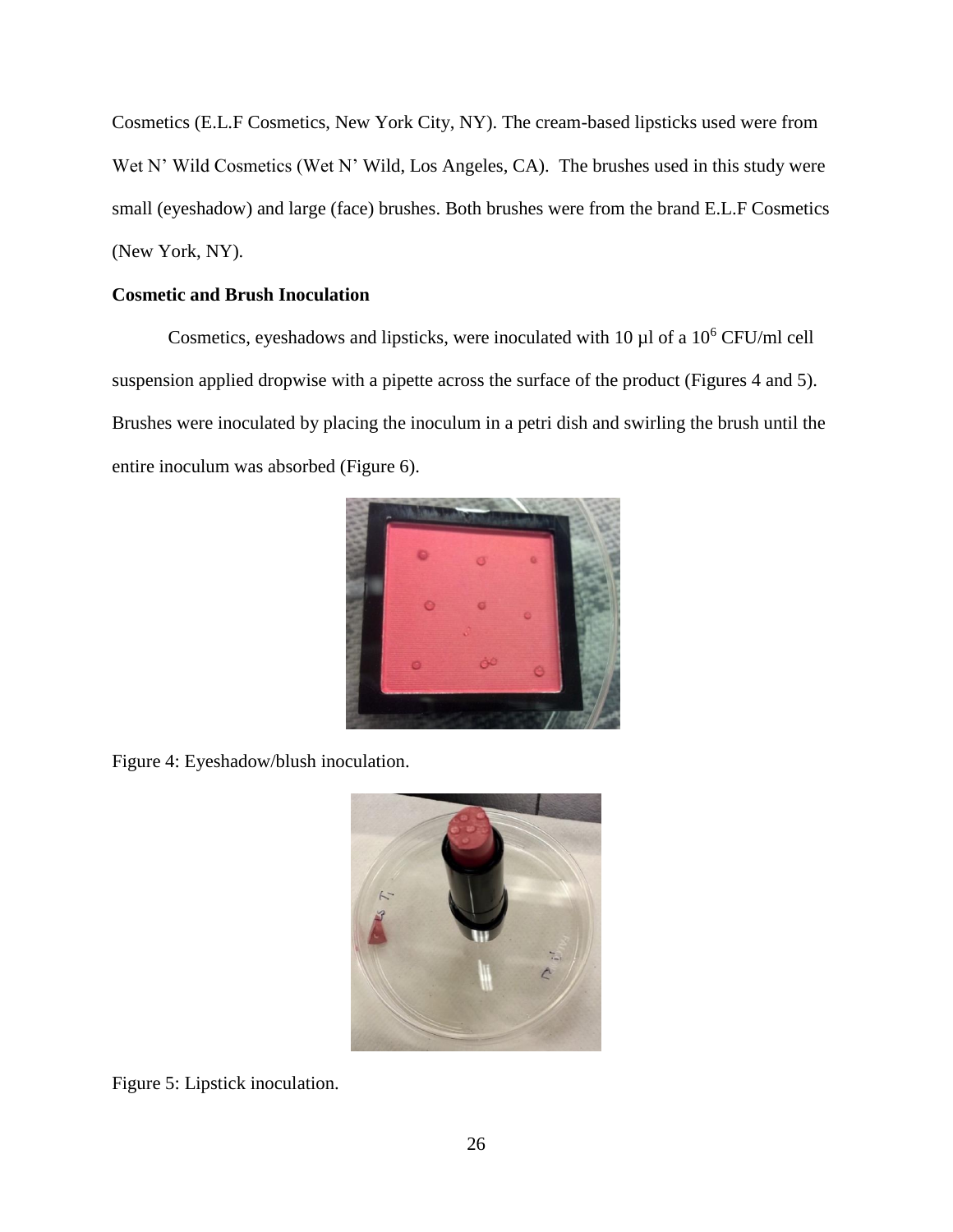

Figure 6: Large brush inoculation.

#### **Inoculum Preparation Methods**

Freshly streaked overnight cultures of the test organisms were incubated as indicated above. Overnight suspensions were prepared as indicated above, and the liquid cultures were washed by centrifugation. Cell suspensions were centrifuged in an IEC CL31R Multispeed Centrifuge at  $4516 \times g$ ,  $4^{\circ}$ C, for 5 minutes, resuspended, and washed in PBT three times (Thermo, Waltham, MA). Washed cell suspensions were serially diluted, plated in duplicate, incubated overnight on TSA at 35°C, and enumerated. The cell suspension used as the inoculum was made fresh on each day of testing.

#### **Phase 1: Organism Selection**

The following ATCC organisms were tested: *P. aeruginosa* ATCC #27853*, E. coli*  ATCC #25922*, S. aureus* ATCC #6538, and *S. epidermidis* ATCC #12228; no cleaning products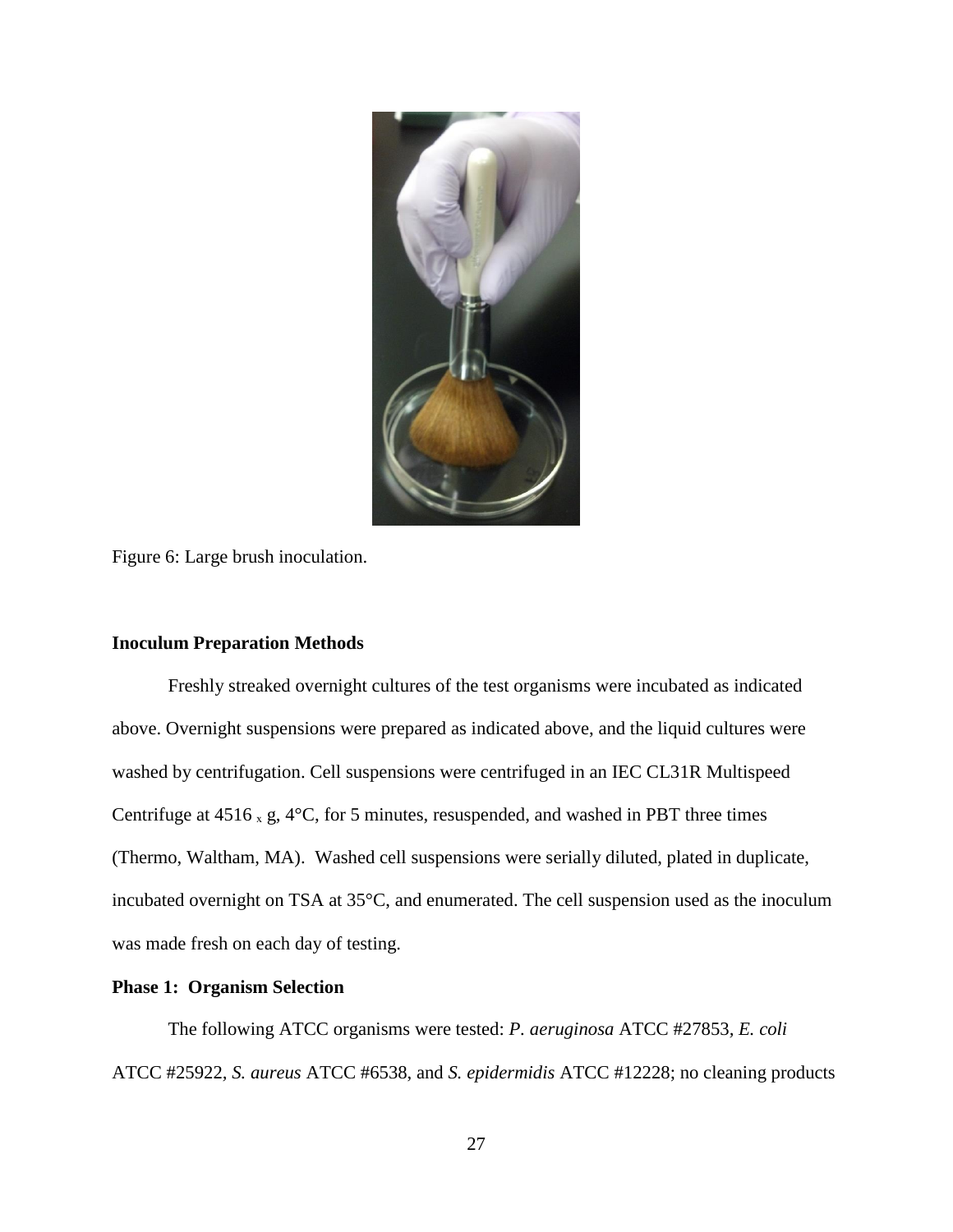were used for these tests. The organism with the best percent recovery from cosmetics and cosmetic brushes was chosen as the inoculum for the test experiments in Phase 2.

#### **Phase 1: Cosmetic Sampling**

Eyeshadows (n=1) and lipsticks (n= 1) were inoculated with 10  $\mu$ l of the 10<sup>6</sup> CFU/ml suspension, for a total inoculum of  $10<sup>4</sup>$  CFU. The inoculum was left in contact with the cleaning products for 0, 1, and 5 minutes (i.e.,  $T_0$  minute,  $T_1$  minute, and  $T_5$  minutes, respectively). After each contact time, the surface of the product was swabbed with a sterile cotton swab, and the swab was placed in 3 ml of neutralizing buffer (in a 15 ml centrifuge tube). Then, the sample was vortexed on high for 1 minute and the swab was removed and discarded. The samples were then serially diluted in PBT and plated as indicated above.

#### **Phase 1: Cosmetic Brush Sampling**

Small (n=1) and large (n=1) brushes were inoculated with  $10^4$  CFU of the test organism. Large brushes were placed in a stomacher bag (Fisher Scientific) containing 10 ml of neutralizing buffer and hand stomached for 1 minute. Small brushes were placed in a 15 ml centrifuge tube with 3 ml of neutralizing buffer and agitated by hand for 1 minute. Samples were serially diluted in PBT and plated as indicated above.

#### **Phase 2: Cosmetic Test Methods and Processing**

These tests were conducted using the ATCC organism *S. aureus* #6538. The two types of cosmetics used for these tests were pressed powders (eyeshadows/blushes) and cream-based products (lipsticks). For the eyeshadows/blushes, one commercial spray and an isopropanol spray were tested. For the lipsticks, one commercial wipe and an isopropanol wipe were tested. In addition, a clean cotton pad was tested on both eyeshadows and lipsticks. Testing consisted of three trials, and samples were plated in duplicate; for a total of nine replicates for each test.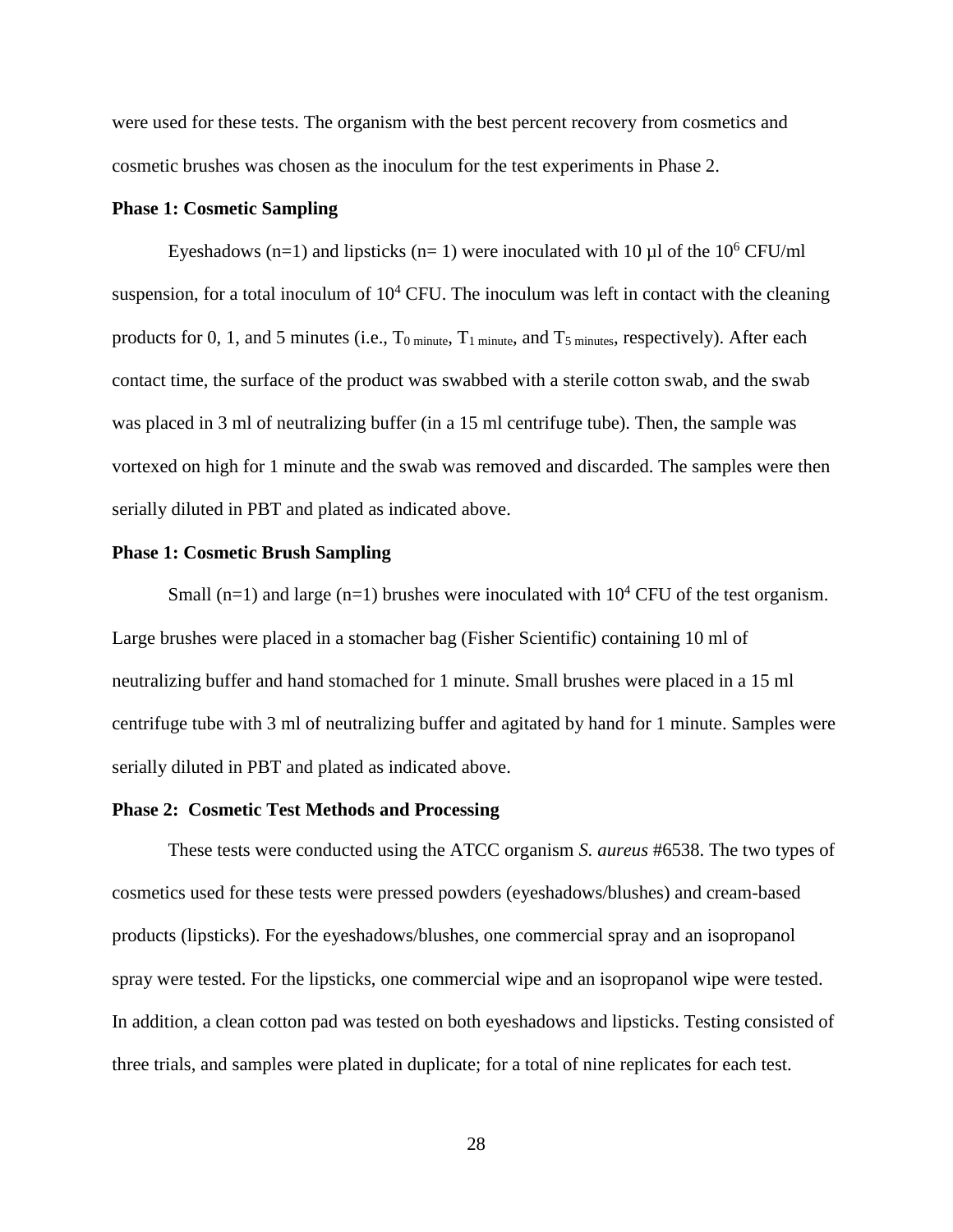#### **Phase 2: Eyeshadow/Blush [Sprays]**

Eyeshadow and blushes were inoculated with  $10<sup>4</sup>$  CFU of the test organism; the inoculum was placed dropwise across the surface of the cosmetic (Figure 6). The inoculum was left in contact with the cosmetics for contact times of  $T_0$ ,  $T_1$  minute, and  $T_5$  minutes. The cleaning product was sprayed about 6 inches away from the surface of the eyeshadow. After the sample was treated with the cosmetic cleaner, the surface of the eyeshadow was sampled with a cotton swab (Fisher Scientific) which was then placed in 3 ml of neutralizing buffer (in a 15 ml centrifuge tube). The sample was vortexed on high for 1 minute, and the swab was removed and discarded. The samples were then serially diluted in PBT, plated in duplicate on TSA, incubated overnight at 35°C, and enumerated.

#### **Phase 2: Lipstick [Wipes]**

The tip of the lipstick bullet was cut and inoculated with  $10^4$  CFU of the test organism; the inoculum was placed dropwise across the surface (Figures 5 and 7). The inoculum was left in contact with the products for contact times of  $T_0$ ,  $T_1$  minute, and  $T_5$  minutes. After the appropriate contact time, the surface of the lipstick was treated with the desired product wipe. After the sample had been treated with the cosmetic wipe, the surface of the lipstick was sampled with a cotton swab which was then placed in 3 ml of neutralizing buffer (in a 15 ml centrifuge tube). The sample was vortexed on high for 1 minute and the swab was removed and discarded. The samples were then serially diluted in PBT, plated in duplicate on TSA, incubated overnight at 35°C, and enumerated.

#### **Phase 2: Eyeshadow/Blush and Lipstick [Cotton Pad]**

As a control, a cotton pad was used as a cleaning product. Inoculation of the cosmetics occurred as indicated above. After the appropriate contact times, the cotton pad was used to wipe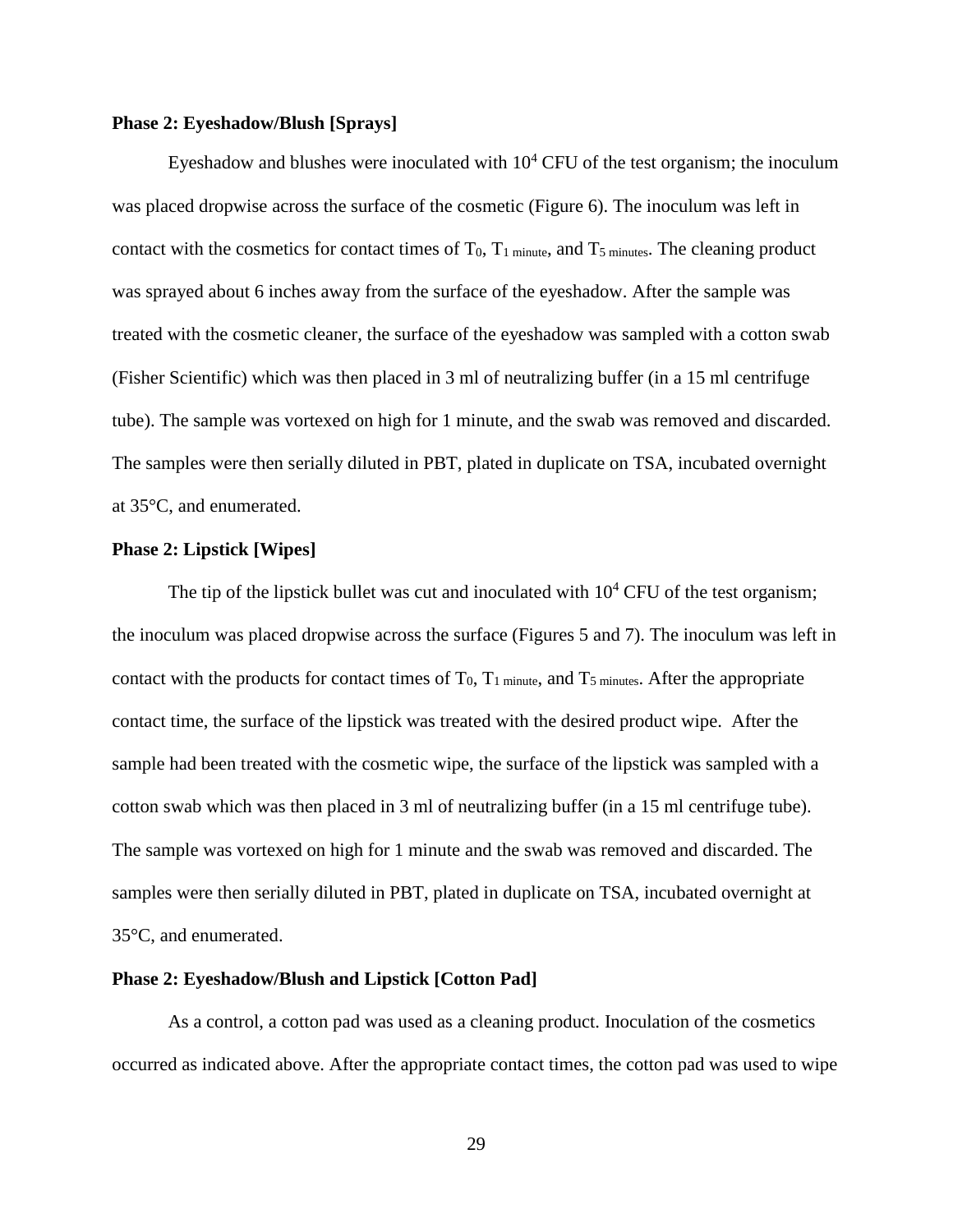the surface of the eyeshadow/blush and lipstick. The cosmetics were sampled and analyzed as indicated above.



Figure 7: Aseptic cutting of lipstick bullet.

#### **Phase 2: Cosmetic Brush Methods and Processing**

These tests were conducted using *S. aureus* ATCC #6538. The two types of brushes used for these tests were small (eyeshadow) brushes and large (face) brushes. For both brushes, two brands of each product type, sprays, wipes, and shampoos, were tested. In addition, a 70% isopropanol spray was tested. All testing consisted of three trials, and the samples from each trial were plated in duplicate.

### **Phase 2: Small/Large Brush [Sprays]**

Small and large brushes were inoculated with  $10<sup>4</sup>$  CFU of the test organism; the inoculum was placed in an empty petri dish where the brush bristles were swirled. Small brushes were sprayed with the product once on each side of the bristles (front and back), for a total of two sprays. Large brushes were sprayed with the product once on each side of the bristles (front,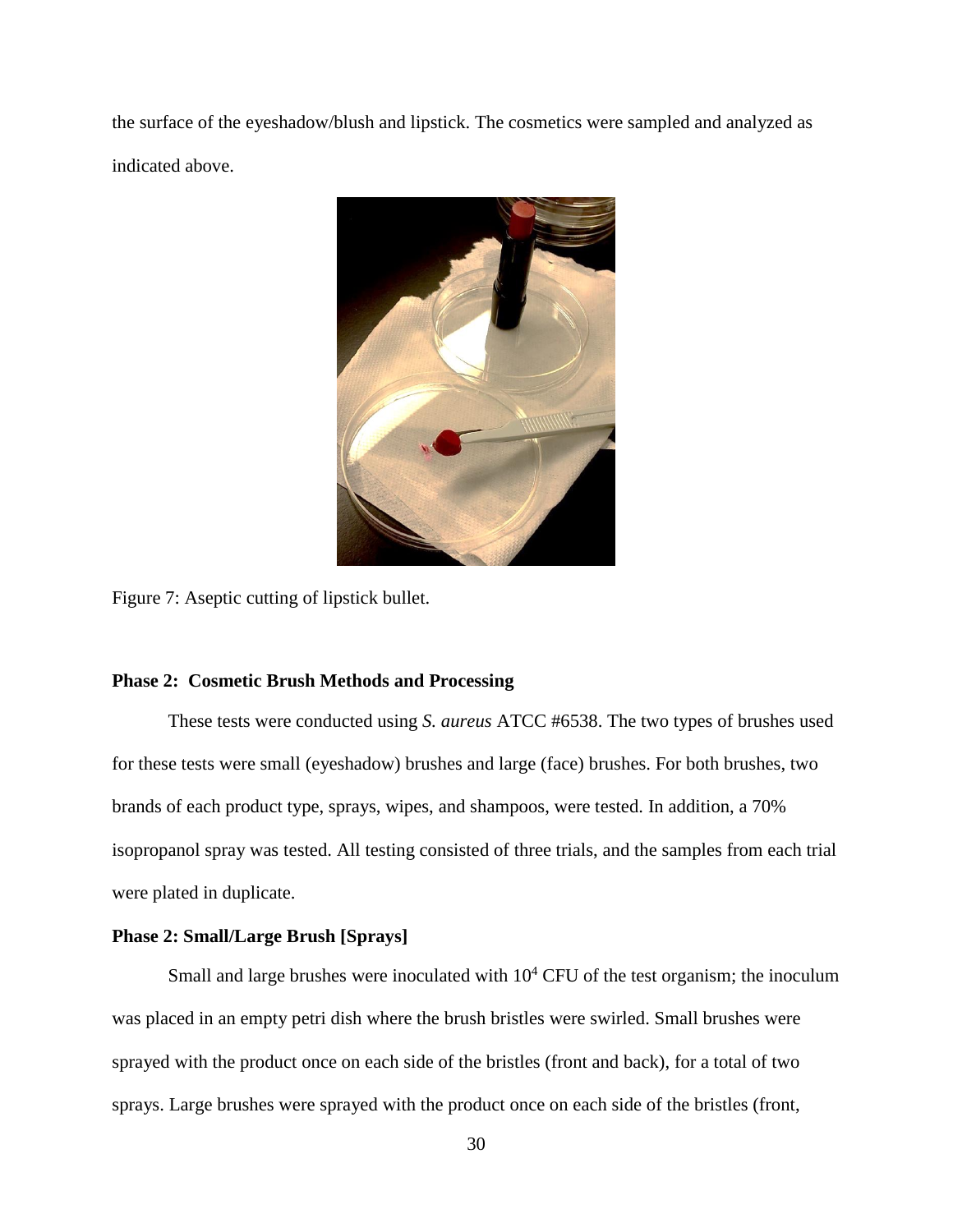back, and end of bristles), for a total of three sprays. The process of spraying the brushes was conducted in a biological safety cabinet (BSC) over an empty beaker. Once treated with the cleaning spray, the brushes were wiped with back and forth motions on a clean cotton pad (VWR, Radnor, PA) for 30 seconds. Small brushes were placed in a 15 ml centrifuge tube containing 3 ml of neutralizing buffer and agitated by hand for 1 minute. Large brushes were placed in a stomacher bag containing 10 ml of neutralizing buffer and hand stomached for 1 minute. The samples were then serially diluted in PBT and analyzed as indicated in the culture analysis section below.

#### **Phase 2: Small/Large Brush [Wipes]**

Small and large brushes were inoculated with  $10<sup>4</sup>$  CFU of the test organism; the inoculum was placed in an empty petri dish where the brush bristles were swirled. The inoculated brushes were wiped on the cleaning wipes using back and forth motions for 30 seconds. Then, the brushes were wiped on a clean cotton pad for an additional 30 seconds. The process of wiping the brushes was conducted in a BSC and gloves were changed between samples. Small brushes were placed in a 15 ml centrifuge tube containing 3 ml of neutralizing buffer and agitated by hand for 1 minute. Large brushes were placed in a stomacher bag containing 10 ml neutralizing buffer and hand stomached for 1 minute. The samples were then serially diluted in PBT and analyzed as indicated in the culture analysis section below.

#### **Phase 2: Small/Large Brush [Shampoo #1]**

Small and large brushes were inoculated with  $10<sup>4</sup>$  CFU of the test organism; the inoculum was placed in an empty petri dish where the brush was swirled. Small brushes were submerged in 300 µl of product in a 15 ml centrifuge tube and agitated for 1 minute. Large brushes were submerged in 10 ml of product in a stomacher bag and agitated for 1 minute. Processing the samples was conducted in a BSC. Then, the brushes were wiped with back and forth motions on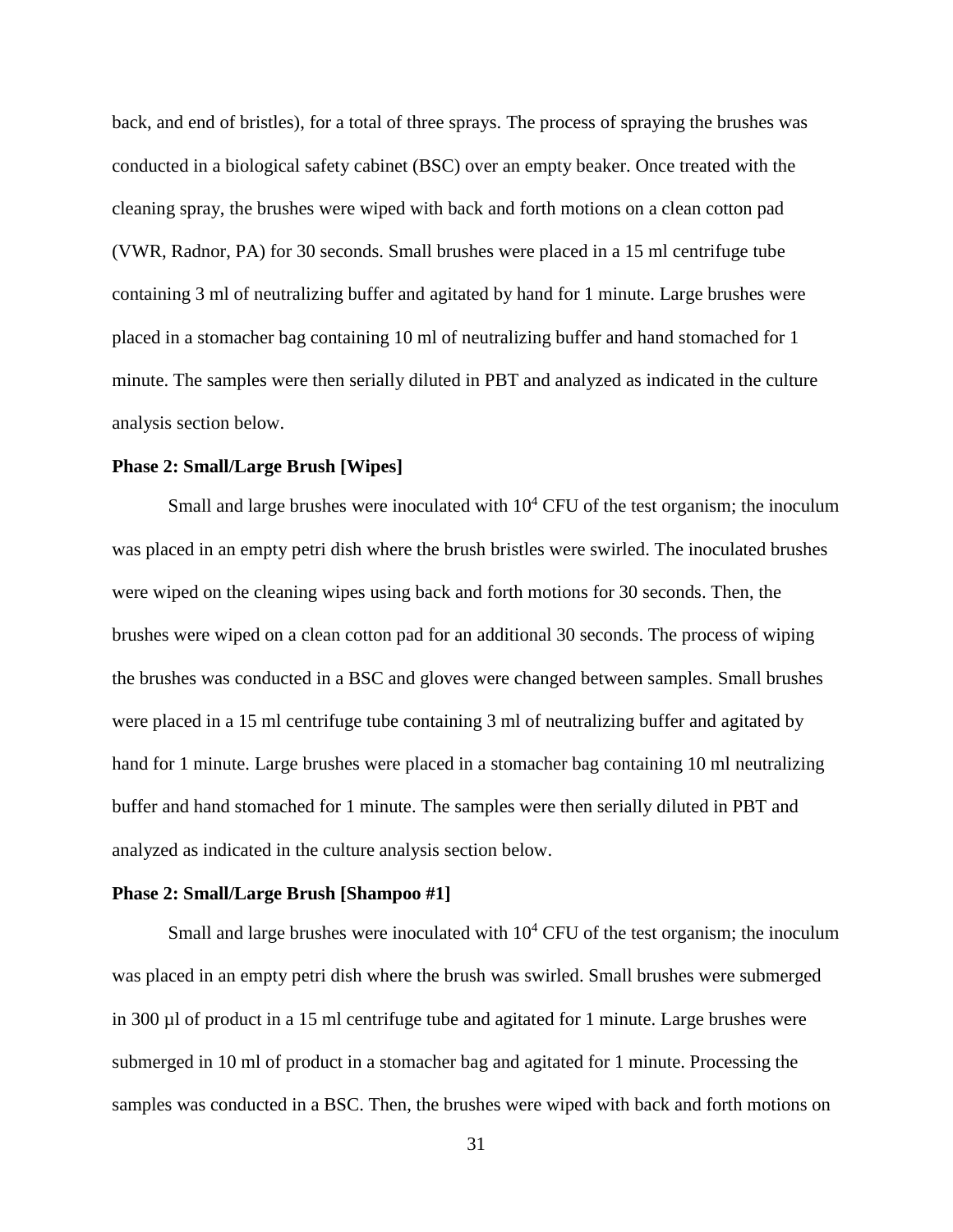a clean cotton pad for 30 seconds. Small brushes were placed in a 15 ml centrifuge tube containing 3 ml of neutralizing buffer and agitated by hand for 1 minute. Large brushes were placed in stomacher bags containing 10 ml of neutralizing buffer and hand stomached for 1 minute. The samples were then serially diluted in PBT and analyzed as indicated in the culture analysis section below.

#### **Phase 2: Small/Large Brush [Shampoo #2]**

Small and large brushes were inoculated with  $10<sup>4</sup>$  CFU of the test organism; the inoculum was placed in an empty petri dish where the brush was swirled. Small brushes were dampened with 300  $\mu$ l of warm sterile ultrapure (UP) water warmed to 50 $\degree$ C in a 15 ml centrifuge tube. Once damp, one drop of product was placed on the brush, returned to the centrifuge tube, and worked into a lather. Then, the small brush was washed three times in 300 µl of warm sterile UP water, in a 15 ml centrifuge tube. Large brushes were dampened with 10 ml of warm sterile UP water in a stomacher bag. Once damp, one pump of product was placed onto the brush and worked into a lather; this process occurred in a stomacher bag. Then, the large brushes were washed in 10 ml of sterile UP water two times, in a stomacher bag.

Once processed with the cleaning product, the brushes were wiped on a cotton pad, using back and forth motions, for 30 seconds. Processing of brush samples was conducted in a BSC. Small brushes were placed in a 15 ml centrifuge tube containing 3 ml of neutralizing buffer and agitated by hand for 1 minute. Large brushes were placed in a stomacher bag containing 10 ml of neutralizing buffer and hand stomached for 1 minute. The samples were then serially diluted in PBT and analyzed as indicated in the culture analysis section below.

#### **Culture Analysis**

After processing, the lipsticks, eyeshadows, and small brushes resulted in 3 ml of sample while the large brushes yielded 10 ml of sample. Before the samples were plated for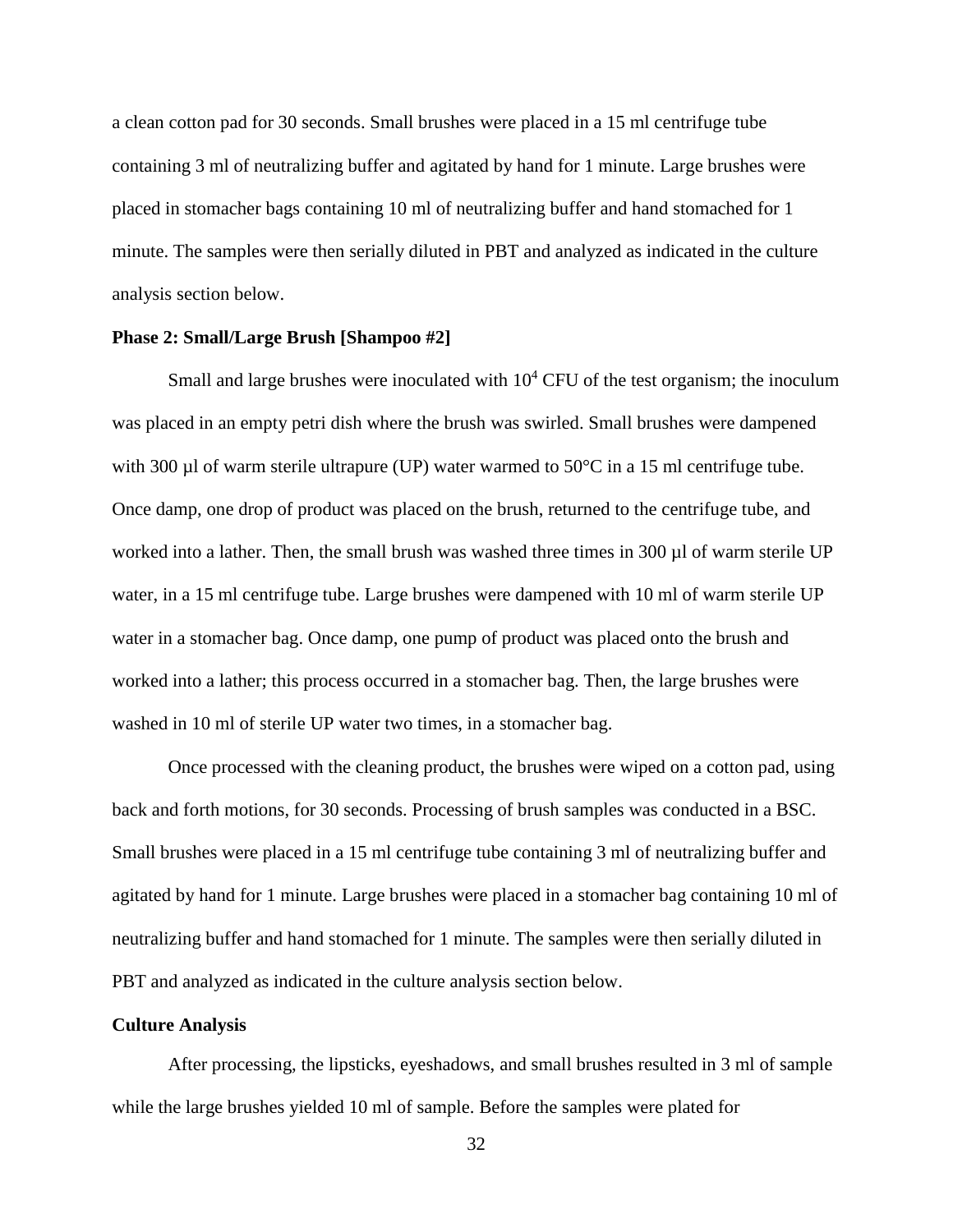enumeration, they were serially diluted and 100 µl were plated, in duplicate, on TSA and incubated at 35°C overnight. Colony forming units (CFU) were enumerated and converted into CFU/sample.

#### **Data Analysis**

In total, 154 samples, including controls, were analyzed in this study. The mean CFU were calculated for controls (before cleaning) and samples (after cleaning). Using the mean CFU counts, the CFU per sample and percent reductions were calculated based on three replicates of each condition. Lower detection limits were determined based on the detection of 1 *S. aureus*  #6538 CFU per milliliter which was then converted to CFU per sample. There were two detection limits determined for each sample size, 3 and 10 milliliters; both lower detection limits were  $\langle 1.00 \times 10^1 \text{ CFU/ml.}$ 

Because this project had relatively small sample sizes across the test conditions, parametric procedures were not considered owing to the inability to verify distributional assumptions. Hence, nonparametric tests with exact or permutation-based p-values were conducted. A marginal means table was prepared for each product type and their variables based on percent reduction to gain a basic understanding of the relative differences in the results among the various test conditions. To test for potential interactions between variables (e.g., contact time and product), a rank-based ANOVA or GLM procedure-was conducted. To test for individual effects, a Kruskal-Wallis test with exact p-value was conducted. Post-hoc testing using multiple contrast and permutation-based p-values using 10,000 Monte Carlo simulations were conducted on those tests that were statistically significant.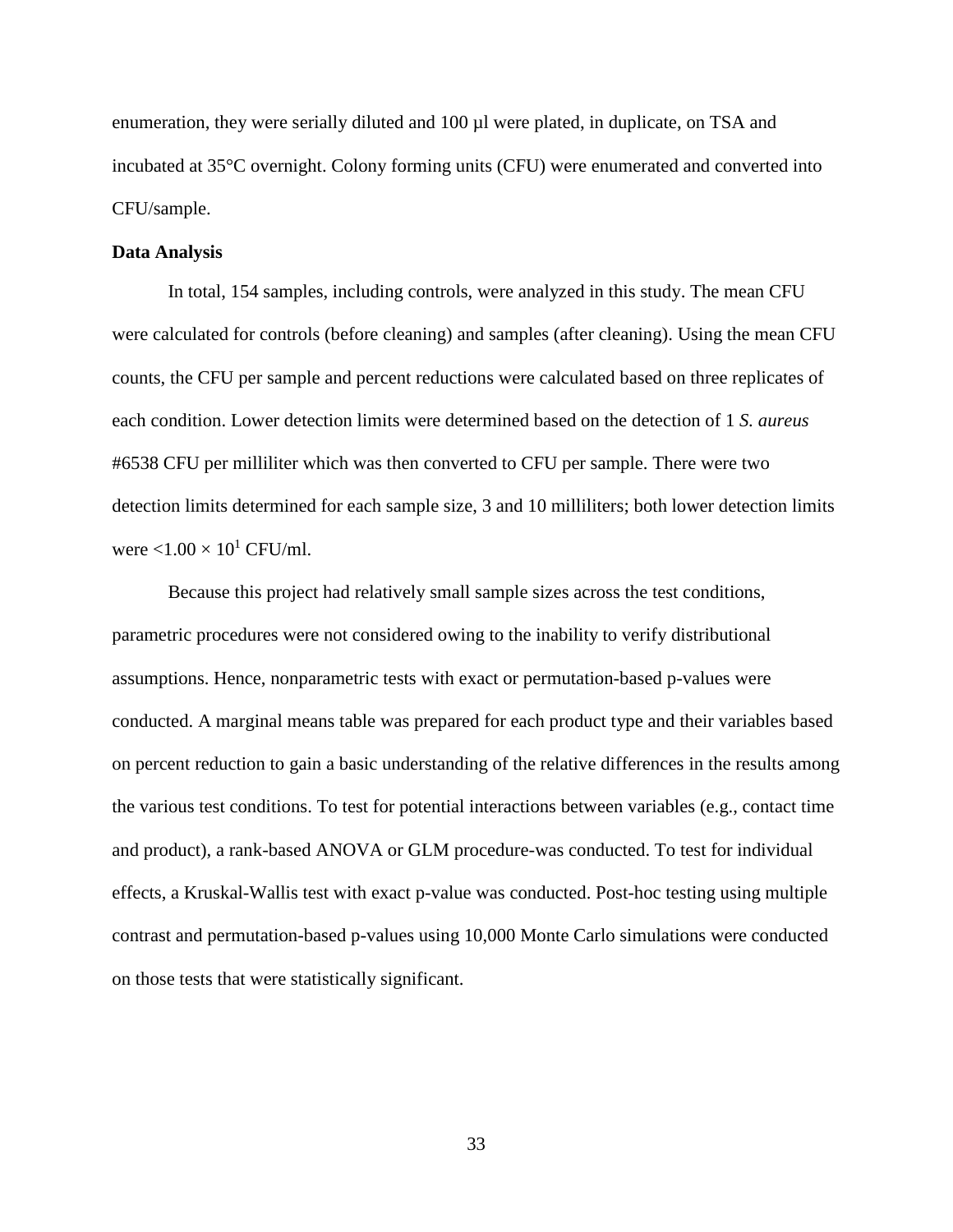#### **CHAPTER 4**

#### **RESULTS**

#### **Phase 1: Organism Selection**

CFU per sample and percent recovery for each organism was calculated. Of the four organisms tested (Tables 2-5), *S. aureus* ATCC #6538 and *S. epidermidis* ATCC #12228 yielded the highest recovery from all products (Tables 4 and 5, respectively). *P. aeruginosa* ATCC #27853 had the overall lowest percent recovery for eyeshadows at all contact times and for the large brush. *E. coli* ATCC #25922 resulted in the overall lowest percent recovery for lipsticks at all contact times (Table 3). *S. epidermidis* ATCC #12228 (Table 4) had a lower percent recovery for large brushes in comparison to *S. aureus* at 13.31% (Table 5). *S. aureus* ATCC #6538 was the organism chosen to inoculate all test products due to high percent recovery across all products and from supporting information from the scientific literature (Table 5) (Chen et al., 2013).

| <b>Product</b>     | <b>Contact</b><br>Time (min) | <b>CFU/Sample</b><br>$(n=1)$ | $\frac{6}{9}$<br>recovery |
|--------------------|------------------------------|------------------------------|---------------------------|
|                    | T <sub>0</sub>               | $1.98 \times 10^{4}$         | 16.85%                    |
| <b>Eyeshadow</b>   | T1                           | $1.59 \times 10^{4}$         | 13.53%                    |
|                    | T <sub>5</sub>               | $2.33 \times 10^{4}$         | 19.79%                    |
| Lipstick           | T <sub>0</sub>               | $1.70 \times 10^{4}$         | 14.43%                    |
|                    | T1                           | $1.82 \times 10^{4}$         | 15.45%                    |
|                    | T <sub>5</sub>               | $1.11 \times 10^{4}$         | 9.45%                     |
| Large brush        | T <sub>0</sub>               | $8.35 \times 10^{3}$         | 7.11%                     |
| <b>Small brush</b> | T0                           | $1.26 \times 10^{5}$         | 107.23%                   |

Table 2. Control experiment results with *P. aeruginosa* ATCC #27853. Inoculum used =  $1.18 \times$  $10^5$  CFU.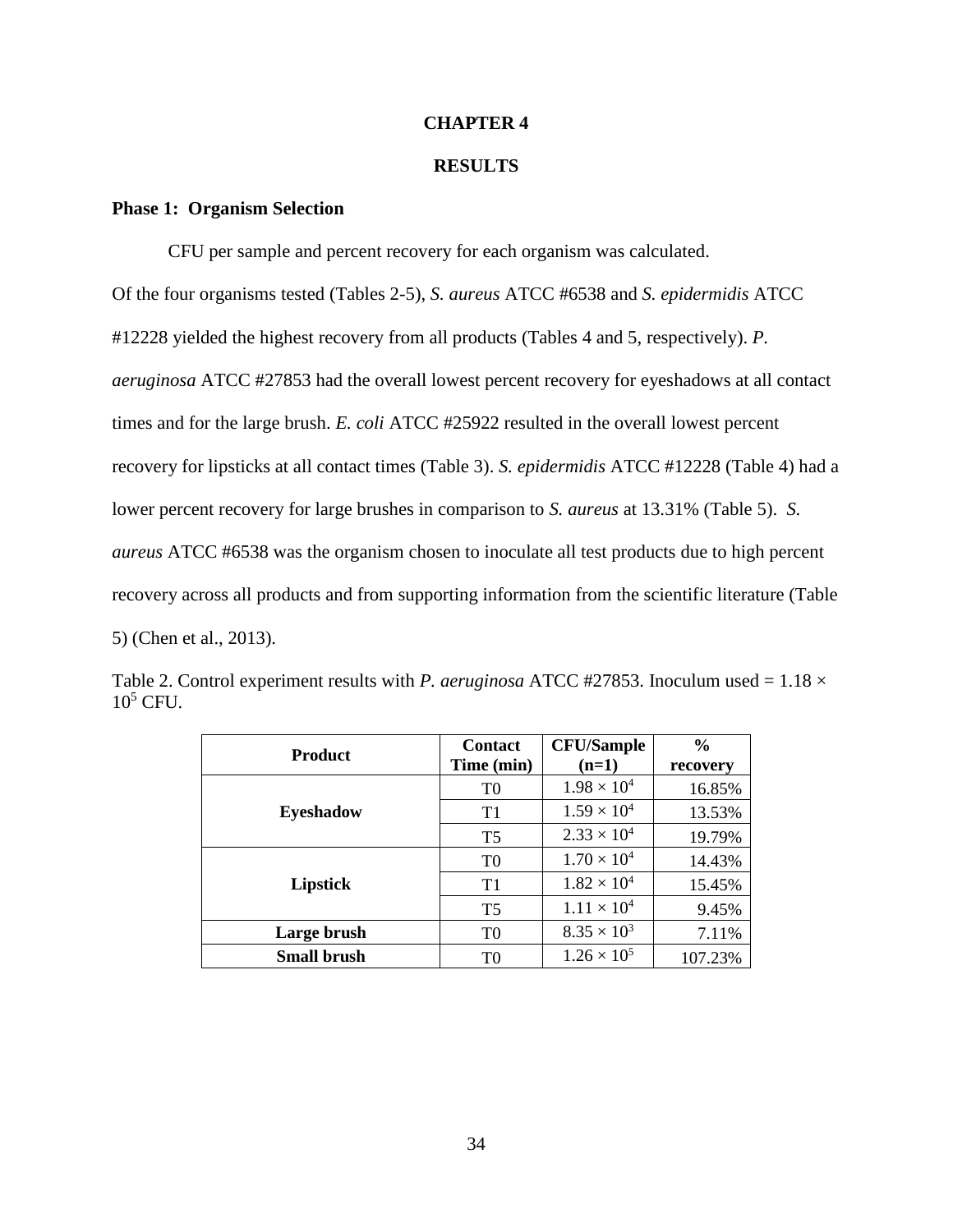| <b>Product</b>     | <b>Contact</b> | <b>CFU/Sample</b>                 | $\frac{6}{9}$ |
|--------------------|----------------|-----------------------------------|---------------|
|                    | Time (min)     | $(n=1)$                           | recovery      |
|                    | T <sub>0</sub> | $8.06 \times 10^{3}$              | 48.23%        |
| <b>Eyeshadow</b>   | T1             | $1.35 \times 10^{4}$              | 80.84%        |
|                    | T <sub>5</sub> | $1.50 \times 10^{2}$              | 0.90%         |
|                    | T <sub>0</sub> | $9.00 \times 10^{2}$              | 5.39%         |
| Lipstick           | T1             | $3.00 \times 10^{1}$              | 0.18%         |
|                    | T <sub>5</sub> | $<$ 3.00 $\times$ 10 <sup>1</sup> | 0.18%         |
| Large brush        | T0             | $1.80 \times 10^{3}$              | 10.78%        |
| <b>Small brush</b> | T0             | $5.70 \times 10^{3}$              | 34.13%        |

Table 3. Control experiment results with *E. coli* ATCC #25922. Inoculum used =  $1.67 \times 10^4$ CFU. Lower detection limit =  $3.00 \times 10^{1}$  CFU/sample.

Table 4. Control experiment results with *S. epidermidis* ATCC #12228. Inoculum used = 2.78  $\times$  $10^4$  CFU.

| <b>Product</b>     | <b>Contact</b> | <b>CFU/Sample</b>    | $\frac{0}{0}$ |
|--------------------|----------------|----------------------|---------------|
|                    | Time (min)     | $(n=1)$              | recovery      |
|                    | T <sub>0</sub> | $2.16 \times 10^{4}$ | 77.70%        |
| <b>Eyeshadow</b>   | T1             | $1.94 \times 10^{4}$ | 69.60%        |
|                    | T <sub>5</sub> | $1.38 \times 10^{4}$ | 49.64%        |
| Lipstick           | T <sub>0</sub> | $1.13 \times 10^{4}$ | 40.47%        |
|                    | T1             | $1.62 \times 10^{4}$ | 58.27%        |
|                    | T <sub>5</sub> | $1.23 \times 10^{3}$ | 4.42%         |
| Large brush        | T <sub>0</sub> | $3.70 \times 10^{3}$ | 13.31%        |
| <b>Small brush</b> | T0             | $1.91 \times 10^{4}$ | 68.53%        |

Table 5. Control experiment results with *S. aureus* ATCC #6538. Inoculum used =  $2.58 \times 10^4$ CFU.

| <b>Product</b>     | <b>Contact</b> | <b>CFU/Sample</b>    | $\frac{0}{0}$ |
|--------------------|----------------|----------------------|---------------|
|                    | Time (min)     | $(n=1)$              | recovery      |
|                    | T <sub>0</sub> | $1.86 \times 10^{4}$ | 72.09%        |
| <b>Eyeshadow</b>   | T1             | $2.15 \times 10^{4}$ | 83.14%        |
|                    | T <sub>5</sub> | $1.20 \times 10^{2}$ | 0.47%         |
|                    | T <sub>0</sub> | $3.87 \times 10^{3}$ | 15.00%        |
| Lipstick           | T1             | $1.50 \times 10^3$   | 5.81%         |
|                    | T <sub>5</sub> | $6.00 \times 10^{1}$ | 0.23%         |
| Large brush        | T <sub>0</sub> | $1.21 \times 10^{4}$ | 46.90%        |
| <b>Small brush</b> | T <sub>0</sub> | $1.43 \times 10^{4}$ | 55.23%        |

**Phase 2: Cleaning Product Testing**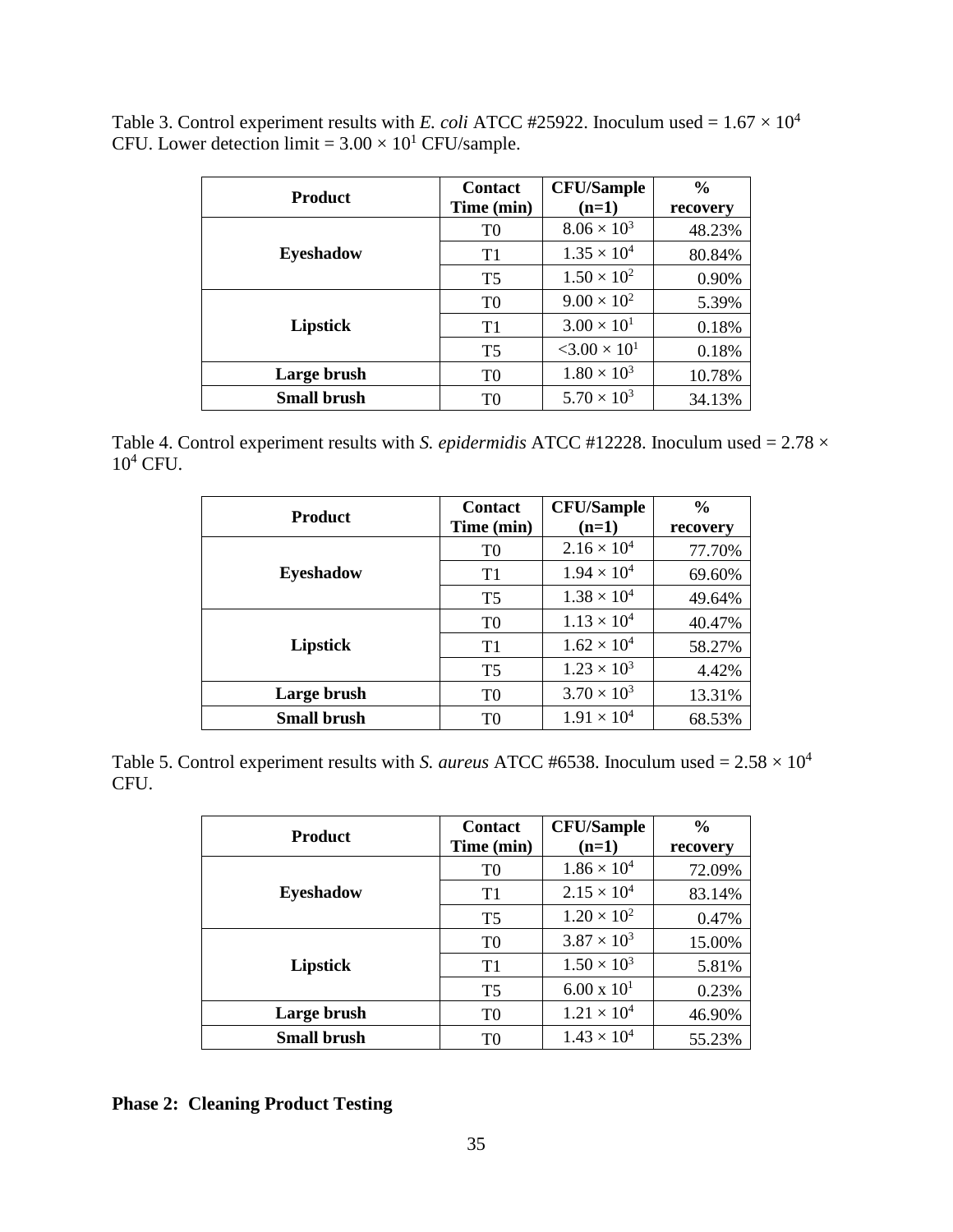#### **Eyeshadow/Blush**

The average CFU per sample and percent reduction were determined for the commercially-available cosmetic spray, the 70% isopropanol spray, and the cotton pad (Tables 6-8). The percent recovery (data not shown) indicates how much microbial contamination is still present on the product; in other words, the greater the percent recovery, the more inoculum left on the product. The percent reduction compares the percent recovery from the control to that of the test. The average percent recoveries for 70% isopropanol spray were 75.8%, 82.05%, and 55.19% at contact times  $T_0$ ,  $T_1$  minute, and  $T_5$  minutes, respectively (Table 6). Cosmetic spray #2 exhibited the lowest percent recovery of 13.86% at contact time  $T_1$  minute (Table 7). The clean cotton pad resulted in the highest percent recovery (99.88%) at contact time  $T_0$  (Table 8). Overall, comparison of all three methods showed that the clean cotton pad exhibited greater percent reductions, over 98%, across all contact times (Figure 8). Ranked ANOVA testing for interaction between contact time and product type showed no interaction among these variables  $(F= 0.47, p=0.7547)$ . Individual analysis of contact time showed no statistical significance ( $p=0.9397$ ). However, individual analysis of product type was statistically significant ( $p <$ 0.0001). Post-hoc tests showed the cotton pad had significantly greater reduction than spray #2  $(p = 0.0034)$ . There was no statistically significant difference in microbial concentration on eyeshadows after the use of commercial cleaners at contact times of  $T_0$ ,  $T_1$  minute, and  $T_5$  minutes (p= 0.9397). Therefore, hypothesis 1 was not rejected. However, the results show that there was a statistically significant difference in microbial concentration on eyeshadows between brands of commercial cleaners (p<0.0001). Therefore, hypothesis 3 was rejected.

Table 6. Eyeshadow experiment results with 70% isopropanol spray. Inoculum used =  $5.25 \times 10^4$ CFU. \*Inoculum used =  $3.90 \times 10^4$  CFU. The asterisk (\*) represents repeated trials.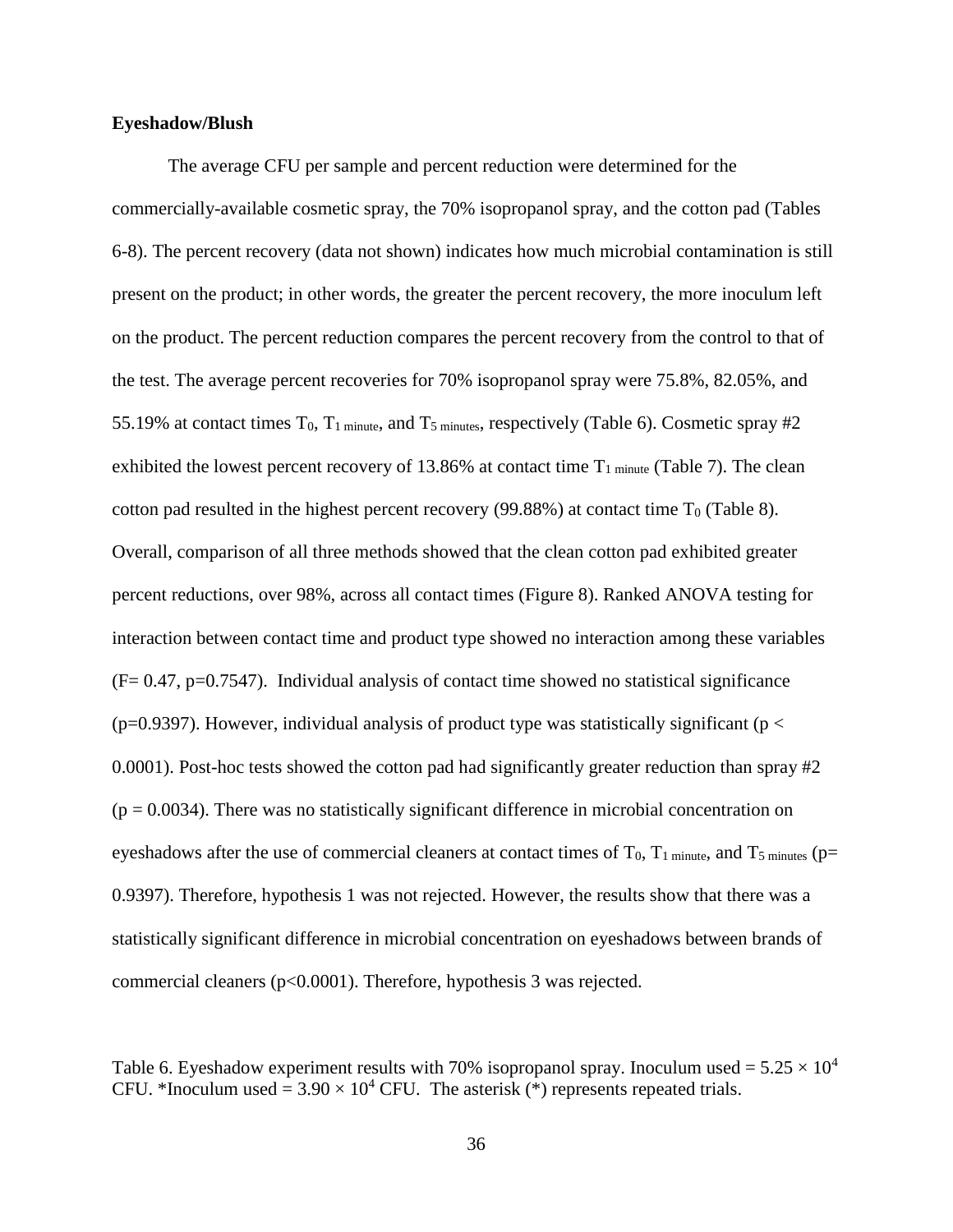| <b>Cleaning</b><br><b>Product</b> | <b>Contact Time</b><br>(min) | <b>CFU/Sample</b>     | Average<br><b>CFU/Sampl</b><br>$e(n=3)$ | Average<br>$\frac{0}{0}$<br>reduction |  |
|-----------------------------------|------------------------------|-----------------------|-----------------------------------------|---------------------------------------|--|
|                                   | T <sub>0</sub>               | $3.48 \times 10^{4}$  |                                         |                                       |  |
| None<br>(Control)                 | T1                           | $3.15 \times 10^{4}$  | N/A                                     | N/A                                   |  |
|                                   | T <sub>5</sub>               | $1.25 \times 10^{3}$  |                                         |                                       |  |
| None<br>$(Control)*$              | T <sub>5</sub>               | $2.43 \times 10^{4}$  | N/A                                     | N/A                                   |  |
|                                   | T <sub>0</sub>               | $2.06 \times 10^{4}$  | $8.41 \times 10^{3}$                    | 75.83%                                |  |
|                                   |                              | $3.21 \times 10^{3}$  |                                         |                                       |  |
|                                   |                              | $1.47 \times 10^{3}$  |                                         |                                       |  |
| 70%                               |                              | $1.41 \times 10^{4}$  |                                         |                                       |  |
| Isopropanol                       | T <sub>1</sub>               | $2.64 \times 10^{3}$  | $5.66 \times 10^{3}$                    | 82.05%                                |  |
| Spray                             |                              | $2.25 \times 10^{2}$  |                                         |                                       |  |
|                                   |                              | $1.62 \times 10^{3}$  |                                         |                                       |  |
|                                   | T <sub>5</sub>               | $9.75 \times 10^{2*}$ | $8.90 \times 10^{2}$                    | 55.19%                                |  |
|                                   |                              | $7.50 \times 10^{1*}$ |                                         |                                       |  |

Table 7. Eyeshadow experiment results with cosmetic spray #2. Inoculum used =  $2.20 \times 10^4$ CFU.

| <b>Cleaning</b><br><b>Product</b> | <b>Contact</b><br>Time<br>(min) | <b>CFU/Sample</b>    | Average<br><b>CFU/Sample</b><br>$(n=3)$ | Average<br>$\frac{6}{9}$<br>reduction |
|-----------------------------------|---------------------------------|----------------------|-----------------------------------------|---------------------------------------|
|                                   | T <sub>0</sub>                  | $1.32 \times 10^{4}$ |                                         |                                       |
| None<br>(Control)                 | T1                              | $1.52 \times 10^{3}$ | N/A                                     | N/A                                   |
|                                   | T <sub>5</sub>                  | $2.25 \times 10^{2}$ |                                         |                                       |
|                                   |                                 | $4.64 \times 10^{3}$ |                                         |                                       |
|                                   | T <sub>0</sub>                  | $4.89 \times 10^{3}$ | $4.73 \times 10^{3}$                    | 64.17%                                |
|                                   |                                 | $4.67 \times 10^{3}$ |                                         |                                       |
| Cosmetic                          |                                 | $2.45 \times 10^{3}$ |                                         |                                       |
| Spray #2                          | T1                              | $6.75 \times 10^{2}$ | $1.31 \times 10^{3}$                    | 13.86%                                |
|                                   |                                 | $7.95 \times 10^{2}$ |                                         |                                       |
|                                   |                                 | $3.15 \times 10^{2}$ |                                         |                                       |
|                                   | T <sub>5</sub>                  | $1.50 \times 10^{1}$ | $1.45 \times 10^{2}$                    | 35.56%                                |
|                                   |                                 | $1.05 \times 10^{2}$ |                                         |                                       |

Table 8. Eyeshadow experiment results with clean cotton pad. Inoculum used =  $3.90 \times 10^4$  CFU. Lower detection limit (LDL) =  $3.00 \times 10^{1}$  CFU/sample. The asterisk (\*) indicates that the LDL was used to calculate the mean.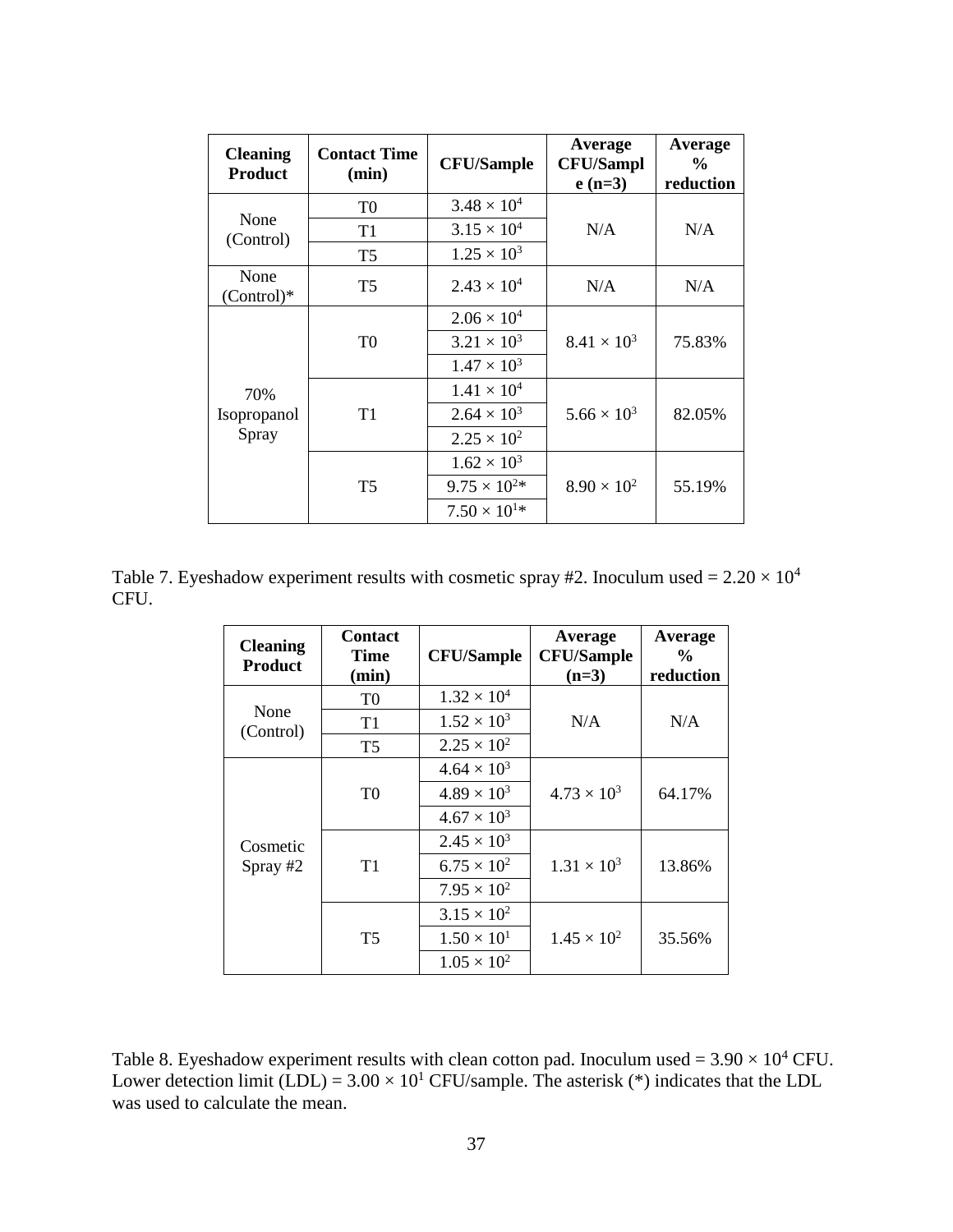| <b>Cleaning</b><br><b>Product</b> | <b>Contact</b><br>Time<br>(min) | <b>CFU/Sample</b>                                                                              | Average<br><b>CFU/Sample</b><br>$(n=3)$ | Average<br>$\frac{0}{0}$<br>reduction |
|-----------------------------------|---------------------------------|------------------------------------------------------------------------------------------------|-----------------------------------------|---------------------------------------|
|                                   | T <sub>0</sub>                  | $3.23 \times 10^{4}$                                                                           |                                         |                                       |
| None<br>(Control)                 | T1                              | $2.55 \times 10^{4}$                                                                           | N/A                                     | N/A                                   |
|                                   | T <sub>5</sub>                  | $2.43 \times 10^{4}$                                                                           |                                         |                                       |
|                                   | T <sub>0</sub>                  | $<$ 3.00 $\times$ 10 <sup>1</sup><br>$<$ 3.00 $\times$ 10 <sup>1</sup><br>$4.50 \times 10^{1}$ | $3.50 \times 10^{1*}$                   | 99.88%                                |
| Cotton Pad                        | T1                              | $7.95 \times 10^{2}$<br>$1.50 \times 10^{1}$<br>$3.00 \times 10^{1}$                           | $2.80 \times 10^{2}$                    | 98.90%                                |
|                                   | <b>T5</b>                       | $3.00 \times 10^{1}$<br>$3.00 \times 10^{2}$<br>$1.50 \times 10^{1}$                           | $1.15 \times 10^{2}$                    | 99.53%                                |



Figure 8: Percent reduction (%) of *S. aureus* ATCC #6538 on eyeshadow with three cleaning methods at contact times of T<sub>0</sub>, T<sub>1</sub> minute, and T<sub>5</sub> minutes. Bar heights represent the mean percent reduction per method with error bars representing  $\pm$  1 standard error (SE).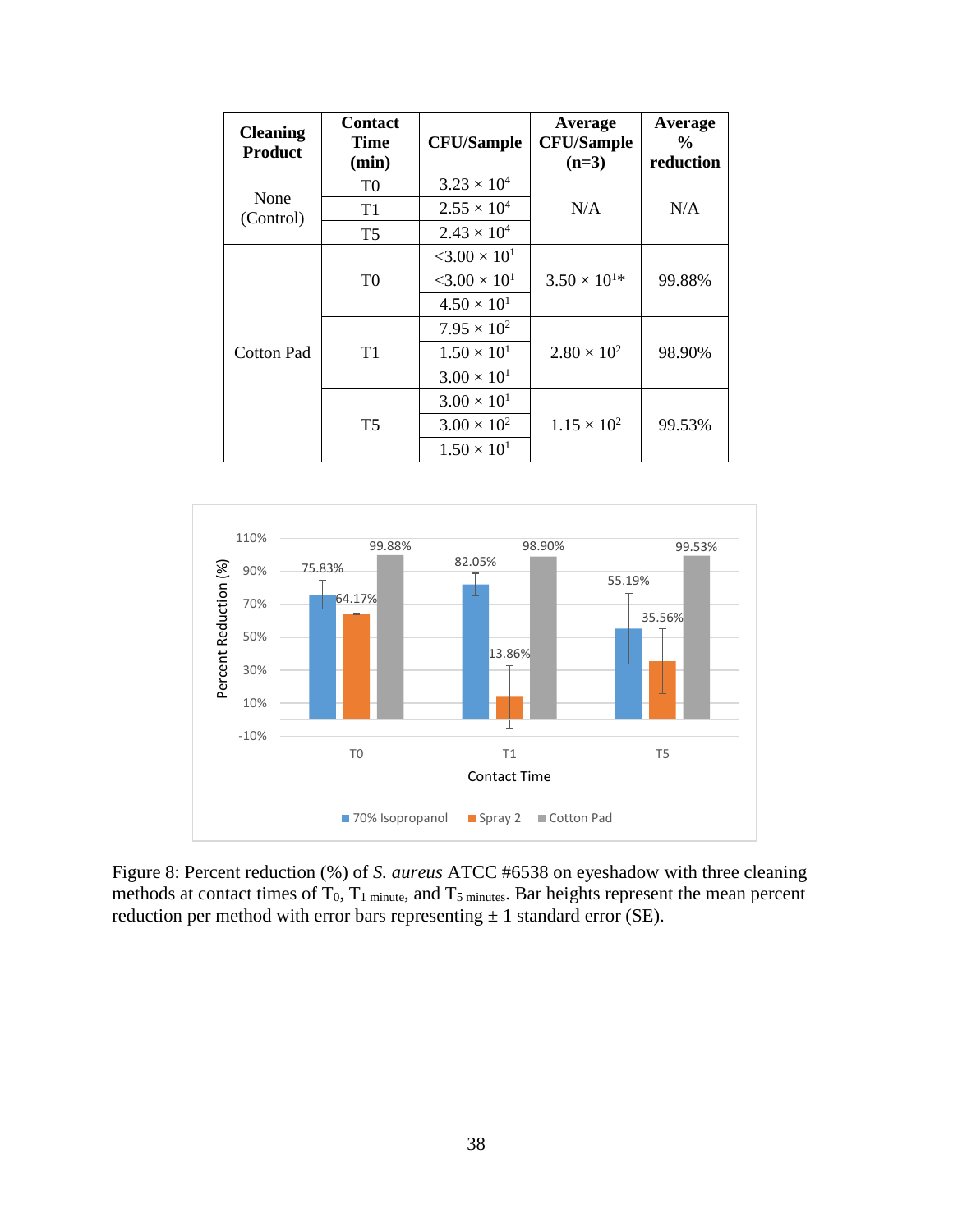#### **Lipstick**

The average CFU per sample and percent reduction were determined for the commercial cosmetic wipe, the isopropanol wipe, and the cotton pad (Tables 9, 10, and 11, respectively). The average percent reductions for 70% isopropanol spray at all contact times were above 98% (Table 9). Cosmetic wipe #2 exhibited the highest average percent reductions with 99.68%, 99.86%, and 99.78% at contact times T<sub>0</sub>, T<sub>1</sub> minute, and T<sub>5</sub> minutes, respectively (Table 10). The clean cotton pad resulted in the lowest percent reduction at  $94.29\%$  at contact time T<sub>0</sub> (Table 11). Overall, comparison of all three products showed that the clean cotton pad exhibited the lowest percent reduction across all contact times (Figure 9). Ranked ANOVA testing for interaction between contact time and product type showed no interaction among these variables (F= 0.69, p=0.6108). Individual analysis of product type was statistically significant (p=0.0070). Post-hoc tests showed significantly greater reduction with wipe  $\#2$  ( $p = 0.0034$ ) and the 70% isopropanol wipe (p=0.0013) compared with the cotton pad. There was no statistically significant difference in microbial concentration on lipsticks after the use of commercial cleaners at contact times of  $T_0$ ,  $T_1$  minute, and  $T_5$  minutes (p= 0.1009). Therefore, hypothesis 2 was not rejected. However, the results show that there was a statistically significant difference in microbial concentration on lipsticks between brands of commercial cleaners ( $p=0.0070$ ). Therefore, hypothesis 4 was rejected.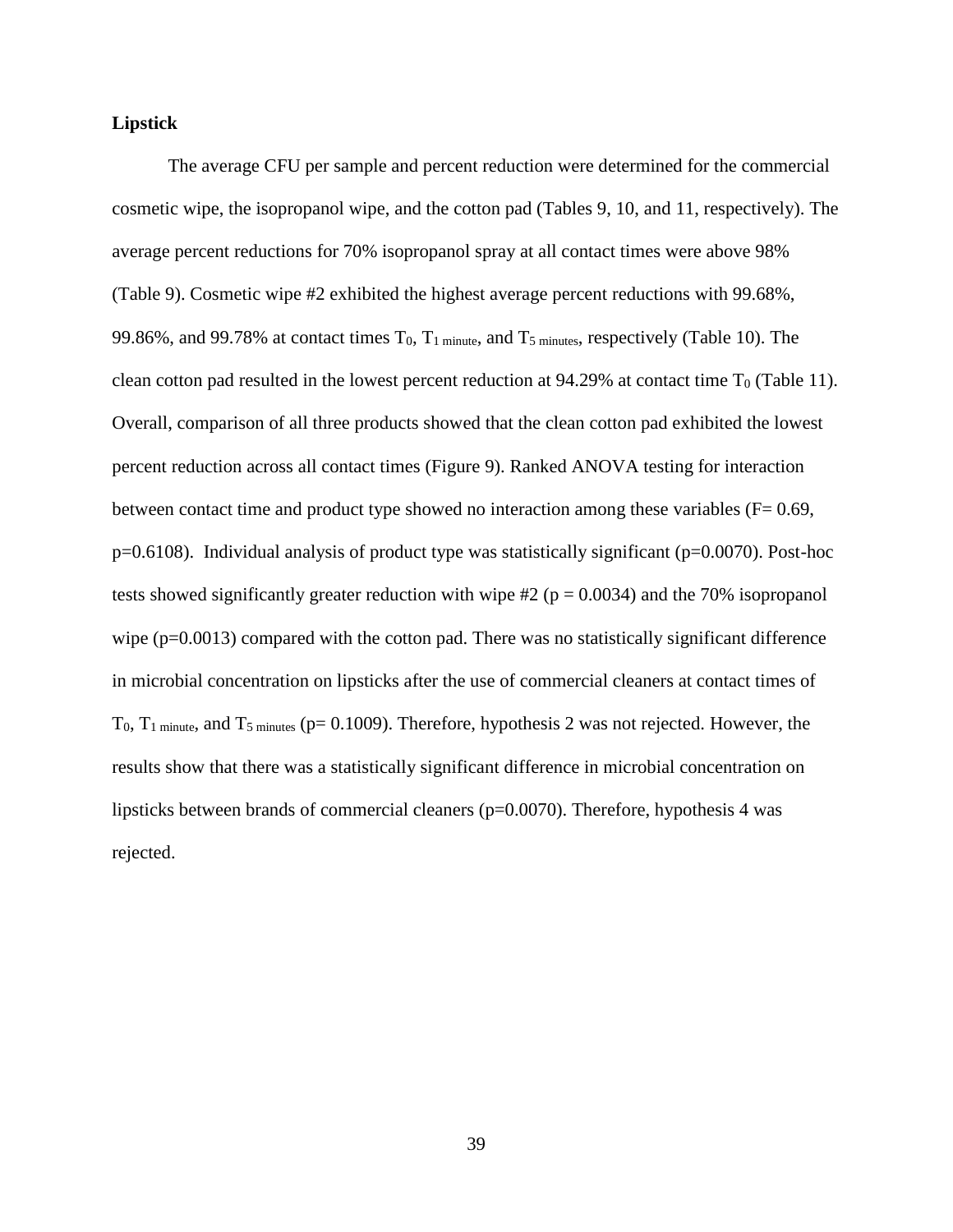Table 9. Lipstick experiment results with 70% isopropanol wipe. Inoculum used =  $4.60 \times 10^4$ CFU. \*Inoculum used =  $3.90 \times 10^4$  CFU; the asterisk (\*) represents repeated trials. The double asterisk (\*\*) indicates that the LDL  $(3.00 \times 10^{1}$  CFU/sample) was used to calculate the mean.

| <b>Cleaning</b><br><b>Product</b> | <b>Contact</b><br><b>Time</b><br>(min) | <b>CFU/Sample</b>                 | Average<br><b>CFU/Sample</b><br>$(n=3)$ | Average<br>$\frac{0}{0}$<br>reduction |
|-----------------------------------|----------------------------------------|-----------------------------------|-----------------------------------------|---------------------------------------|
|                                   | T <sub>0</sub>                         | $3.95 \times 10^{4}$              |                                         |                                       |
| None<br>(Control)                 | T1                                     | $3.83 \times 10^{4}$              | N/A                                     | N/A                                   |
|                                   | T <sub>5</sub>                         | $1.97 \times 10^{4}$              |                                         |                                       |
|                                   | T <sub>0</sub>                         | $5.25 \times 10^{2}$              |                                         |                                       |
| None<br>$(Control)*$              | T1                                     | $1.38 \times 10^{4}$              | N/A                                     | N/A                                   |
|                                   | T <sub>5</sub>                         | $4.50 \times 10^{2}$              |                                         |                                       |
|                                   |                                        | $1.50 \times 10^{1*}$             |                                         |                                       |
|                                   | T <sub>0</sub>                         | $<$ 3.00 $\times$ 10 <sup>1</sup> | $3.00 \times 10^{1**}$                  | 98.98%                                |
|                                   |                                        | $4.50 \times 10^{1}$              |                                         |                                       |
|                                   |                                        | $4.50 \times 10^{1*}$             |                                         |                                       |
| 70%                               | T1                                     | $1.50 \times 10^{1}$              | $3.00 \times 10^{1**}$                  | 99.85%                                |
| Isopropanol<br>Wipe               |                                        | $<$ 3.00 $\times$ 10 <sup>1</sup> |                                         |                                       |
|                                   |                                        | $<$ 3.00 $\times$ 10 <sup>1</sup> |                                         |                                       |
|                                   | T <sub>5</sub>                         | $<3.00\times10^{1*}$              | $3.00 \times 10^{1**}$                  | 99.85%                                |
|                                   |                                        | $<$ 3.00 $\times$ 10 <sup>1</sup> |                                         |                                       |

Table 10. Lipstick experiment results with cosmetic wipe #2. Inoculum used =  $2.20 \times 10^4$  CFU. \*Inoculum used =  $3.90 \times 10^4$  CFU; the asterisk (\*) represents repeated trials. The double asterisk (\*\*) indicates that the LDL  $(3.00 \times 10^{1}$  CFU/sample) was used to calculate the mean.

| <b>Cleaning</b><br><b>Product</b> | <b>Contact</b><br>Time (min) | <b>CFU/Sample</b>                                            | Average<br><b>CFU/Sample</b><br>$(n=3)$ | Average<br>$\frac{0}{0}$<br>reduction |
|-----------------------------------|------------------------------|--------------------------------------------------------------|-----------------------------------------|---------------------------------------|
|                                   | T <sub>0</sub>               | $1.61 \times 10^{4}$                                         |                                         |                                       |
| None<br>(Control)                 | T1                           | $2.09 \times 10^{4}$                                         | N/A                                     | N/A                                   |
|                                   | T <sub>5</sub>               | $1.13 \times 10^{4}$                                         |                                         |                                       |
| None<br>$(Control)*$              | T <sub>0</sub>               | $5.25 \times 10^{2}$                                         | N/A                                     | N/A                                   |
|                                   | T <sub>0</sub>               | $< 3.00 \times 10^{1*}$<br>$<$ 3.00 $\times$ 10 <sup>1</sup> | $5.50 \times 10^{1**}$                  | 99.68%                                |
|                                   |                              | $1.05 \times 10^{2}$                                         |                                         |                                       |
| Cosmetic                          |                              | $<$ 3.00 $\times$ 10 <sup>1</sup>                            |                                         |                                       |
| Wipe #2                           | T <sub>1</sub>               | $< 3.00 \times 10^{1}$                                       | $3.00 \times 10^{1**}$                  | 99.86%                                |
|                                   |                              | $3.00 \times 10^{1}$                                         |                                         |                                       |
|                                   |                              | $<$ 3.00 $\times$ 10 <sup>1</sup>                            |                                         |                                       |
|                                   | T <sub>5</sub>               | $1.50 \times 10^{1}$                                         | $2.50 \times 10^{1**}$                  | 99.78%                                |
|                                   |                              | $<$ 3.00 $\times$ 10 <sup>1</sup>                            |                                         |                                       |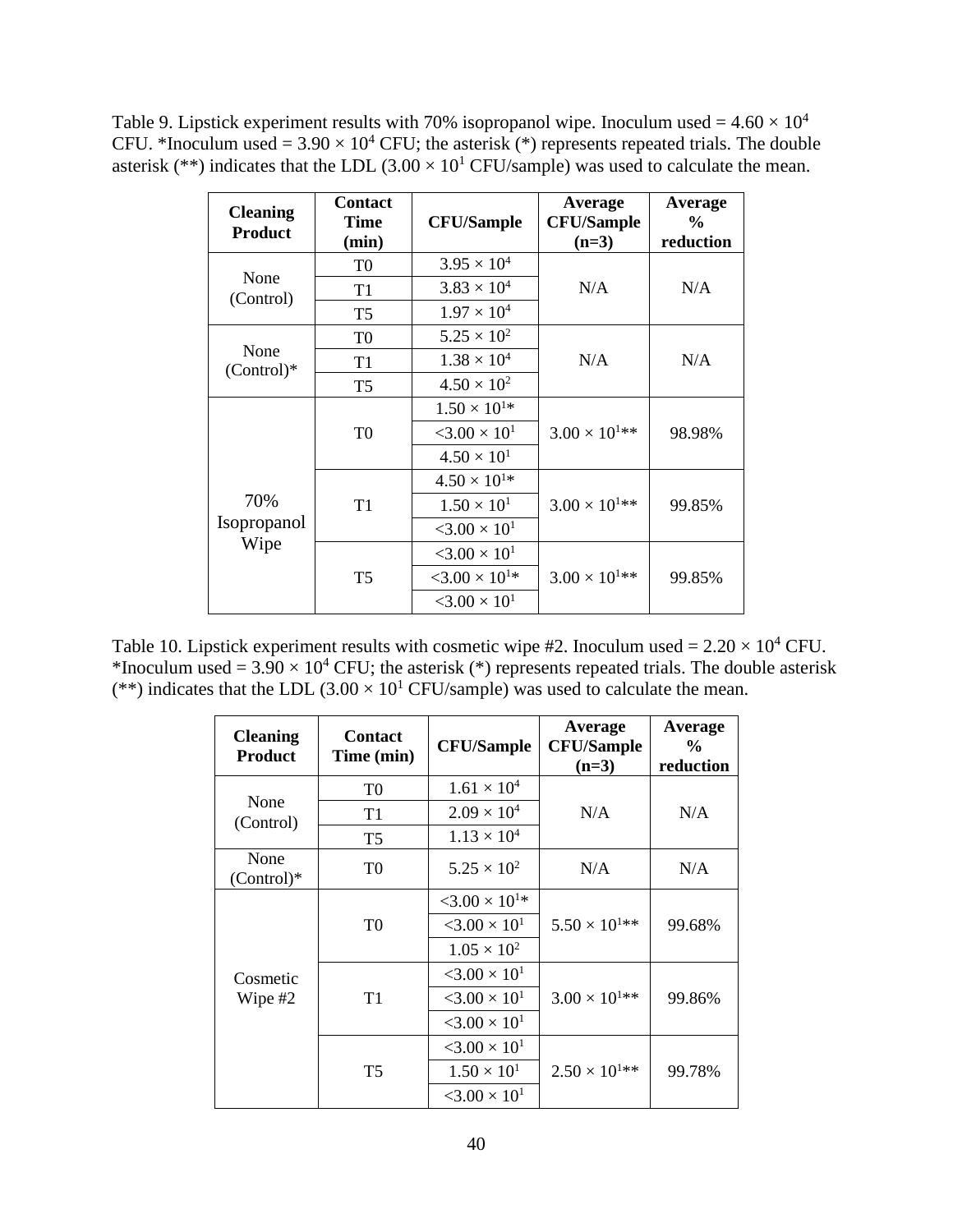Table 11. Lipstick experiment results with cotton pad. Inoculum used =  $3.90 \times 10^4$  CFU. LDL =  $3.00 \times 10^{1}$  CFU/ml. The asterisk (\*) indicates that the LDL (3.00  $\times 10^{1}$  CFU/sample) was used to calculate the mean.

| <b>Cleaning</b><br><b>Product</b> | <b>Contact</b><br>Time (min) | <b>CFU/Sample</b>                 | Average<br><b>CFU/Sample</b><br>$(n=3)$        | Average<br>$\frac{6}{9}$<br>reduction |
|-----------------------------------|------------------------------|-----------------------------------|------------------------------------------------|---------------------------------------|
|                                   | T <sub>0</sub>               | $5.25 \times 10^{2}$              |                                                |                                       |
| None<br>(Control)                 | T1                           | $1.38 \times 10^{4}$              | N/A                                            | N/A                                   |
|                                   | T <sub>5</sub>               | $4.50 \times 10^{2}$              |                                                |                                       |
|                                   | T <sub>0</sub>               | $<$ 3.00 $\times$ 10 <sup>1</sup> | $3.00 \times 10^{1*}$                          | 94.29%                                |
|                                   |                              | $< 3.00 \times 10^{1}$            |                                                |                                       |
|                                   |                              | $<$ 3.00 $\times$ 10 <sup>1</sup> |                                                |                                       |
|                                   | T1                           | $<$ 3.00 $\times$ 10 <sup>1</sup> | $2.50 \times 10^{1*}$<br>$2.50 \times 10^{1*}$ | 99.82%                                |
| Cotton Pad                        |                              | $1.50 \times 10^{1}$              |                                                |                                       |
|                                   |                              | $<$ 3.00 $\times$ 10 <sup>1</sup> |                                                |                                       |
|                                   |                              | $<$ 3.00 $\times$ 10 <sup>1</sup> |                                                | 94.44%                                |
|                                   | T <sub>5</sub>               | $< 3.00 \times 10^{1}$            |                                                |                                       |
|                                   |                              | $1.50 \times 10^{1}$              |                                                |                                       |



Figure 9: Percent reduction (%) of *S. aureus* ATCC #6538 on lipstick at contact times of T<sub>0</sub>, T<sub>1</sub> minute, and T<sub>5</sub> minutes. Bar heights represent the mean percent reduction per product with error bars representing  $\pm$  1 standard error (SE).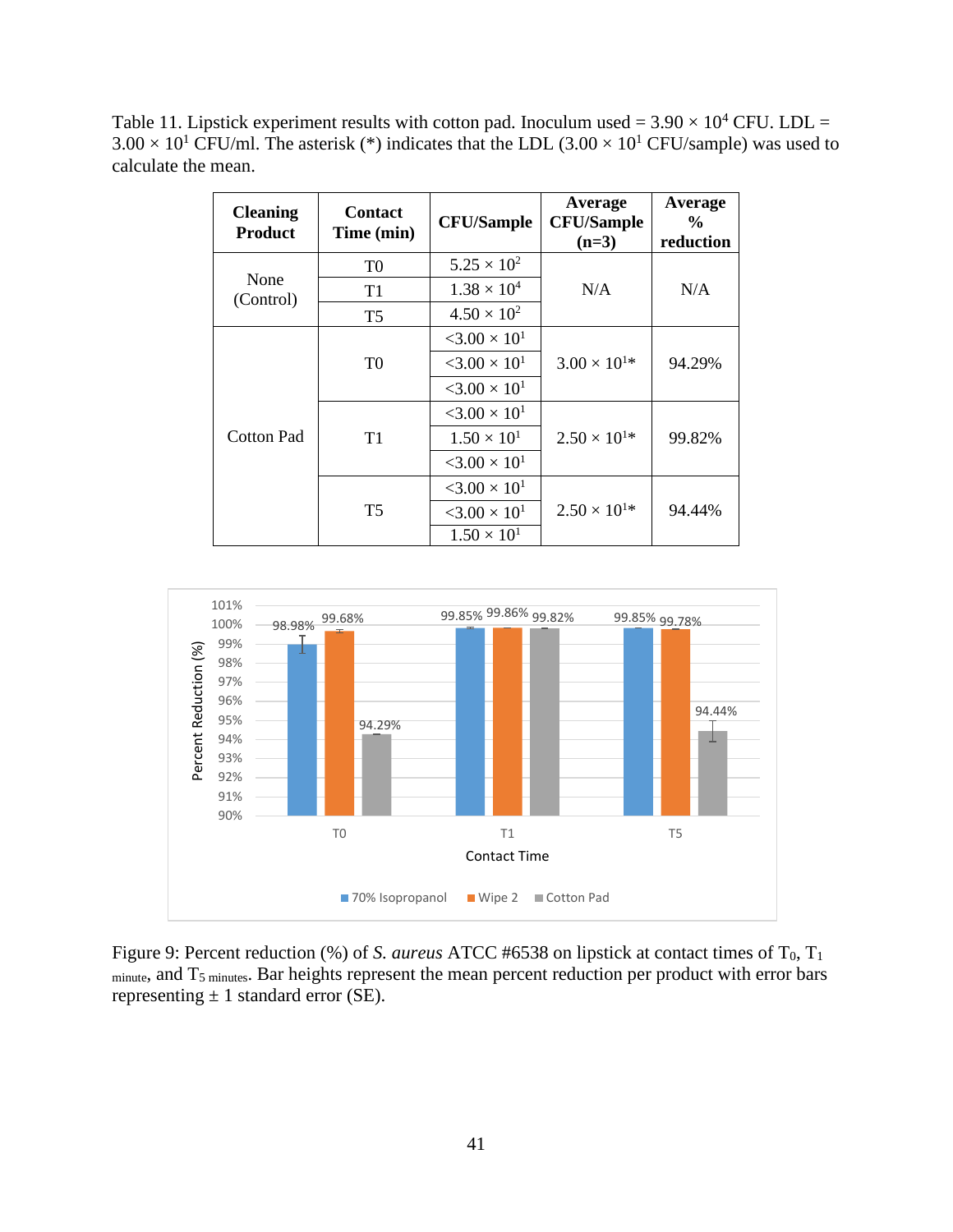#### **Small Brush**

The average CFU per sample and percent reduction were determined for cosmetic sprays, wipes, and shampoos (Tables 12-15). The average percent reductions for both brands of brush sprays were 99.32% and 99.40%, respectively (Table 12). The cosmetic wipe and shampoo from brand #1 exhibited the highest average percent reduction with 99.84% and 99.87%, respectively (Table 13 and 14). The 70% isopropanol resulted in an average percent reduction of 99.85% (Table 15). Overall, brand #1 exhibited higher percent reductions than brand #2 across all product types (Figure 10). GLM analysis testing for interaction between product type and brand showed slight interaction among these variables ( $F = 3.66$ ,  $p = 0.0525$ ); this was seen graphically between brands of spray products. There was no statistically significant difference in microbial concentration on small brushes between types and brands of commercial cleaners ( $p= 0.9833$  and p= 0.0605, respectively). Therefore, hypotheses 7 and 8 were not rejected.

| <b>Cleaning</b><br><b>Product</b> | <b>CFU/Sample</b>    | Average<br><b>CFU/Sample</b> | Average<br>$\frac{0}{0}$<br>reduction |
|-----------------------------------|----------------------|------------------------------|---------------------------------------|
| None (Control)                    | $2.58 \times 10^{4}$ | N/A                          | N/A                                   |
|                                   | $6.00 \times 10^{1}$ |                              |                                       |
| Brush Spray #1                    | $2.25 \times 10^{2}$ | $1.75 \times 10^{2}$         | 99.32%                                |
|                                   | $2.40 \times 10^{2}$ |                              |                                       |
|                                   | $2.25 \times 10^{2}$ |                              |                                       |
| Brush Spray #2                    | $1.50 \times 10^{1}$ | $1.55 \times 10^{2}$         | 99.40%                                |
|                                   | $2.25 \times 10^{2}$ |                              |                                       |

Table 12. Small brush experiment results with brush sprays. Inoculum used =  $2.63 \times 10^4$  CFU.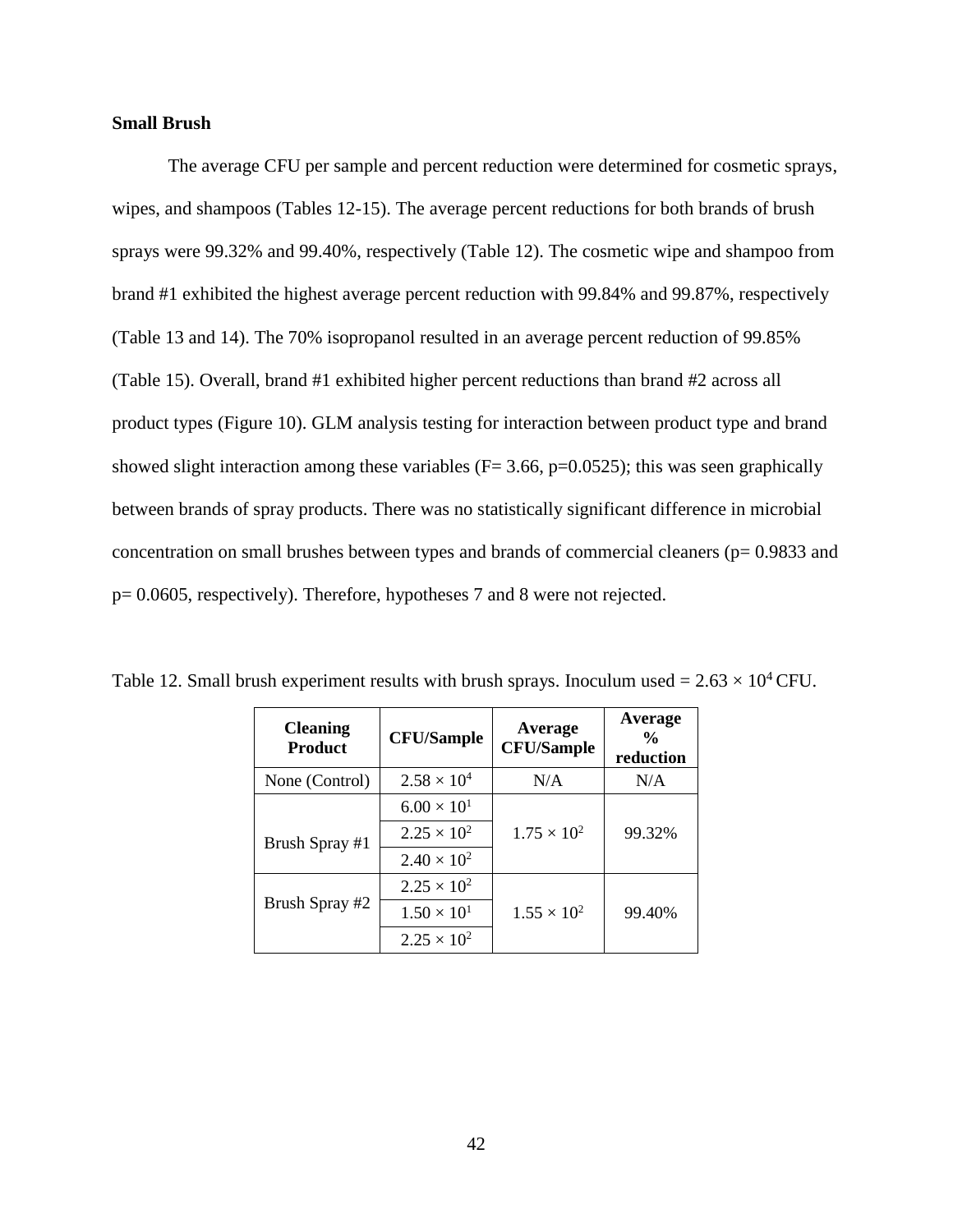Table 13. Small brush experiment results with brush wipes. Inoculum used =  $2.63 \times 10^4$  CFU. \*Inoculum used =  $3.50 \times 10^4$  CFU; asterisk (\*) represents repeated trials. The double asterisk (\*\*) indicates that the LDL  $(3.00 \times 10^{1} CFU/sample)$  was used to calculate the mean.

| <b>Cleaning</b><br><b>Product</b> | <b>CFU/Sample</b>                 | Average<br><b>CFU/Sampl</b><br>$e(n=3)$ | Average<br>% reduction |
|-----------------------------------|-----------------------------------|-----------------------------------------|------------------------|
| None (Control)                    | $2.58 \times 10^{4}$              |                                         |                        |
| None<br>$(Control)*$              | $2.25 \times 10^{4}$              | N/A                                     | N/A                    |
|                                   | $<$ 3.00 $\times$ 10 <sup>1</sup> | $4.50 \times 10^{1**}$                  | 99.84%                 |
| Brush Wipe #1                     | $3.00 \times 10^{1}$              |                                         |                        |
|                                   | $6.00 \times 10^{1}$              |                                         |                        |
|                                   | $9.00 \times 10^{1}$              |                                         |                        |
| Brush Wipe #2                     | $1.35 \times 10^{2}$              | $5.00 \times 10^{2}$                    | 97.82%                 |
|                                   | $1.28 \times 10^{3*}$             |                                         |                        |

Table 14. Small brush experiment results with brush shampoos. Inoculum used =  $3.50 \times 10^4$ CFU. The asterisk (\*) indicates that the LDL  $(3.00 \times 10^{1} \text{ CFU/sample})$  was used to calculate the mean.

| <b>Cleaning</b><br><b>Product</b> | <b>CFU/Sample</b>                 | Average<br><b>CFU/Sample</b><br>$(n=3)$ | Average<br>$\frac{0}{0}$<br>reduction |
|-----------------------------------|-----------------------------------|-----------------------------------------|---------------------------------------|
| None<br>(Control)                 | $2.25 \times 10^{4}$              | N/A                                     | N/A                                   |
| <b>Brush</b><br>Shampoo #1        | $<$ 3.00 $\times$ 10 <sup>1</sup> |                                         |                                       |
|                                   | $<$ 3.00 $\times$ 10 <sup>1</sup> | $3.00 \times 10^{1*}$                   | 99.87%                                |
|                                   | $<$ 3.00 $\times$ 10 <sup>1</sup> |                                         |                                       |
| <b>Brush</b><br>Shampoo #2        | $1.35 \times 10^{2}$              |                                         |                                       |
|                                   | $1.35 \times 10^{2}$              | $5.00 \times 10^{2}$                    | 97.8%                                 |
|                                   | $1.23 \times 10^{3}$              |                                         |                                       |

Table 15. Small brush experiment results with 70% isopropanol spray. Inoculum used =  $5.10 \times 10^4$  CFU. The asterisk (\*) indicates that the LDL (3.00  $\times 10^1$ CFU/sample) was used to calculate the mean.

| <b>Cleaning</b><br><b>Product</b> | <b>CFU/Sample</b>                              | Average<br><b>CFU/Sample</b><br>$(n=3)$ | $\frac{0}{0}$<br>reduction |
|-----------------------------------|------------------------------------------------|-----------------------------------------|----------------------------|
| None<br>(Control)                 | $1.64 \times 10^{4}$                           | N/A                                     | N/A                        |
| 70%<br>Isopropanol                | $1.50 \times 10^{1}$<br>$< 3.00 \times 10^{1}$ | $2.50 \times 10^{1*}$                   | 99.85%                     |
| Alcohol                           | $< 3.00 \times 10^{1}$                         |                                         |                            |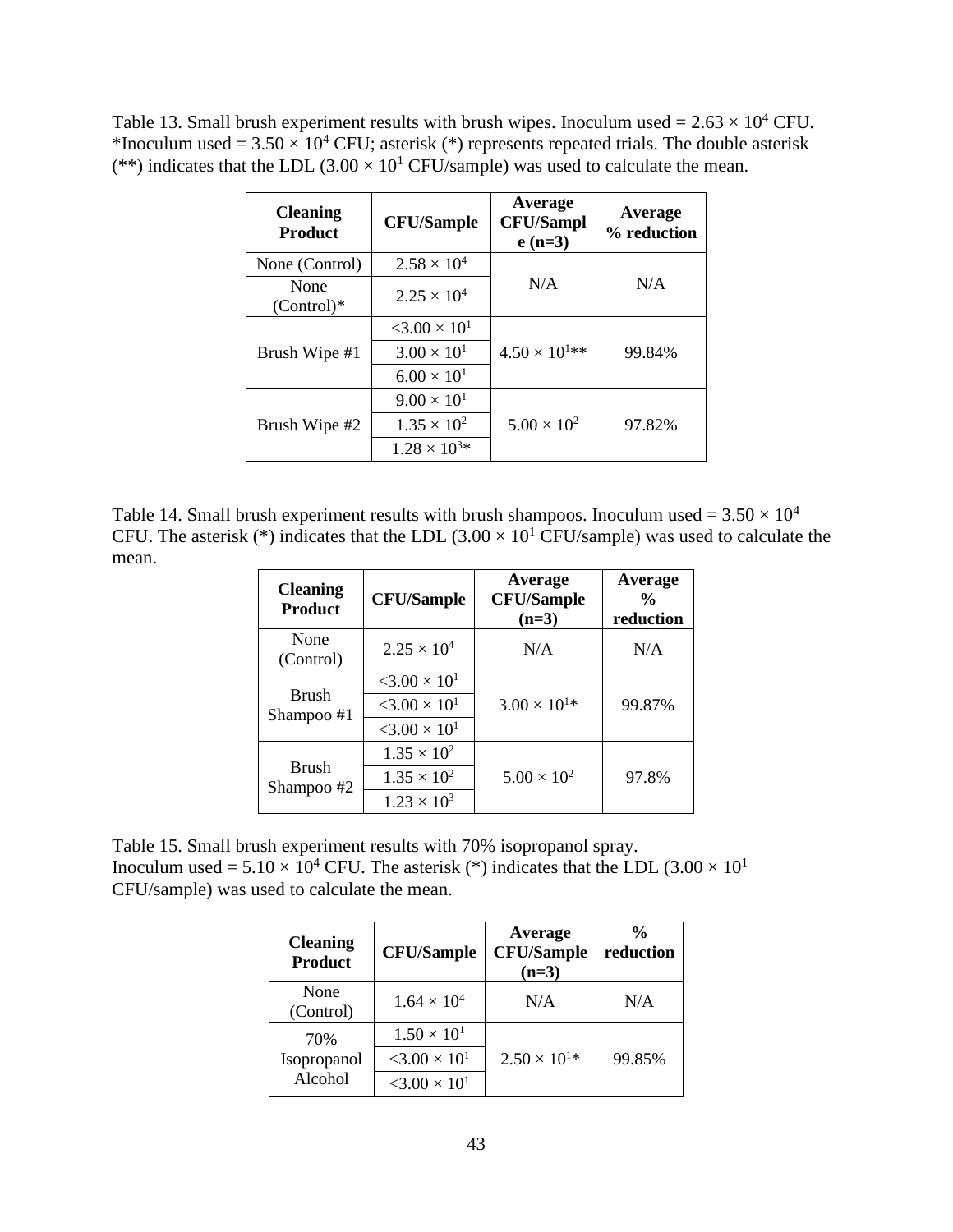

Figure 10: Percent reduction (%) of *S. aureus* ATCC #6538 on small brushes for product types sprays, wipes, and shampoos. Grey bar (70% Isopropanol Spray) serves as a control product. Bar heights represent the mean percent reduction per brand with error bars representing  $\pm 1$  standard error (SE).

#### **Large Brush**

The average CFU per sample and percent reduction were determined for cosmetic sprays, wipes, and shampoos (Tables 16-19). Brush spray brand #2 resulted in the lowest percent reduction, across all product types and brands, at 87.62% (Table 16). Brush wipe brand #1 resulted in the highest percent reduction with 99.20% (Table 17). Comparison of shampoos showed that brand #2 exhibited the highest percent reduction, at 90.74%, for this product type (Table 18). The 70% isopropanol resulted in an average percent reduction of 96.90% (Table 19). Overall, brand #1 exhibited higher percent reductions than brand #2 among two product types, sprays and wipes (Figure 11). GLM analysis testing for interaction between product type and brand showed some interaction among these variables ( $F= 4.48$ ,  $p=0.0313$ ). Individual analysis of product type showed statistical significance  $(p=0.0004)$ . Post-hoc tests showed wipes were statistically greater than the shampoos ( $p = 0.0051$ ). The results show that there was a statistically significant difference in microbial reduction on large brushes between types of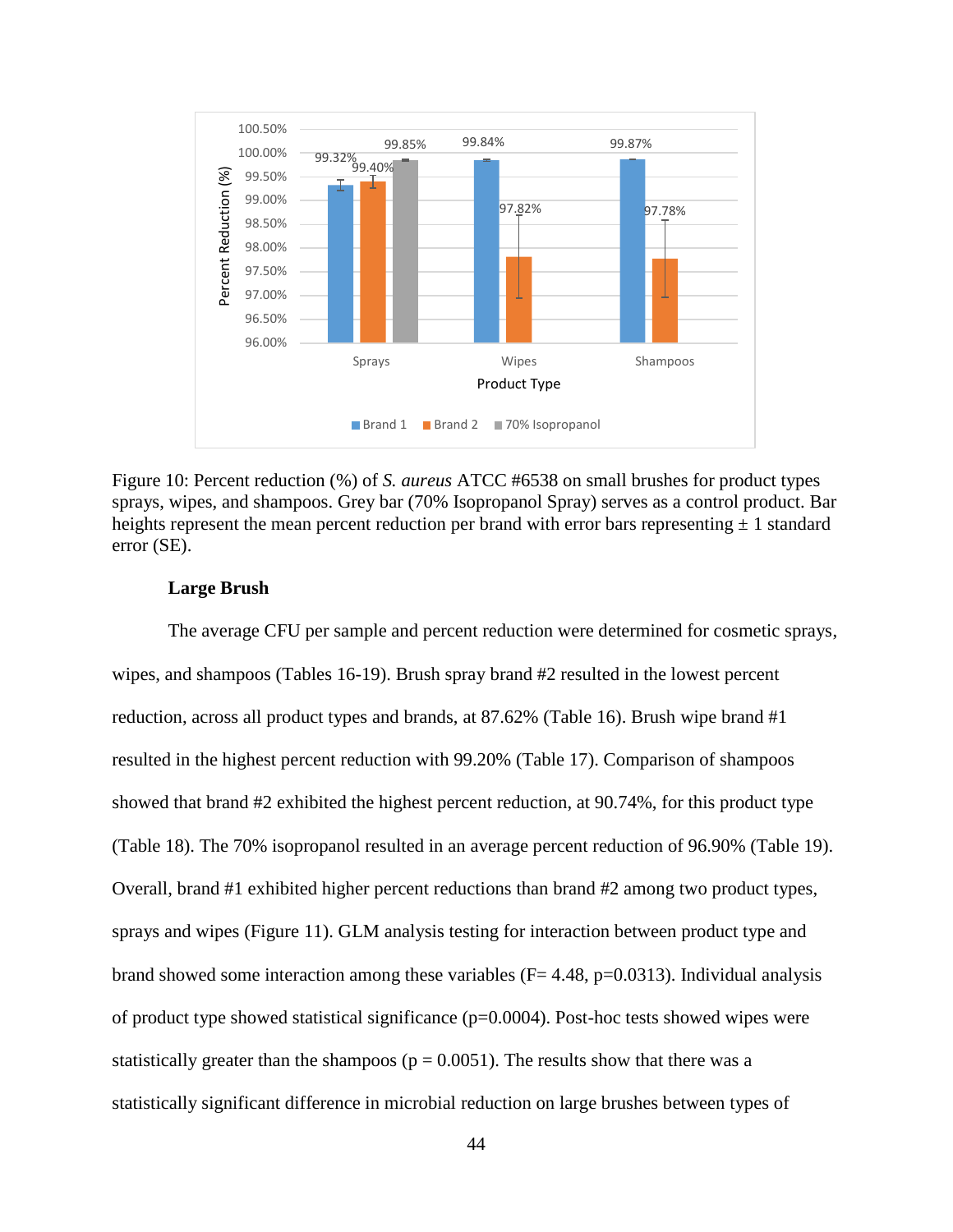commercial cleaners (p=0.0004). Therefore, hypothesis 5 was rejected. However, there was no statistically significant difference in microbial reduction on large brushes between brands of commercial cleaners (p= 0.2157). Therefore, hypothesis 6 was not rejected.

| <b>Cleaning</b><br><b>Product</b> | <b>CFU/Sample</b>    | Average<br><b>CFU/Sample</b><br>$(n=3)$ | Average<br>$\frac{0}{0}$<br>reduction |
|-----------------------------------|----------------------|-----------------------------------------|---------------------------------------|
| None<br>(Control)                 | $8.35 \times 10^{3}$ | N/A                                     | N/A                                   |
| <b>Brush Spray</b><br>#1          | $1.00 \times 10^{2}$ |                                         |                                       |
|                                   | $4.50 \times 10^{2}$ | $3.50 \times 10^{2}$                    | 95.81%                                |
|                                   | $5.00 \times 10^{2}$ |                                         |                                       |
| <b>Brush Spray</b><br>#2          | $9.00 \times 10^{2}$ |                                         |                                       |
|                                   | $6.00 \times 10^{2}$ | $1.03 \times 10^{3}$                    | 87.62%                                |
|                                   | $1.60 \times 10^{3}$ |                                         |                                       |

Table 16. Large brush experiment results with brush sprays. Inoculum used =  $2.27 \times 10^4$  CFU.

Table 17. Large brush experiment results with brush wipes. Inoculum used =  $2.27 \times 10^4$  CFU. LDL =  $1.00 \times 10^2$  CFU/sample. The asterisk (\*) indicates that the LDL (1.00  $\times 10^2$  CFU/sample) was used to calculate the mean.

| <b>Cleaning</b><br><b>Product</b> | <b>CFU/Sample</b>    | Average<br><b>CFU/Sample</b><br>$(n=3)$ | Average<br>$\frac{0}{0}$<br>reduction |
|-----------------------------------|----------------------|-----------------------------------------|---------------------------------------|
| None<br>(Control)                 | $8.35 \times 10^{3}$ | N/A                                     | N/A                                   |
| Brush Wipe<br>#1                  | $5.00 \times 10^{1}$ |                                         |                                       |
|                                   | $5.00 \times 10^{1}$ | $6.67 \times 10^{1*}$                   | 99.20%                                |
|                                   | $< 1.00 \times 10^2$ |                                         |                                       |
| <b>Brush Wipe</b><br>#2           | $2.50 \times 10^{2}$ |                                         |                                       |
|                                   | $3.00 \times 10^{2}$ | $2.67 \times 10^{2}$                    | 96.81%                                |
|                                   | $2.50 \times 10^{2}$ |                                         |                                       |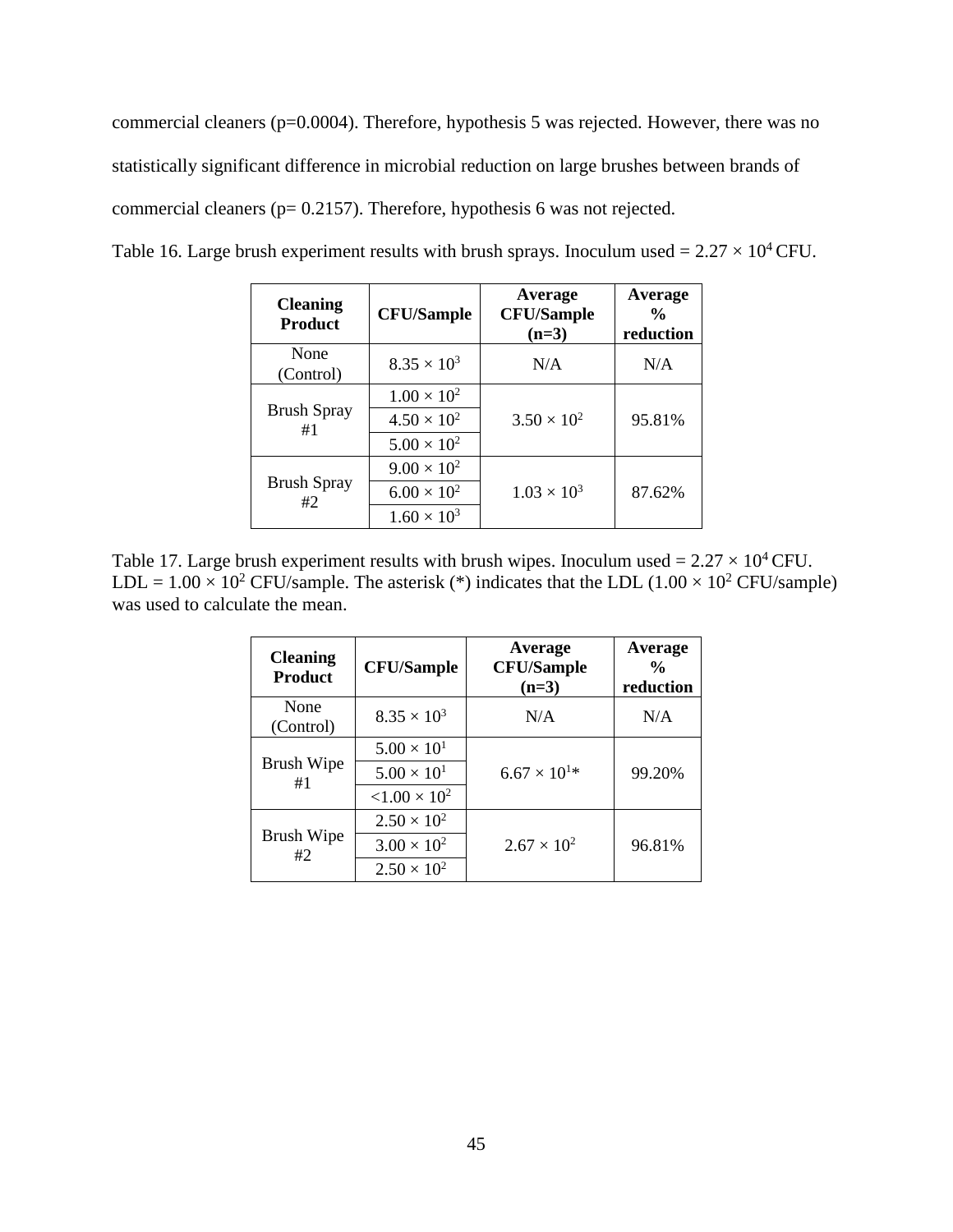Table 18. Large brush experiment results with brush shampoos. Inoculum used =  $3.50 \times 10^4$ CFU. The asterisk (\*) indicates that the LDL  $(1.00 \times 10^2 \text{ CFU/sample})$  was used to calculate the mean.

| <b>Cleaning</b><br><b>Product</b> | <b>CFU/Sample</b>    | Average<br><b>CFU/Sample</b><br>$(n=3)$ | Average<br>$\frac{0}{0}$<br>reduction |
|-----------------------------------|----------------------|-----------------------------------------|---------------------------------------|
| None<br>(Control)                 | $9.00 \times 10^{2}$ | N/A                                     | N/A                                   |
| <b>Brush</b><br>Shampoo #1        | $< 1.00 \times 10^2$ |                                         |                                       |
|                                   | $< 1.00 \times 10^2$ | $1.00 \times 10^{2*}$                   | 88.89%                                |
|                                   | $< 1.00 \times 10^2$ |                                         |                                       |
| <b>Brush</b><br>Shampoo #2        | $< 1.00 \times 10^2$ |                                         |                                       |
|                                   | $< 1.00 \times 10^2$ | $8.33 \times 10^{1*}$                   | 90.74%                                |
|                                   | $5.00 \times 10^{1}$ |                                         |                                       |

Table 19. Large brush experiment results with 70% isopropanol spray. Inoculum used =  $5.10 \times$  $10^4$  CFU.

| <b>Cleaning</b><br><b>Product</b> | <b>CFU/Sample</b>    | Average<br><b>CFU/Sample</b><br>$(n=3)$ | Average<br>$\frac{0}{0}$<br>reduction |
|-----------------------------------|----------------------|-----------------------------------------|---------------------------------------|
| None<br>(Control)                 | $2.15 \times 10^{3}$ | N/A                                     | N/A                                   |
| 70%                               | $1.00 \times 10^{2}$ |                                         |                                       |
| Isopropanol                       | $5.00 \times 10^{1}$ | $6.67 \times 10^{1}$                    | 96.90%                                |
| Spray                             | $5.00 \times 10^{1}$ |                                         |                                       |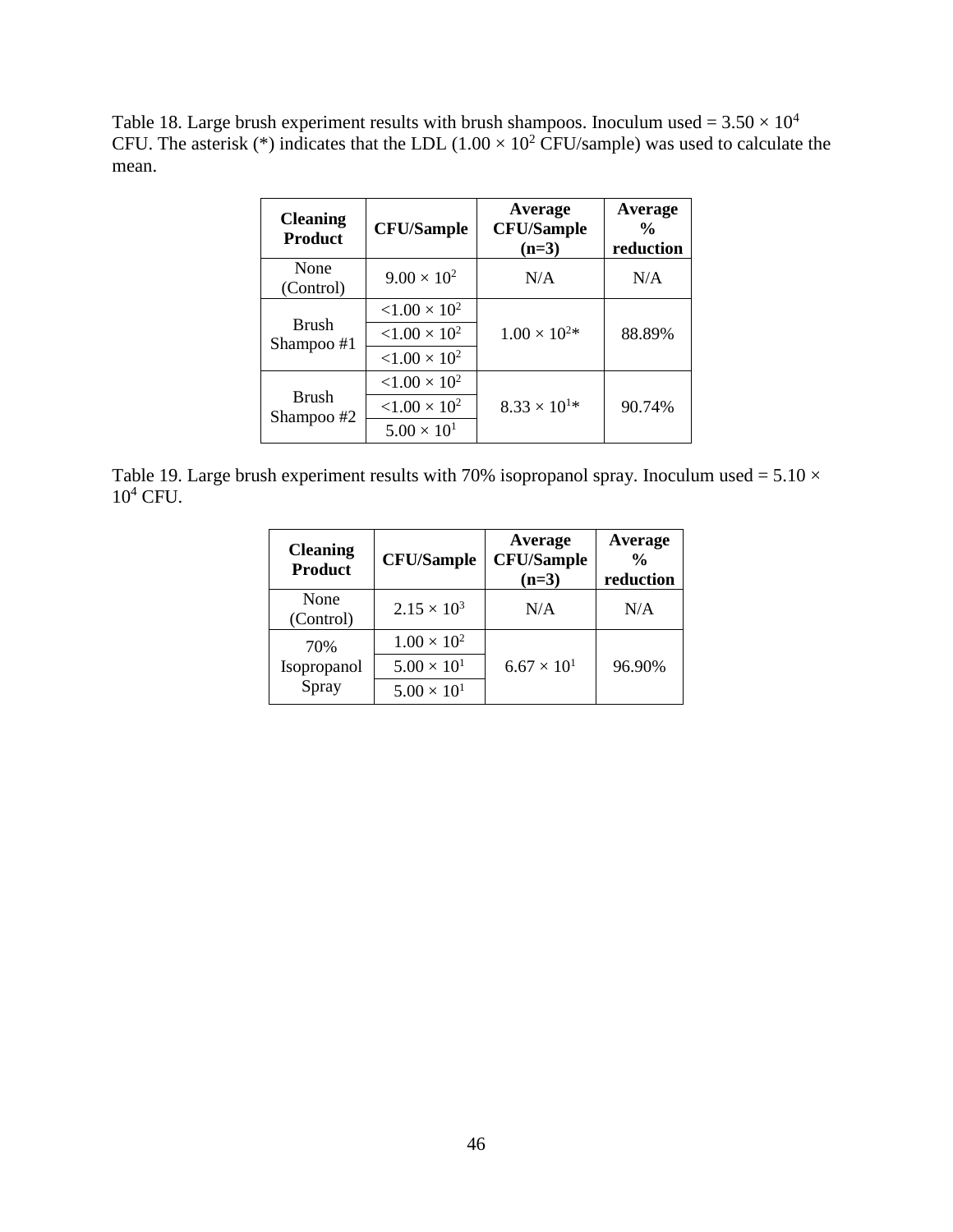

Figure 13: Percent reduction (%) of *S. aureus* ATCC #6538 on large brushes for cleaning product types sprays, wipes, and shampoos. Grey bar (70% Isopropanol Spray) serves as a control product. Bar heights represent the mean percent reduction per brand with error bars representing  $\pm$  1 standard error (SE).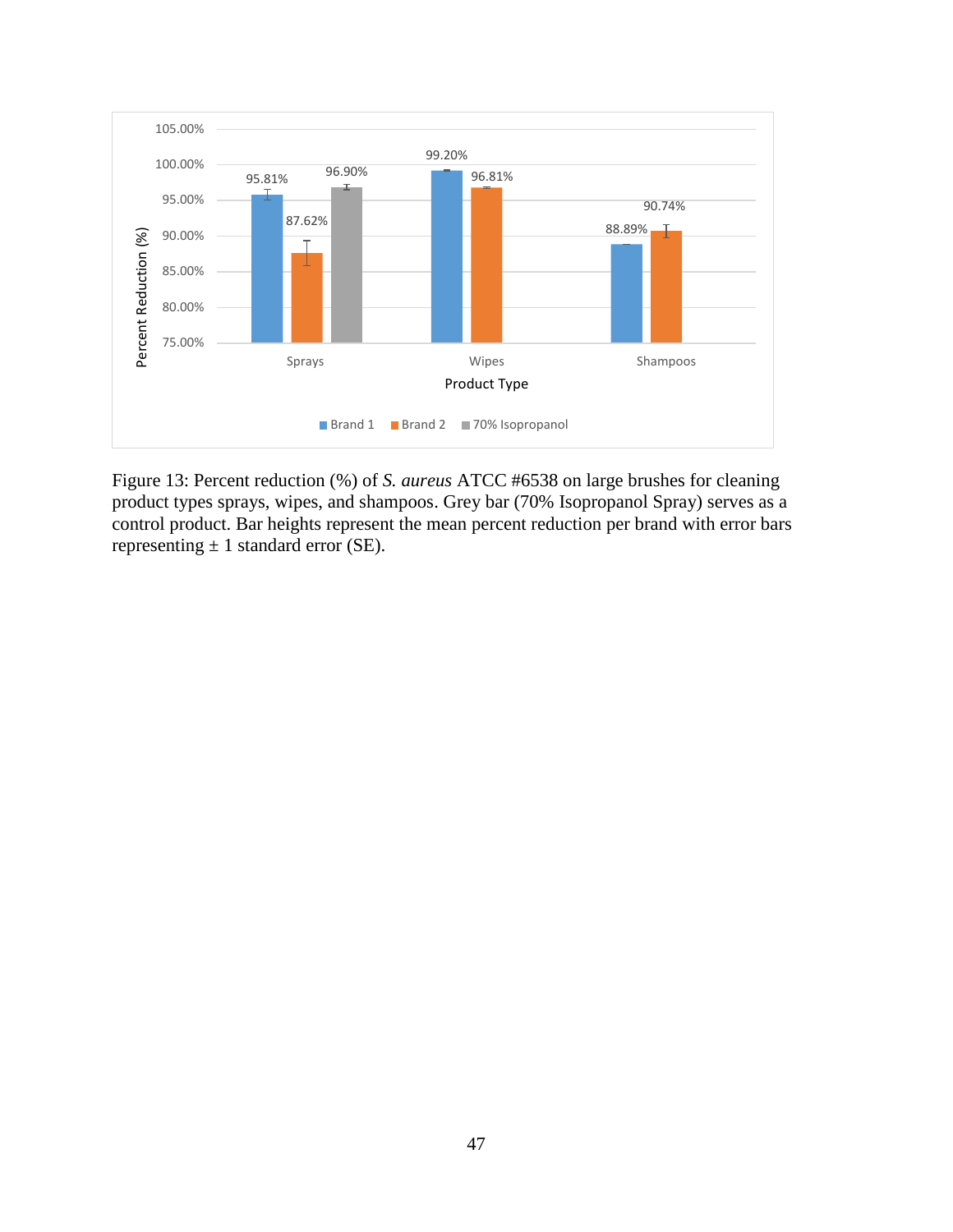#### **CHAPTER 5**

#### **DISCUSSION**

The objective of this study was to determine if commercially-available cosmetic cleaners were effective at removing microbial contamination from cosmetics and cosmetic brushes. Overall, culture analysis from all cleaning products resulted in the reduction of microbial contamination, to some degree, on cosmetics and cosmetic brushes (Eyeshadow  $=$  at least 13% reduction, Lipstick = at least  $94\%$ , Small Brush = at least  $97\%$ , Large Brush = at least  $87\%$ ).

To our knowledge, this is the first study to focus on the removal of microbial contamination on cosmetics and cosmetic brushes. The main focus of cosmetic microbiology has mostly been confined to manufacturer practices and preservative efficacy. Those studies have led to the implementation of Good Manufacturing Practices (GMPs), which have decreased the amount of contamination that occurs at the manufacturer level (Campana et al., 2006). To maintain the shelf life of these products, preservatives are used to help combat microbial contamination. Many studies have been conducted to test the efficacy of preservatives in cosmetics (Lundov et al., 2009). These studies focus on determining how effective these preservatives are over time and the microbial load they can handle before they start to lose their effectiveness.

Even with the use of GMPs and preservatives, studies have shown that cosmetics still have the potential to become contaminated with microorganisms (Tran et al., 1994). These contaminated cosmetics may facilitate the progression of various infections of the skin and eyes. Birteksoz et al. (2013) analyzed microbial contamination in used cosmetics and found between 10<sup>2</sup> and 10<sup>5</sup> CFU/ml. The most commonly isolated organism from these products tested was *S.*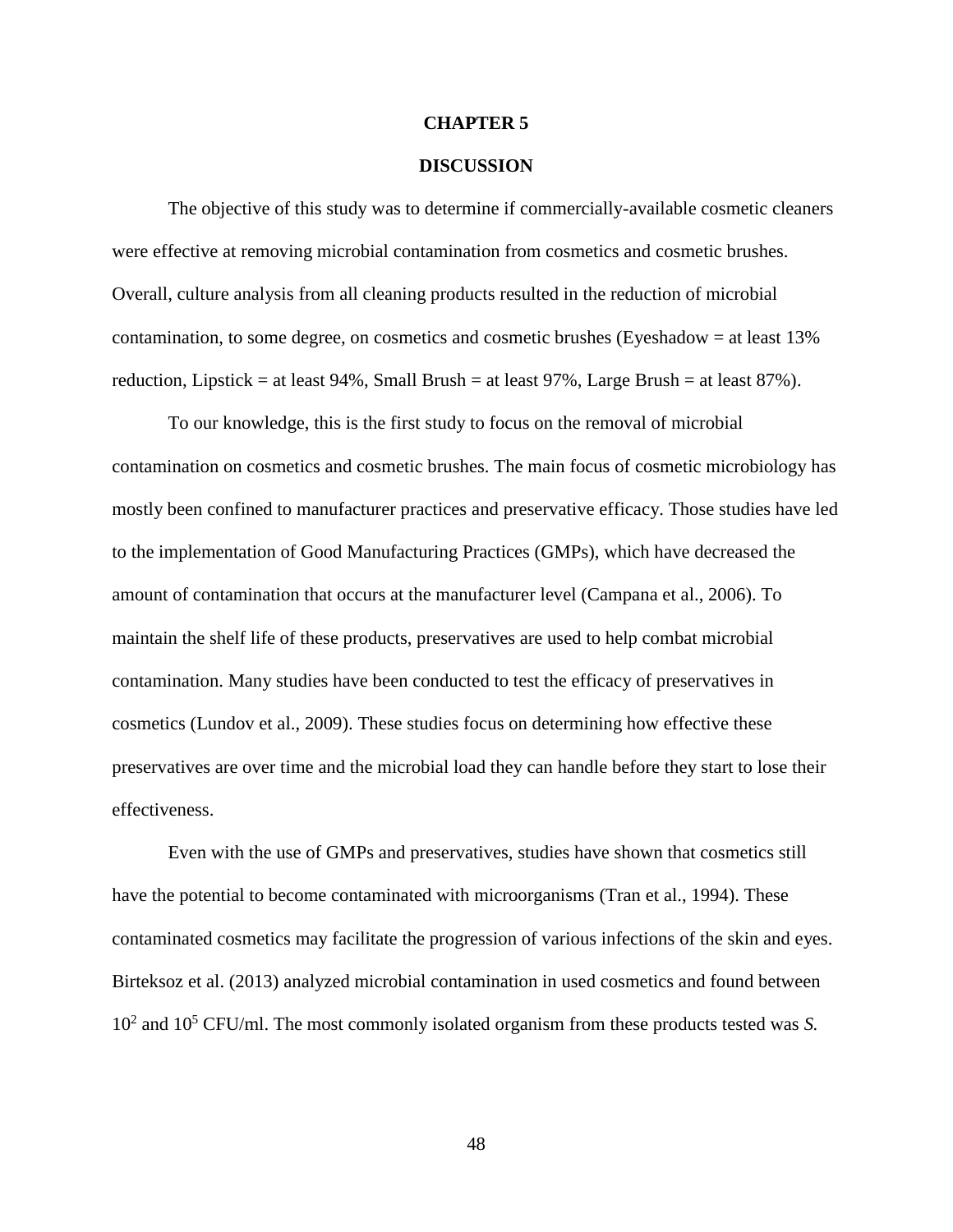*aureus*. However, that study analyzed a wide range of unused cosmetic products, such as toothpaste and lotion, with very little focus on facial cosmetic products.

Few studies have been conducted on used cosmetics and brushes. Dawson et al. (1981) analyzed used cosmetic testers for microbial contamination. The results of the study showed a large presence of normal skin flora; other organisms found were believed to be airborne contaminants. Contamination of these products was due to: the use by multiple individuals (with either their finger or a multiple use applicator), lack of proper disinfection of multiple use applicators, lack of proper storage, and products that were past expiration dates. Naz et al. (2012) tested for microbial contamination of cosmetic brushes and sponges used in beauty salons. All of the brushes and sponges tested in the study were contaminated with *S. aureus*; the average contamination of these products was  $10^5$  CFU/ml. In addition, 81.8% and 69.6% of cosmetic brushes and sponges, respectively, were also contaminated with *P. aeruginosa*. Tran et al. (1994) tested in-store cosmetic testers available for consumer use. In that study, 5% of cosmetic testers had microbial loads over the acceptable limit (500 CFU/ml) established by the FDA; 50% of all cosmetics tested in the study had microbial contamination.

With the advent of commercial cosmetic cleaners, it is now possible for professionals and the general public to clean their products. There are a variety of products on the market targeted at cleaning and sanitizing cosmetics and cosmetic brushes. The aim of this project was to determine if these products are effective in reducing the amount of microbial contamination on cosmetic and cosmetic brushes.

Cosmetics are not required to be sterile, but are expected to be free of pathogenic microorganisms that could cause harm to the consumer. The USP requires that these products are free from contamination with *S. aureus*, *P. aeruginosa*, *Salmonella* spp., and *E. coli* (Di Maiuta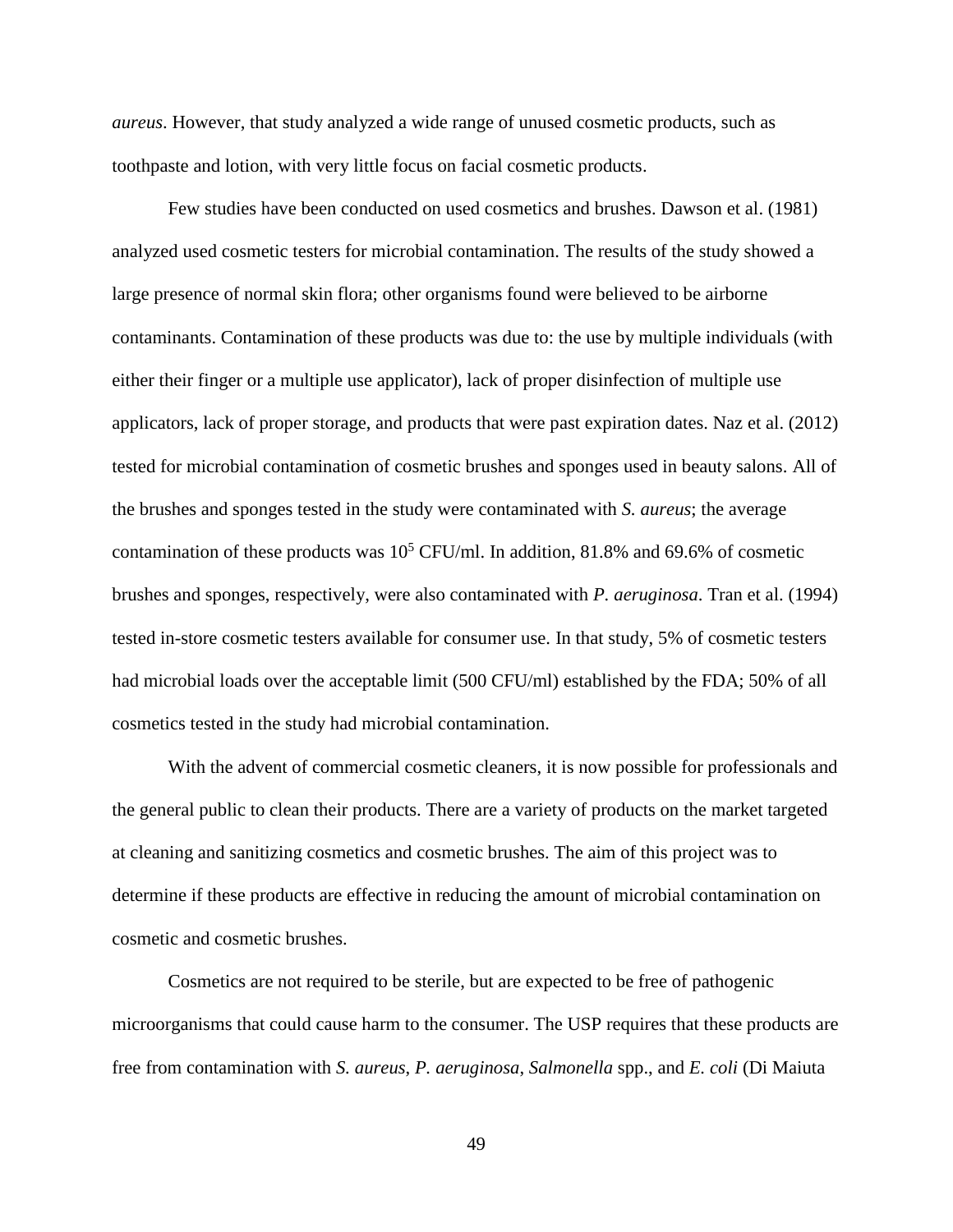et al., 2011). To determine the test organism to focus on for this study, a pilot study was conducted using *P. aeruginosa*, *E.coli*, *S. aureus*, and *S. epidermidis*. These organisms were used to inoculate cosmetics and cosmetic brushes and recovered using traditional microbiological techniques; this was done without the use of cosmetic cleaners. The organism with the best percent recovery, *S. aureus* ATCC #6538, was used for the actual test experiments. *S. aureus* was also selected because it is the organism most commonly isolated from cosmetics and cosmetic brushes (Birteksoz et al., 2013).

Our first research question was whether the commercial cleaners were effective on cosmetics. There are many types of cosmetics available, but for testing purposes two categories of cosmetics were used, powder (eyeshadow or blush) and cream-based (lipstick). Cosmetic cleaners on the market for these cosmetics are sprays and wipes. The sprays were used on powder-based makeup, and the wipes were used on the cream-based cosmetics; for this study two brands of each product type were tested. Because cosmetics contain preservatives that work against microbial growth, contact times of 0, 1, and 5 minutes were tested. Allowing the inoculum to stay on the cosmetic at different contact times allowed for the determination of whether preservatives play a role in decreasing the microbial contamination present. Of all the replicates, eyeshadows exhibited the greatest variability among cosmetics and cosmetic brushes. The cosmetic spray from brand #2 resulted in the lowest percent reductions at all contact times; the lowest percent reduction was seen at contact time  $T_1$  minute with a 13.86% reduction. Interestingly, of all products, the clean cotton pad resulted in at least a 98% reduction of contamination across all contact times. These results suggest that the mechanical action of wiping the surface of a cosmetic is sufficient to reduce the microbial concentration present. There was a statistically significant difference among product types for eyeshadows ( $p <$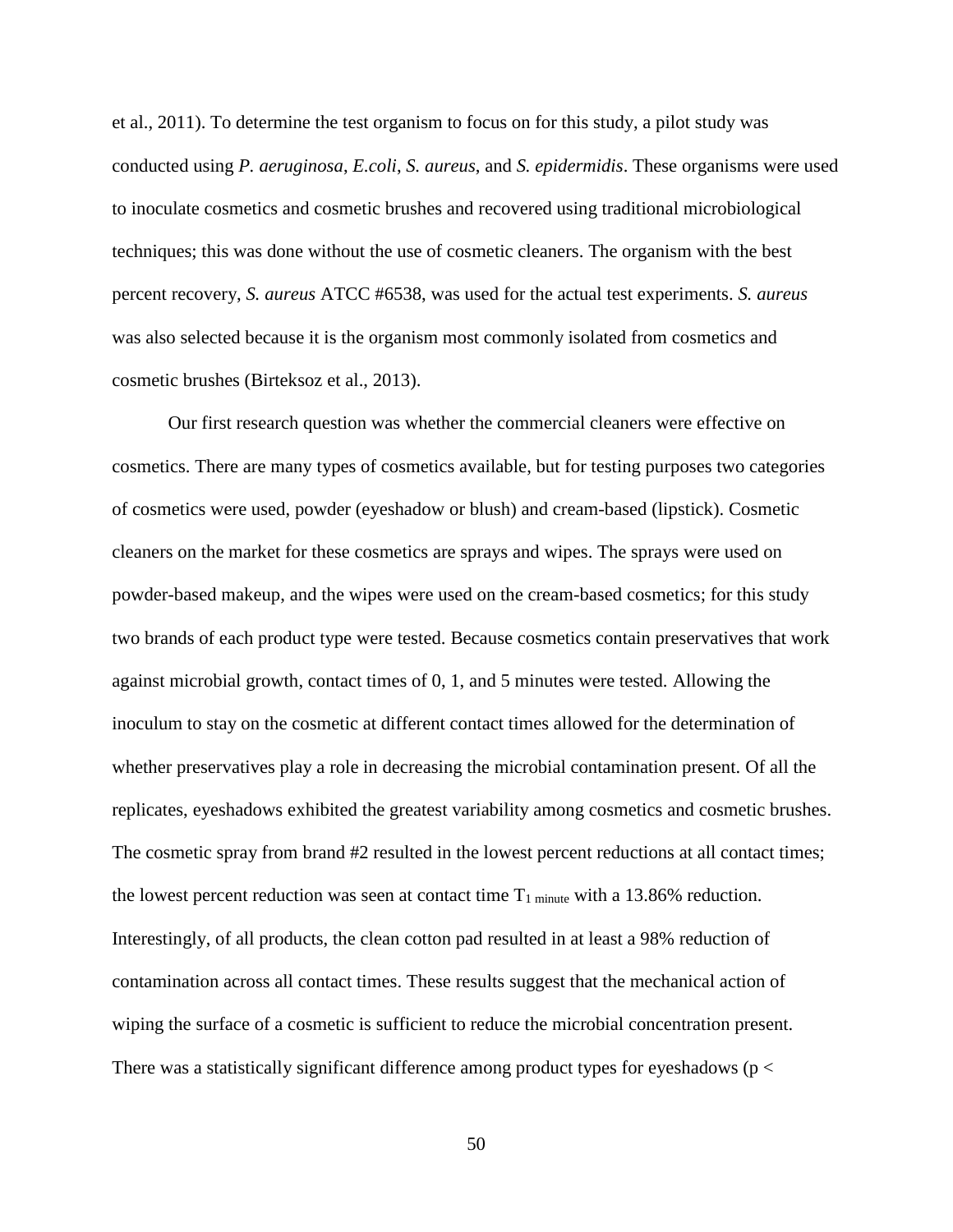0.0001). Post-hoc tests demonstrated a significant difference between spray #2 and the cotton pad ( $p = 0.0034$ ). Overall, comparisons of the percent reduction means showed that the cotton pad had a larger mean percent reduction (99.44%) compared to spray #2 (37.86%). Thus, the cotton pad exhibited a greater percent reduction of microbial contamination on eyeshadows compared to spray #2.

As for the lipsticks, all of the wipes tested resulted in at least a 94% reduction in *S. aureus* inoculum; lower percent reductions were seen with the cotton pad which contained no cleaning agent. For lipsticks, there was a statistically significant difference among cleaning product types ( $p=0.0070$ ). Post-hoc tests demonstrated a significant difference between wipe  $\#2$ and the cotton pad ( $p = 0.0007$ ). Comparisons of the percent reduction means showed that wipe #2 had a larger mean percent reduction (99.77%) compared to the cotton pad (96.18%). In addition, there was a statistically significant difference between the 70% isopropyl alcohol spray and the cotton pad  $(p=0.0013)$ . Comparisons of the percent reduction means showed that the 70% isopropanol alcohol had a larger mean percent reduction (99.56%) compared to the cotton pad (96.18%). Thus, 70% isopropanol wipe and wipe #2 exhibited a greater percent reduction of microbial contamination on lipsticks compared to the cotton pad.

The second research question was whether cosmetic cleaners were effective on cosmetic brushes. As with cosmetics, there are many types of brushes, both in size and material. For this study, two types of brushes were tested, small and large brushes. Unlike cosmetics, there are no preservatives present to combat microbial contamination; therefore, the only contact time tested was Time zero  $(T_0)$ , immediately after inoculation. The cosmetic brush cleaners tested were sprays, wipes, and shampoos; the brands tested were narrowed down to two for each product type due to the vast amount of products currently available. However, most cleaning product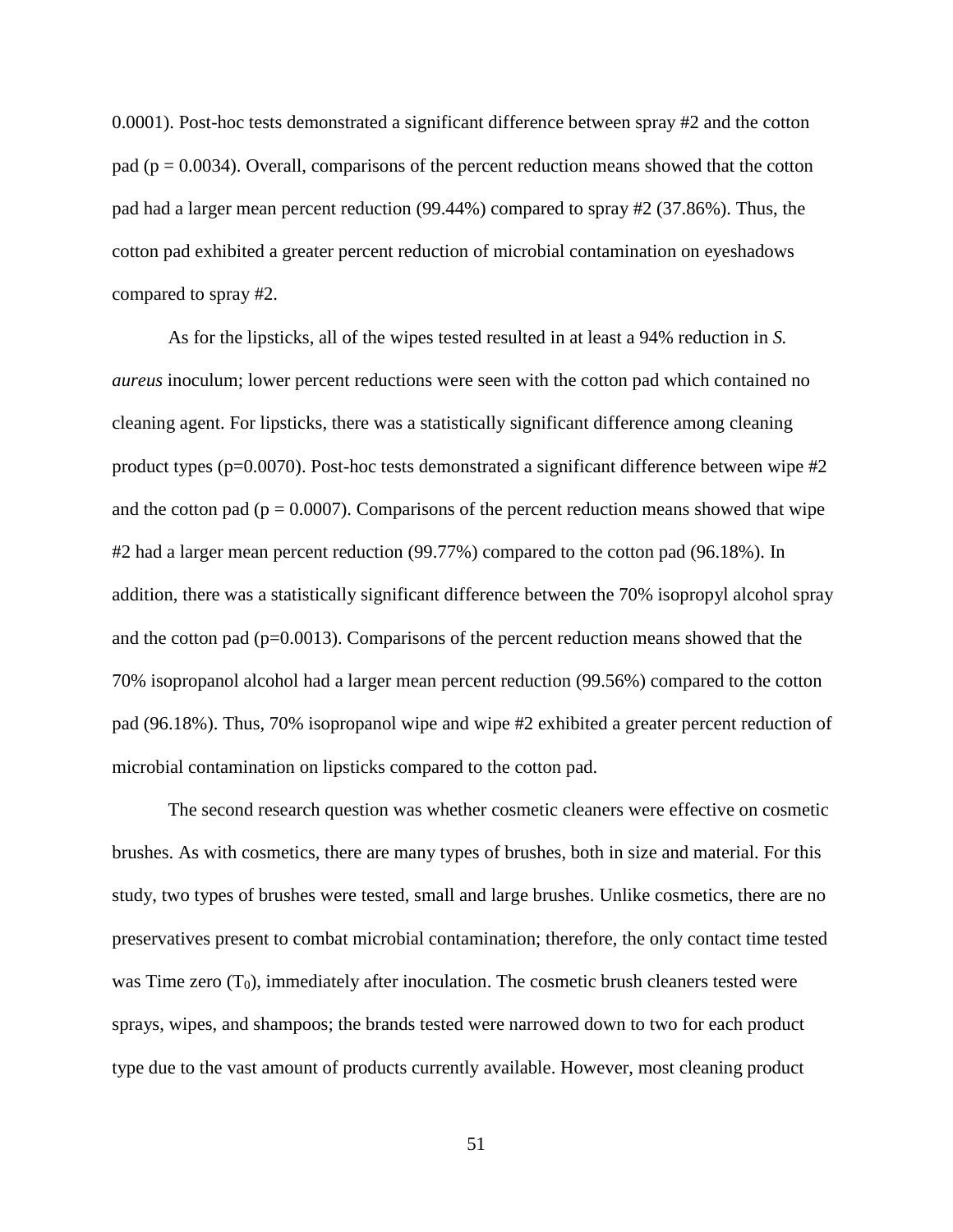manufacturers provide very little, if any, data on the efficacy of their product; some of them even make claims indicating their effectiveness against bacteria without adequate data to support these statements. For small brushes, the lowest percent reduction was seen with brand #2 spray at 87.62%; the highest percent reduction came from brand #1 wipe at 99.20%. There was not a statistically significant difference among product types ( $p=0.9833$ ) or brands ( $p=0.0605$ ) for small brushes. With the large brushes, the lowest percent reduction was with the brand #2 shampoo at 97.78%; the highest percent reduction was with the brand #1 shampoo at 99.87%. For large brushes, there was a statistically significant difference among product types  $(p=0.0004)$ . Post-hoc tests demonstrated a significant difference between shampoos and wipes (p  $= 0.0051$ ). Overall, comparisons of the percent reduction means showed that the wipes had a larger mean percent reduction (98.01%) compared to shampoos (89.82%). Thus, the wipes exhibited a greater percent reduction of microbial contamination on large brushes compared to shampoos.

Because all products produced favorable results, an additional control experiment was conducted to determine whether the mechanical action of cleaning cosmetics and brushes played a role in the removal of microbial contamination. For the cosmetics, eyeshadows and lipsticks, a clean cotton pad was used as the cleaning agent. The results from these tests showed that there was at least a 96% reduction of microbial contamination. This suggests that even the use of a clean cotton pad is sufficient to adequately clean eyeshadows and lipsticks. For the brushes, a 70% isopropanol spray was used. The tests also resulted in at least a 96% reduction of microbial contamination. However, the prolonged use of alcohol is not suggested for cosmetic brushes because they can cause damage to the bristles over time.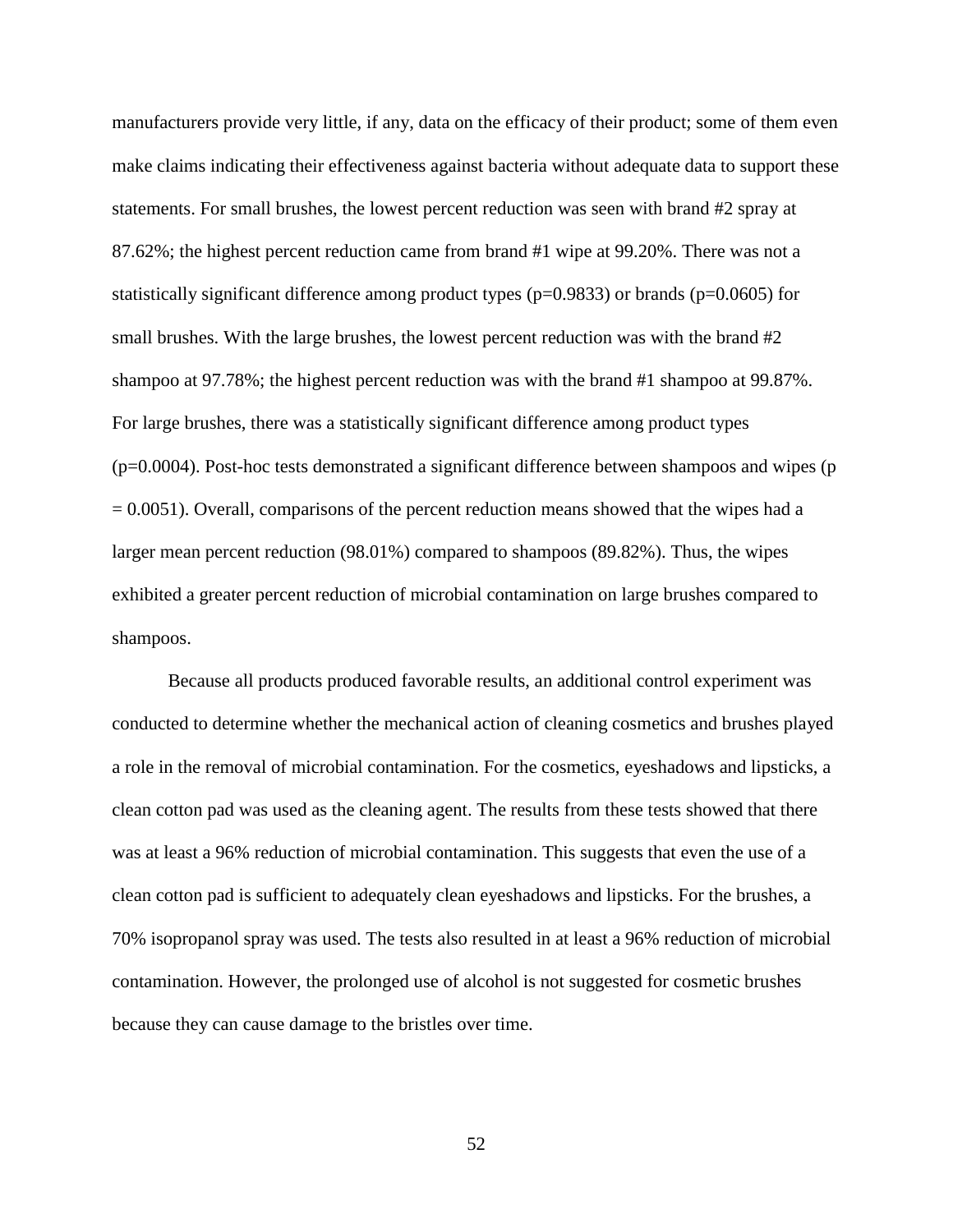There are some limitations to this study. First, the small sample size and limited amount of commercially-available cosmetic cleaners tested, can affect the interpretation of these results. The second limitation is the sampling method. Swabbing the surfaces of the cosmetics, and agitating the brushes, could result in the loss of the inoculum. The third limitation is the presence of preservatives. Neutralizing buffer was used to address this issue as well as testing at different contact times. The fourth limitation is the use of only one test organism. Cosmetics and brushes can be contaminated with a number of different organisms at a given time; this may affect the efficacy of the cleaning products and should be evaluated in future studies. However, the use of *S. aureus* in this study represents a hardy (Gram positive) organism; therefore, it is assumed that if the cosmetic cleaners are effective against this microorganism, they will be as effective against more fragile (e.g., Gram negative) microorganisms. Lastly, the fifth limitation was the fact that the brushes were free of makeup. This could produce different results; however, the goal of this project was to assess and compare products given the same conditions. Brushes containing cosmetic residue should be a focus in future studies.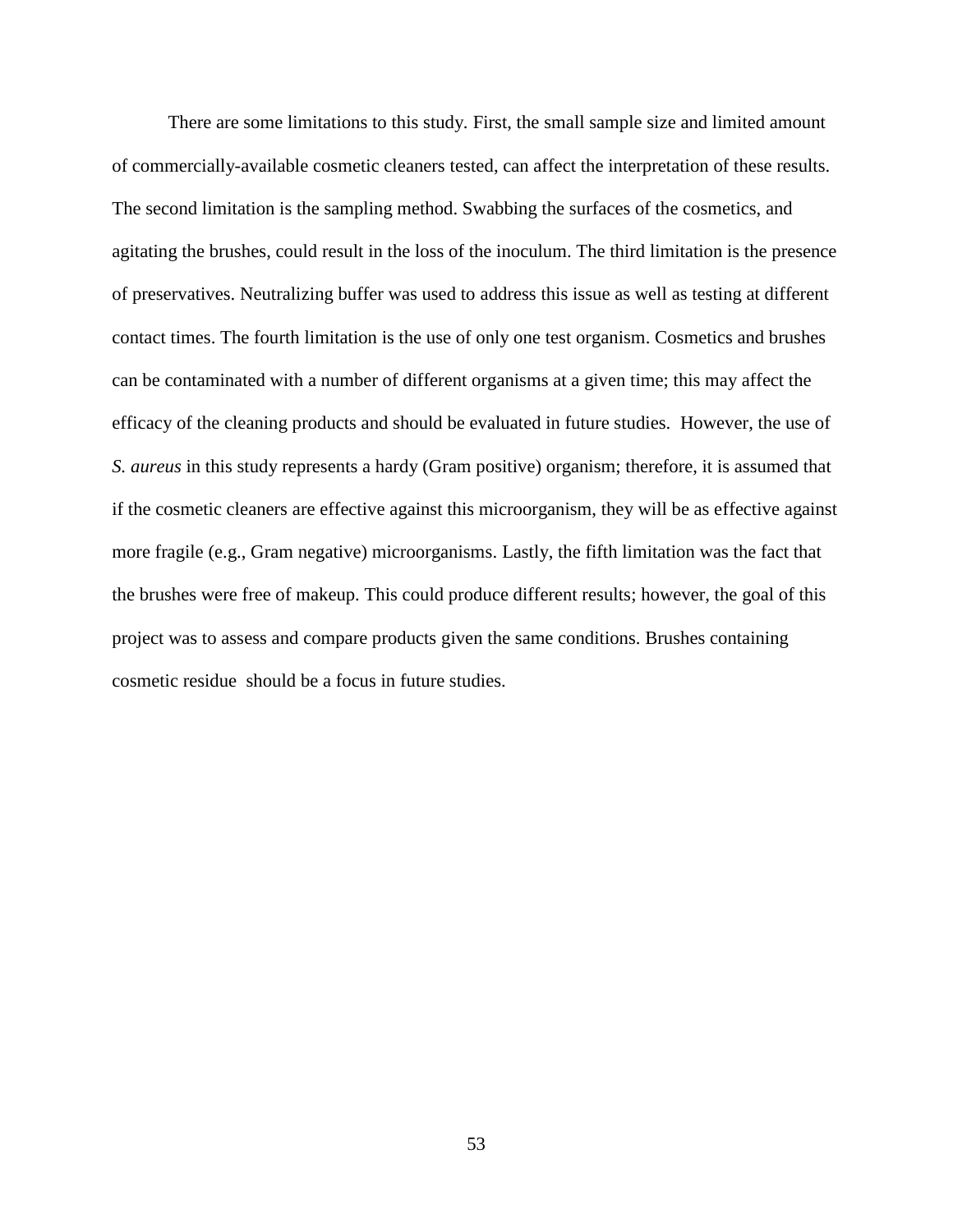#### **CHAPTER 6**

#### **CONCLUSIONS AND RECOMMENDATIONS**

Cosmetics have the potential to become contaminated with pathogenic organisms from the moment they are first opened. The chances of contamination greatly increase with consumer misuse such as sharing products, the addition of water to thin out the cosmetic, and improper storage. Even if cosmetics are not shared, the prolonged use of a product beyond its expiration date or improper usage allows for the potential of product contamination which can cause infections (Pack, et al., 2008). With the advent of commercially-available cosmetic and cosmetic brush cleaners, both professional and home cosmetic users have more options for cleaning and caring for their products. The results of this study show that cleaning both cosmetics and brushes, regardless of the cleaning product used, was effective in removing a substantial amount of microbial contamination. In addition to assuring cosmetics and brushes are cleaned regularly, consumers should also avoid sharing cosmetics, be sure to properly store products, be aware of expiration dates, and discard products used while sick or during a skin infection.

Future research should be conducted on cosmetic cleaners and used cosmetics, such as in store testers, to determine if these cleaning products are effective on higher microbial concentrations and contamination with multiple organisms. In addition, testing other organisms of significance is necessary to determine the range of effectiveness for these products. Future studies should also compare the effectiveness of cleaning products on brushes containing cosmetic residue, such as powders or cream-based products. It would also be beneficial to test different cosmetic brush materials, such as synthetic and natural fibers, to determine if there is a difference in the amount of microbial contamination that can be removed by a commercial cosmetic cleaner. The results of this study demonstrate that cleaning products, regardless of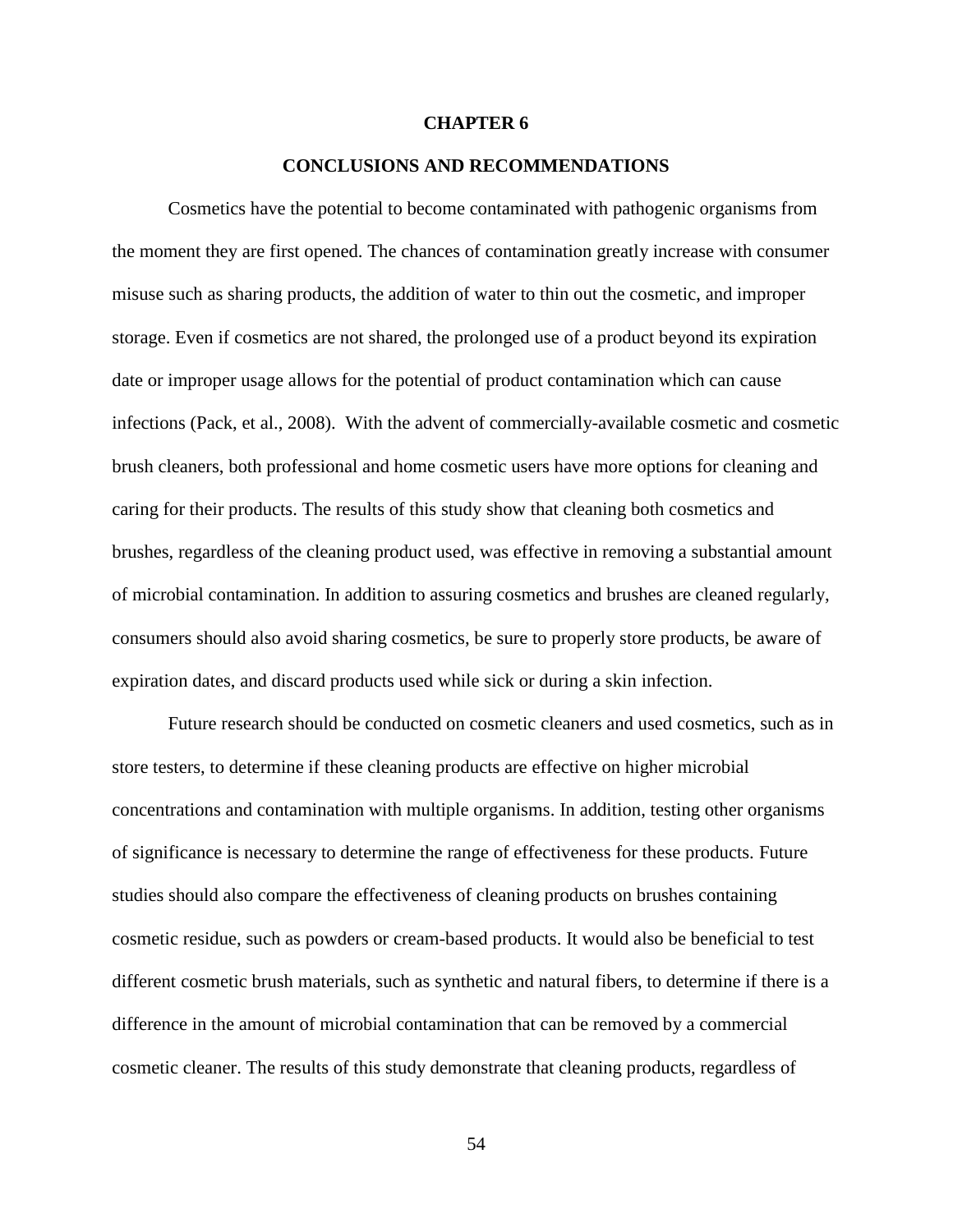contact time, product type, or brand, were effective in reducing microbial contamination on cosmetics and cosmetic brushes. These data can be used to inform consumers of the importance of regular maintenance of their cosmetics and cosmetic brushes.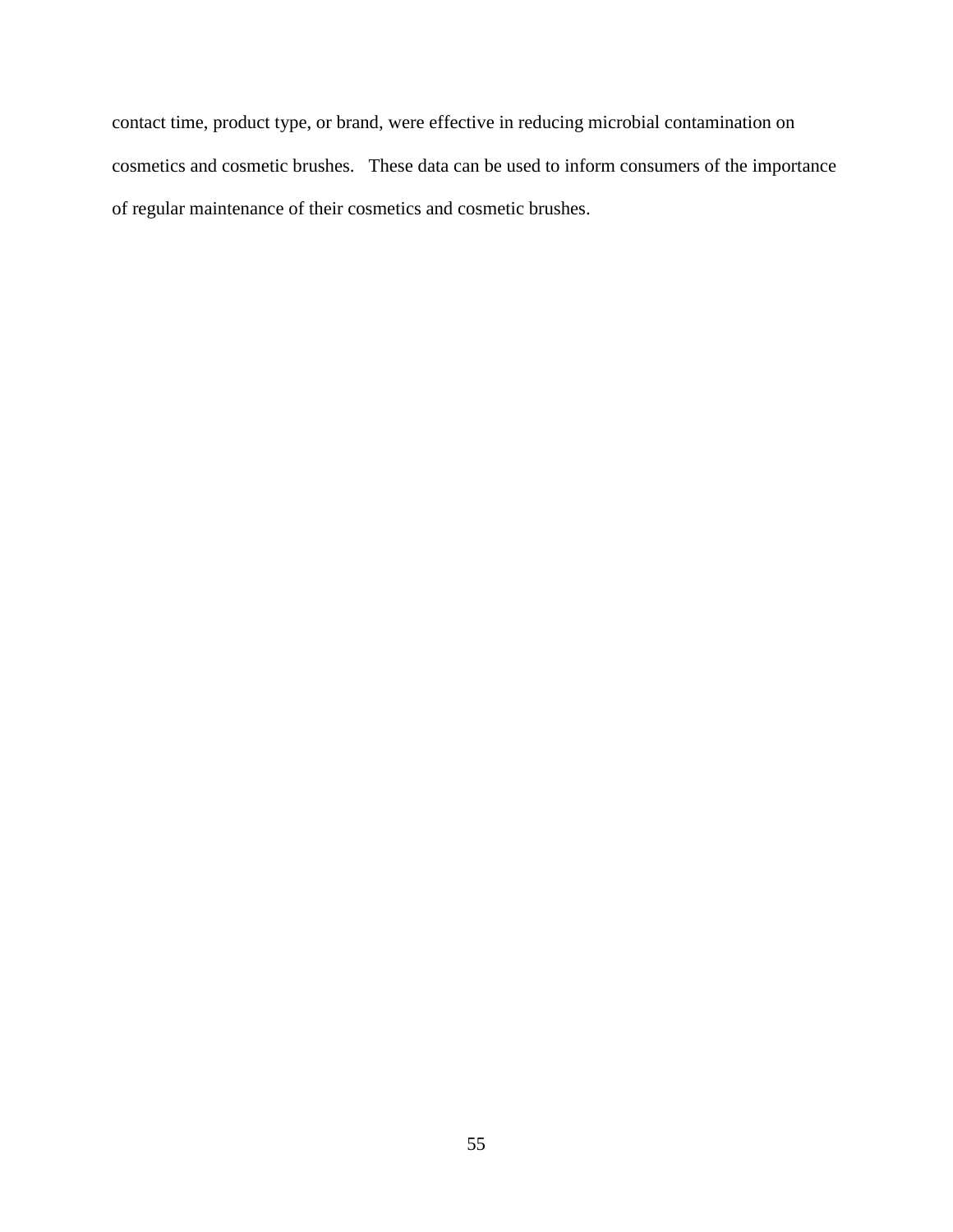## **APPENDIX A**

## **LIST OF ACRONYMS**

| AD            | Atopic Dermatitis                              |
|---------------|------------------------------------------------|
| <b>ANOVA</b>  | Analysis of Variance                           |
| <b>ATCC</b>   | American Type Culture Collection               |
| <b>BSC</b>    | <b>Biological Safety Cabinet</b>               |
| <b>CFU</b>    | Colony Forming Unit                            |
| <b>CFU/ml</b> | Colony Forming Unit per milliliter             |
| <b>CIR</b>    | <b>Cosmetic Ingredient Review</b>              |
| <b>FDA</b>    | Food and Drug Administration                   |
| <b>GLM</b>    | <b>General Liner Model</b>                     |
| <b>GMP</b>    | <b>Good Manufacturing Practices</b>            |
| <b>ISO</b>    | International Organization for Standardization |
| <b>LDL</b>    | <b>Lower Detection Limit</b>                   |
| PAO           | Period after Opening                           |
| <b>PBT</b>    | Phosphate Buffer with 0.05% Tween              |
| <b>TSA</b>    | <b>Tryptic Soy Agar</b>                        |
| <b>TSB</b>    | <b>Tryptic Soy Broth</b>                       |
| <b>USP</b>    | United States Pharmacopeia                     |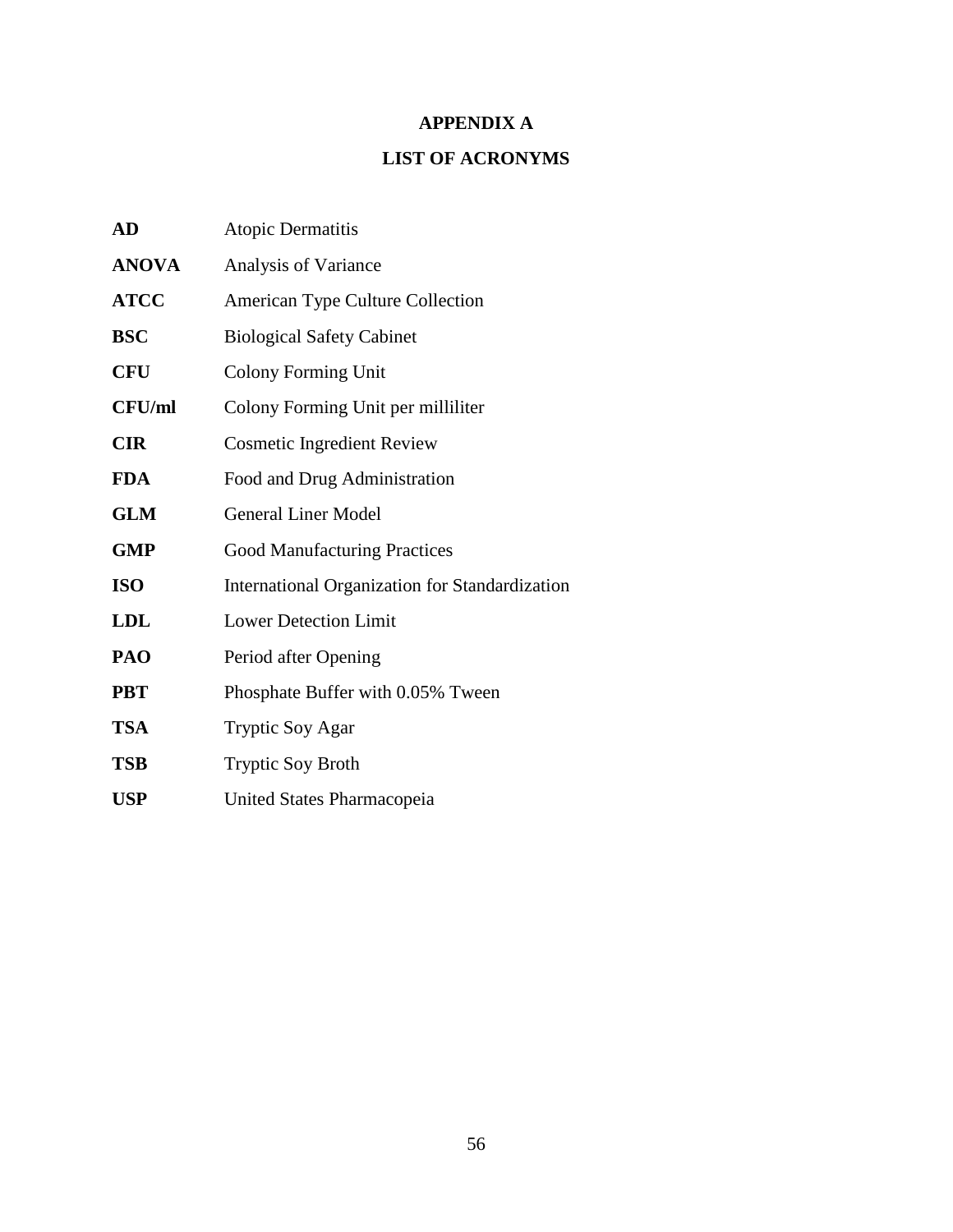#### **REFERENCES**

- Abdelaziz, A. A., Ashour, M. S., Hefni, H., & el-Tayeb, O. M. (1989). Microbial contamination of cosmetics and personal care items in Egypt - eye shadows, mascaras, and face creams. J*ournal of Clinical Pharmacy and Therapeutics*, 14(1), 21-28.
- Ashour, M. S. E., Abdelaziz, A. A., El-Tayeb, O. M., & Hefnai, H. (1987). Microbial contamination of cosmetics and personal care items in Egypt. I. Contamination of toothpastes and mouthwashes. *Journal of the Society of Cosmetic Chemists*, 38, 435-441.
- Birteksoz Tan, A. S., Tuysuz, M., & Otuk, G. (2013). Investigation of preservative efficacy and microbiological content of some cosmetics found on the market. *Pakistan Journal of Pharmaceutical Sciences*, 26(1), 153-157.
- Campana, R., Scesa, C., Patrone, V., Vittoria, E., & Baffone, W. (2006). Microbiological study of cosmetic products during their use by consumers: health risk and efficacy of preservative systems. *Letters in Applied Microbiology*, 43(3), 301-306.
- Chen, Y. E., & Tsao, H. (2013). The skin microbiome: current perspectives and future challenges. *Journal of the American Academy of Dermatology*, 69(1), 143-155.
- Chiller, K., Selkin, B. A., & Murakawa, G. J. (2001). Skin Microflora and Bacterial Infections of the Skin. *Journal of Investigative Dermatology*, 170-174.
- Coates, R., Moran, J., & Horsburgh, M. J. (2014). Staphylococci: colonizers and pathogens of human skin. *Future Microbiology*, 9(1), 75-101.
- Dashen, M. M., Chollom, P. F., Okechalu, J. N., & Ma 'aji, J. A. (2011). Microbiological quality assessment of some brands of cosmetics powders sold within Jos Metropolis, Plateau State*. Journal of Microbiology & Biotechnology Research*, 1(2), 101-106.
- Dawson, N. L., & Reinhardt, D. J. (1981). Microbial flora of in-use, display eye shadow testers and bacterial challenges of unused eye shadows. *Applied and Environmental Microbiology*, 42(2), 297-302.
- Di Maiuta, N., & Schwarzentruber, P. (2011). Molecular detection of bacteria in calcium carbonate powder used in cosmetic formulations. *International Journal of Cosmetic Science*, 35(5), 426-431.
- Fredricks, D. N. (2001). Microbial Ecology of Human Skin in Health and Disease. *Journal of Investigative Dermatology*, 167-169.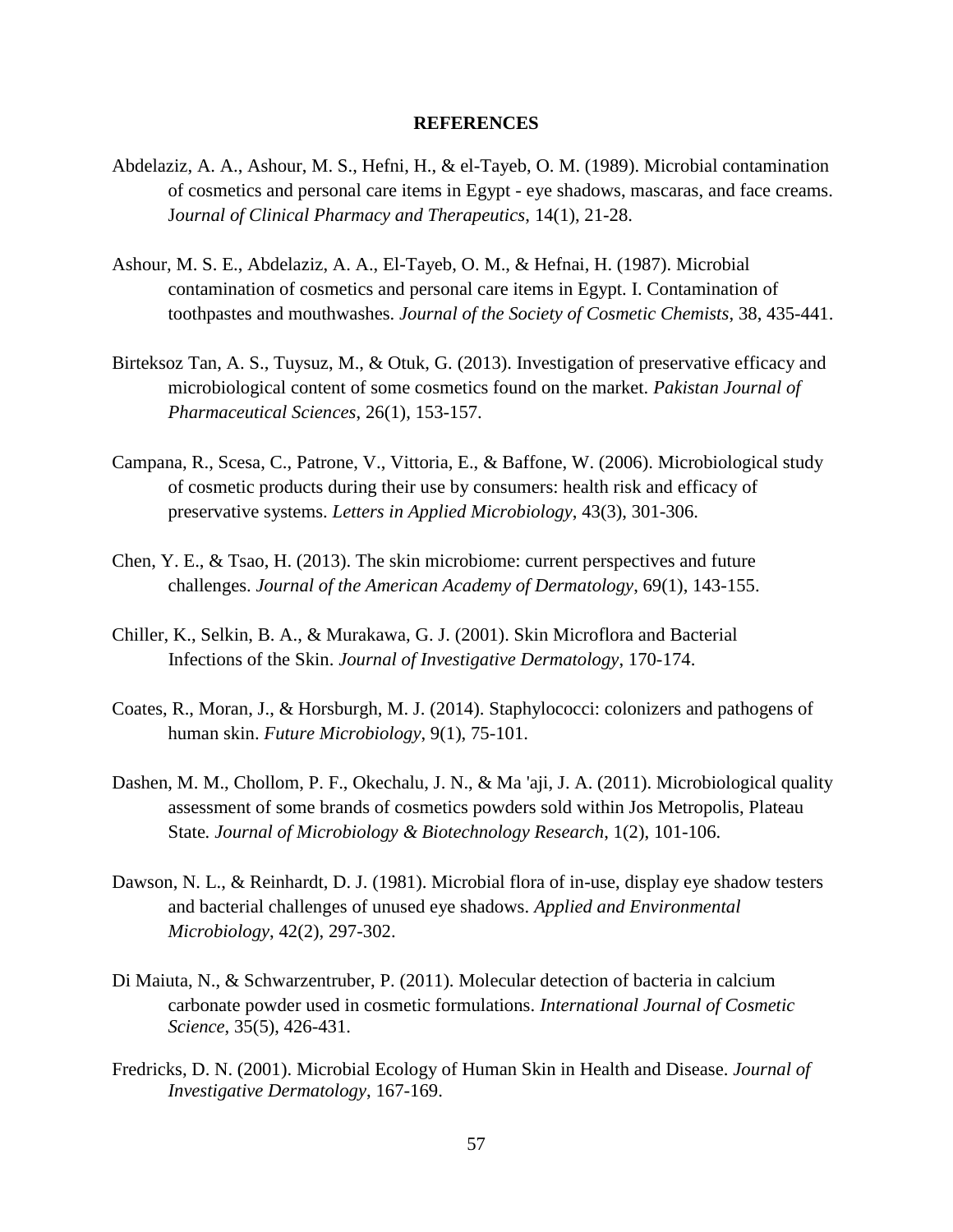- Ghalleb, S., De Vaugelade, S., Sella, O., Lavarde, M., Mielcarek, C., Pense-Lheritier, A. M., & Pirnay, S. (2015). Predictive microbiology for cosmetics based on physicals, chemicals, and concentration parameters. *International Journal of Cosmetic Science*, 37(1), 70-75.
- Giacomel, C. B., Dartora, G., Dienfethaeler, H. S., & Haas, S. E. (2013). Investigation on the use of expired make-up and microbiological contamination of mascaras. *International Journal of Cosmetic Science*, 35(4), 375-380.
- Grice, E. A., Kong, H. H., Renaud, G., Young, A. C., Bouffard, G. G., Blakesley, R. W., Wolfsberg, T.G., Turner, M.L., & Segre, J.A. (2008). A diversity profile of the human skin microbiota. *Genome Research*. 18, 1043-1050.
- Herman, A., Heman, A. P., Domagalska, B. W., & Mlynarczyk, A. (2013). Essential oils and herbal extracts as antimicrobial agents in cosmetic emulsion. *Indian Journal of Microbiology*, 53(2), 232-237.
- Hillion, M., Mijouin, L., Jaouen, T., Barreau, M., Meunier, P., Lefeuvre, L., . . . Feuilloley, M. G. (2013). Comparative study of normal and sensitive skin aerobic bacterial populations. *Microbiology Open*, 2(6), 953-961.
- Kong, H. H. (2011). Skin microbiome: genomics-based insights into the diversity and role of skin microbes. *Trends in Molecular Medicine*, 17(6), 320-328.
- Lalitha, C., & Prasada Rao, P. V. (2013). Impact of Superficial Blends on Skin Microbiota. *International Journal of Current Pharmaceutical Research*, 5(3), 61-65.
- Leung, D. Y.M., Boguniewicz, M., Howell, M. D., Nomura, I., & Hamid, Q. A. (2004). New insights into atopic dermatitis. *The Journal of Clinical Investigation*, 113(5), 651-657.
- Lovecková, Y., & Havlíkováb, I. (2002). A Microbiological Approach to Acne Vulgaris. Biomedical Papers, 146(2), 29-32.
- Lundov, M. D., Moesby, L., Zachariac, C., & Johansen, J. D. (2009). Contamination versus preservation of cosmetics: A review on legislation, usage, infections, and contact allergy. *Contact Dermatitis*, 60(2), 70-78.
- Naz, S., Iqtedar, M., ul Ain, Q., & Aftab, K. (2012). Incidence of Human Skin Pathogens from Cosmetic Tools used in Beauty Saloons from Different Areas of Lahore, Pakistan. *Journal of Scientific Research*, 4(2), 523-527.
- Numata, S., Akamatsu, H., Akaza, N., Yagami, A., Nakata, S., & Matsunaga, K. (2014). Analysis of Facial Skin-Resident Microbiota in Japanese Acne Patients. *Dermatology*,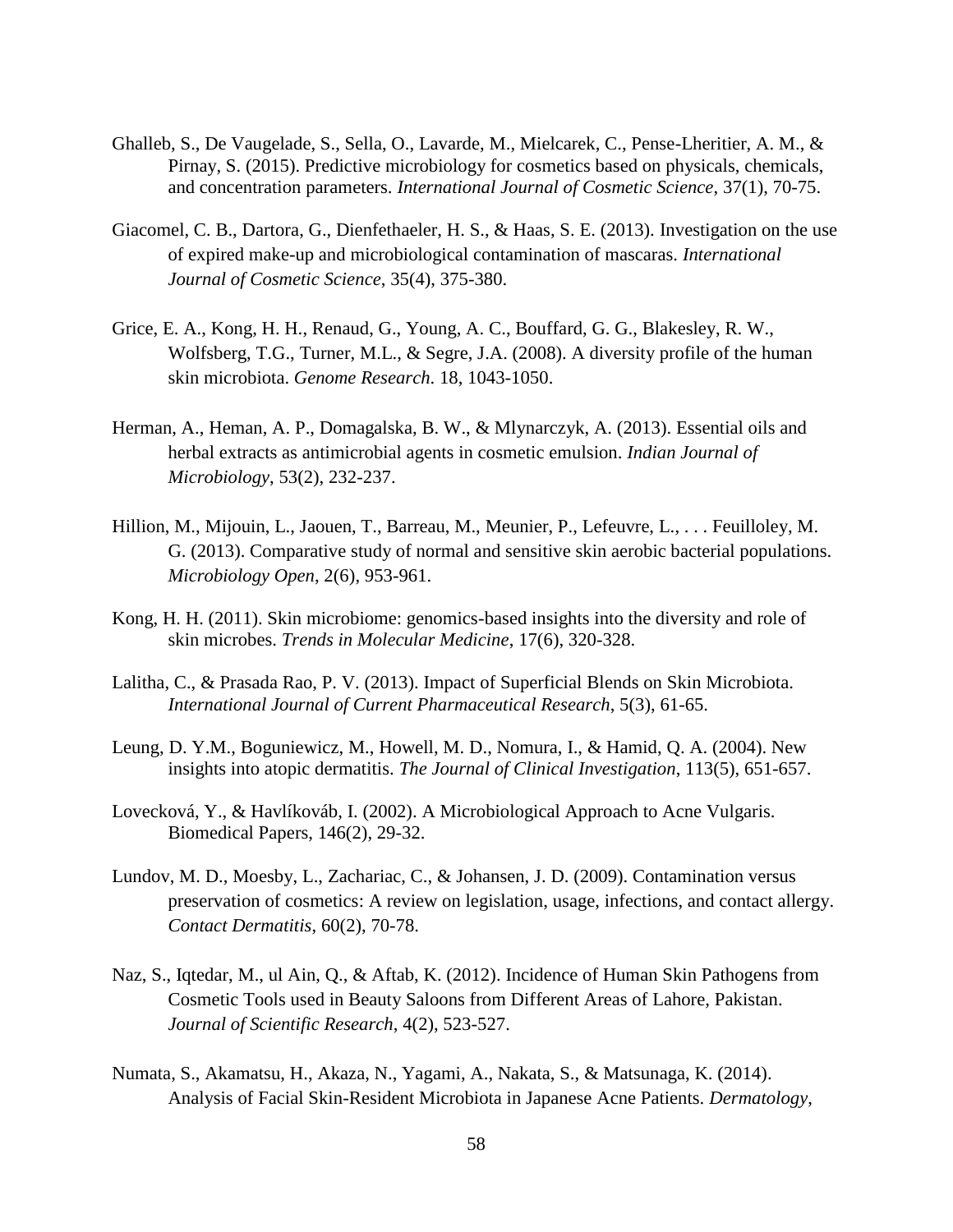228: 86-92.

- Nutten, S. (2015). Atopic Dermatitis: Global Epidemiology and Risk Factors. *Annals of Nutrition and Metabolism*, 66(suppl 1), 8-16.
- Oluwole, M. D., Ayeni, D., Fakayode, I. B., & Famurewa, O. (2013). Evaluation of antibacterial properties of various hand sanitizers wipes used for cosmetic and hand hygiene purposes in Nigeria. *Microbiology Research International*, 1(2), 22-26.
- Onurdag, F. K., Ozgen, S., & Abbasoglu, D. (2010). Microbiological Investigation of Used Cosmetic Samples. *Hacettepe University Journal of the Faculty of Pharmacy*, 31(1), 1- 16.
- Pack, L. D., Wickham, M. G., Enloe, R. A., & Hill, D. N. (2008). Microbial contamination associated with mascara use. *Optometry*, 79, 587-593.
- Rastogi, M. K., Gupta, A., Soodan, P. S., Mishra, N., & Gahalaut, P. (2015). Evaluation of Suspected Cosmetic Induced Facial Dermatoses with the Use of Indian Standard Series and Cosmetic Series Patch Test. *Journal of Clinical and Diagnostic Research*, 9(3), 7-10.
- Rosenthal, M., Goldberg, D., Aiello, A., Larson, E., & Foxman, B. (2011) Skin microbiota: microbial community structure and its potential association with health and disease. *Infection, Genetics and Evolution*, 11(5), 839-848.
- Tran, T. T., & Hitchins, A. D. (1994). Microbial survey of shared-use cosmetic test kits available to the public. *Journal of Industrial Microbiology*, 13(1), 389-391.
- U.S. Pharmacopeial Convention. (2009). Microbiological examination of nonsterile products: Microbial Enumeration Tests. *USP 61*, 1-5.